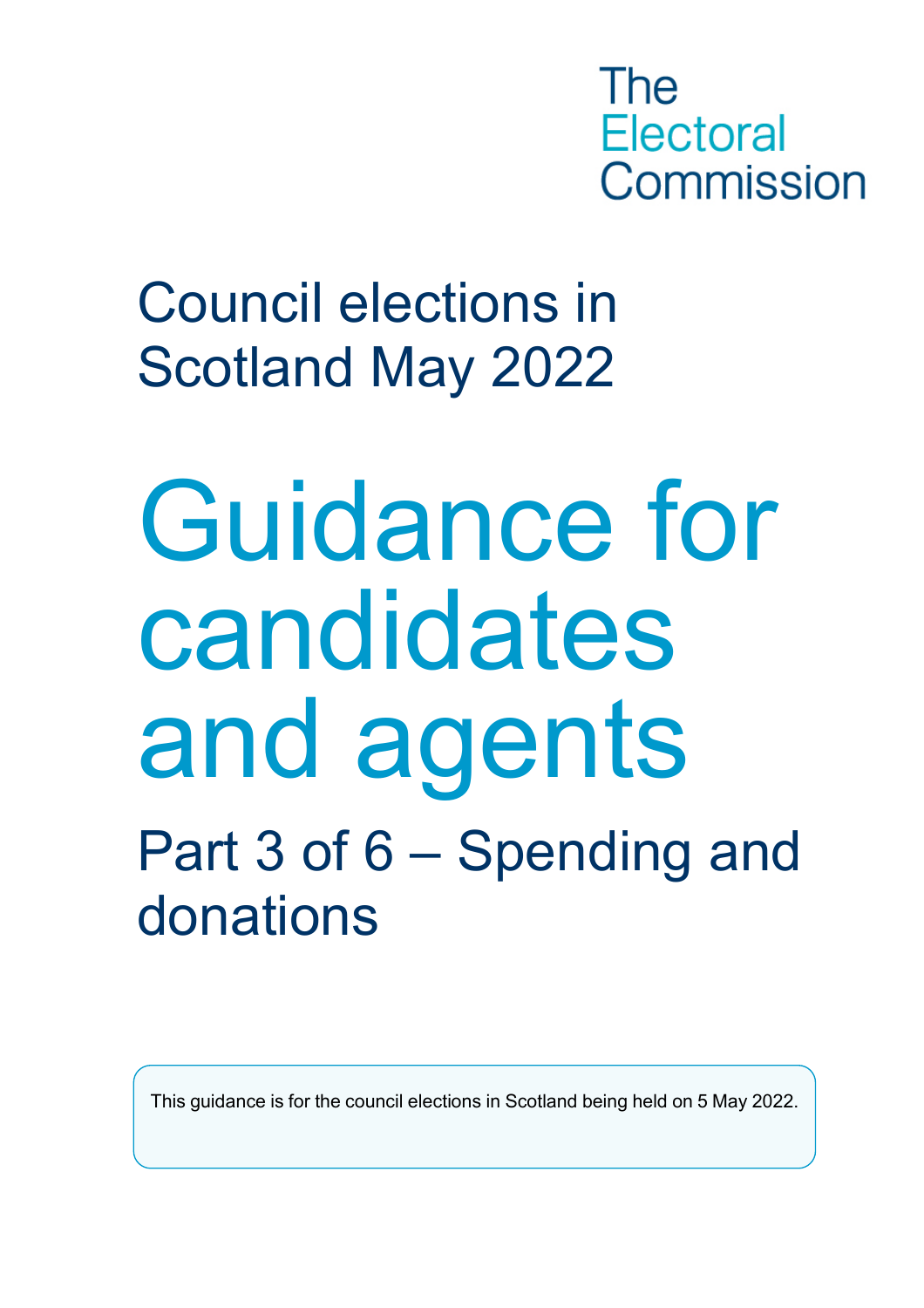### Translations and other formats

For information on obtaining this publication in another language or in a large-print or Braille version please contact the Electoral Commission:

Tel: 020 7271 0500

Email: [publications@electoralcommission.org.uk](mailto:publications@electoralcommission.org.uk)

### Terms and expressions we use

You will normally be doing enough to comply with the law if you follow this guidance.

We use **'must'** when we refer to a specific requirement. We use **'should'** for items we consider to be minimum good practice, but which are not legal or regulatory requirements.

### The Electoral Commission and council elections in Scotland

The Electoral Commission has a statutory role in connection with the administration of the Scottish council elections on 5 May 2022. With the passage of The Scottish Local Government Elections Amendment Order 2022, which we anticipate will be in place for the May polls, our statutory role will be extended to monitor, and take all reasonable steps to secure, compliance with election expenses incurred by or on behalf of candidates at the elections, as well as donations to candidates. This includes putting our role as guidance provider for candidates and agents on a statutory basis.

This Part 3 guidance has been produced on this basis. Investigating any potential offences by candidates remains the responsibility of Police Scotland.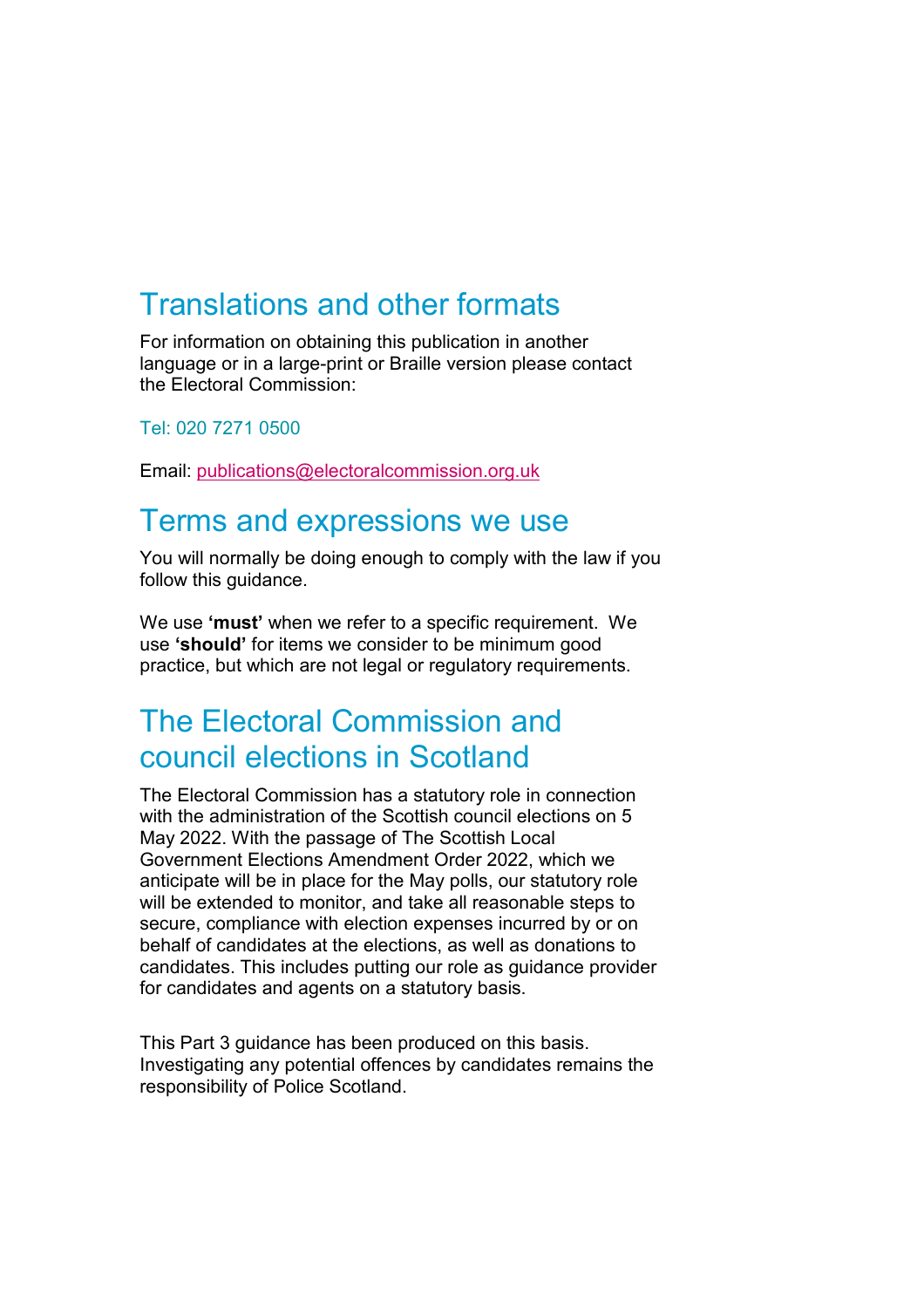### What happens if you don't follow the rules?

If you do not comply with the legal or regulatory requirements you may be subject to criminal sanctions. If you win the election and someone succeeds in an election petition against your campaign activities or reporting, you could be barred from holding office.

If you take donations that you can't legally accept, we may apply to the courts for them to be forfeited.

You can find more information about the Commission's regulatory role at:

[http://www.electoralcommission.org.uk/our-work/roles-and](http://www.electoralcommission.org.uk/our-work/roles-and-responsibilities/our-role-as-regulator-of-political-party-finances)[responsibilities/our-role-as-regulator-of-political-party-finances](http://www.electoralcommission.org.uk/our-work/roles-and-responsibilities/our-role-as-regulator-of-political-party-finances)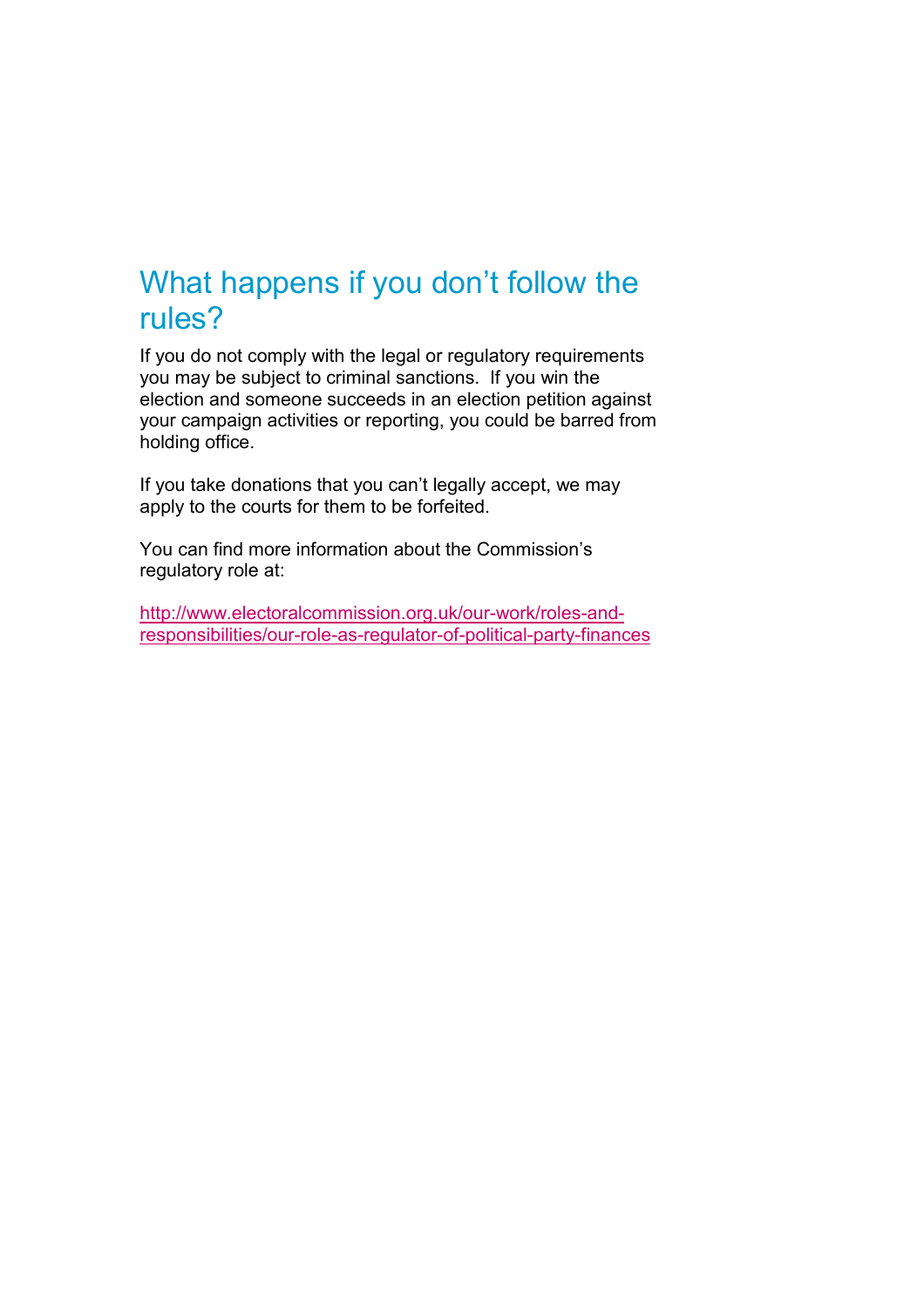# Spending and donations

### This document explains:

The rules on spending and donations for candidates and agents in the run-up to the council elections in Scotland on 5 May 2022.

### The document covers:

- key guidance changes
- the regulated period
- how much you can spend
- the activities covered by the rules
- which donations you can accept
- how to check donations you receive
- what information needs to be recorded and reported

### Links:

- Candidate [spending return \(PDF\)](https://www.electoralcommission.org.uk/media/8811)
- [Candidate spending return \(XLS\)](https://www.electoralcommission.org.uk/media/8814)
- [Candidate return: Explanatory notes](https://www.electoralcommission.org.uk/media/8813)
- [Candidate declaration](https://www.electoralcommission.org.uk/media/829)
- Agent [declaration](https://www.electoralcommission.org.uk/media/3403)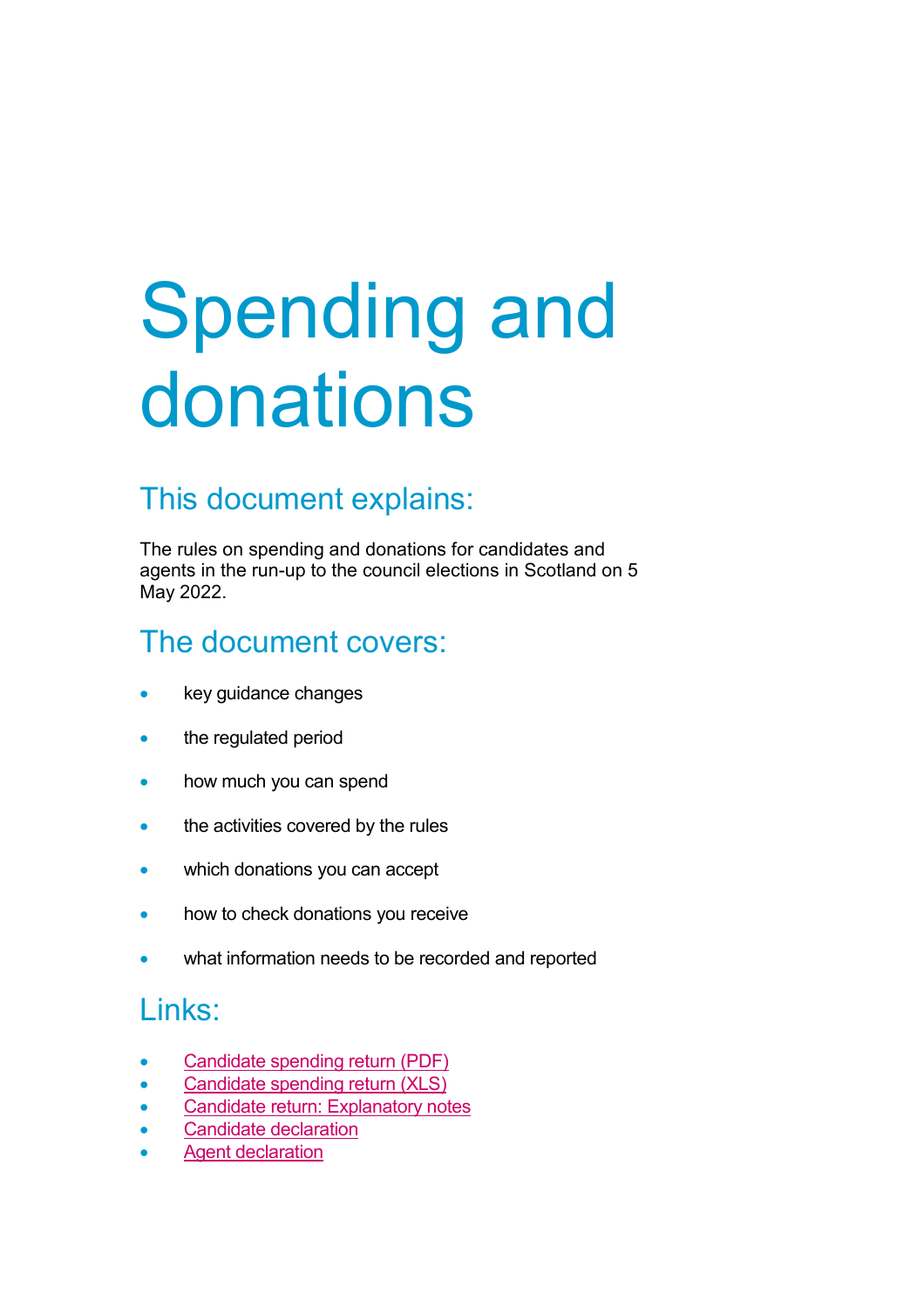## Key guidance changes for May 2022

| <b>Changes due to new legislation</b>              |                                                                                                                           |             |  |
|----------------------------------------------------|---------------------------------------------------------------------------------------------------------------------------|-------------|--|
| <b>Issue</b>                                       | <b>Change</b>                                                                                                             | <b>Page</b> |  |
| Spending<br>limit                                  | The spending limit for candidates in<br>council elections in Scotland has<br>been increased.                              | $9 - 10$    |  |
| Categories<br>of<br>expenditure                    | Categories of candidate expenditure<br>have been amended for council<br>11<br>elections for the 2022 elections            |             |  |
| <b>Exemptions</b><br>from the<br>spending<br>rules | The following costs will no longer<br>count as election expenses for<br>candidates at council elections in<br>Scotland:   |             |  |
|                                                    | Reasonable translation costs                                                                                              | 29          |  |
|                                                    | Reasonable security costs for<br>public events                                                                            |             |  |
|                                                    | Costs that are reasonably<br>attributable to an individual's<br>disability                                                |             |  |
| Donations<br>rules                                 | Controls on donations to candidates<br>at council elections in Scotland have<br>been introduced for elections in<br>2022. | 51-71       |  |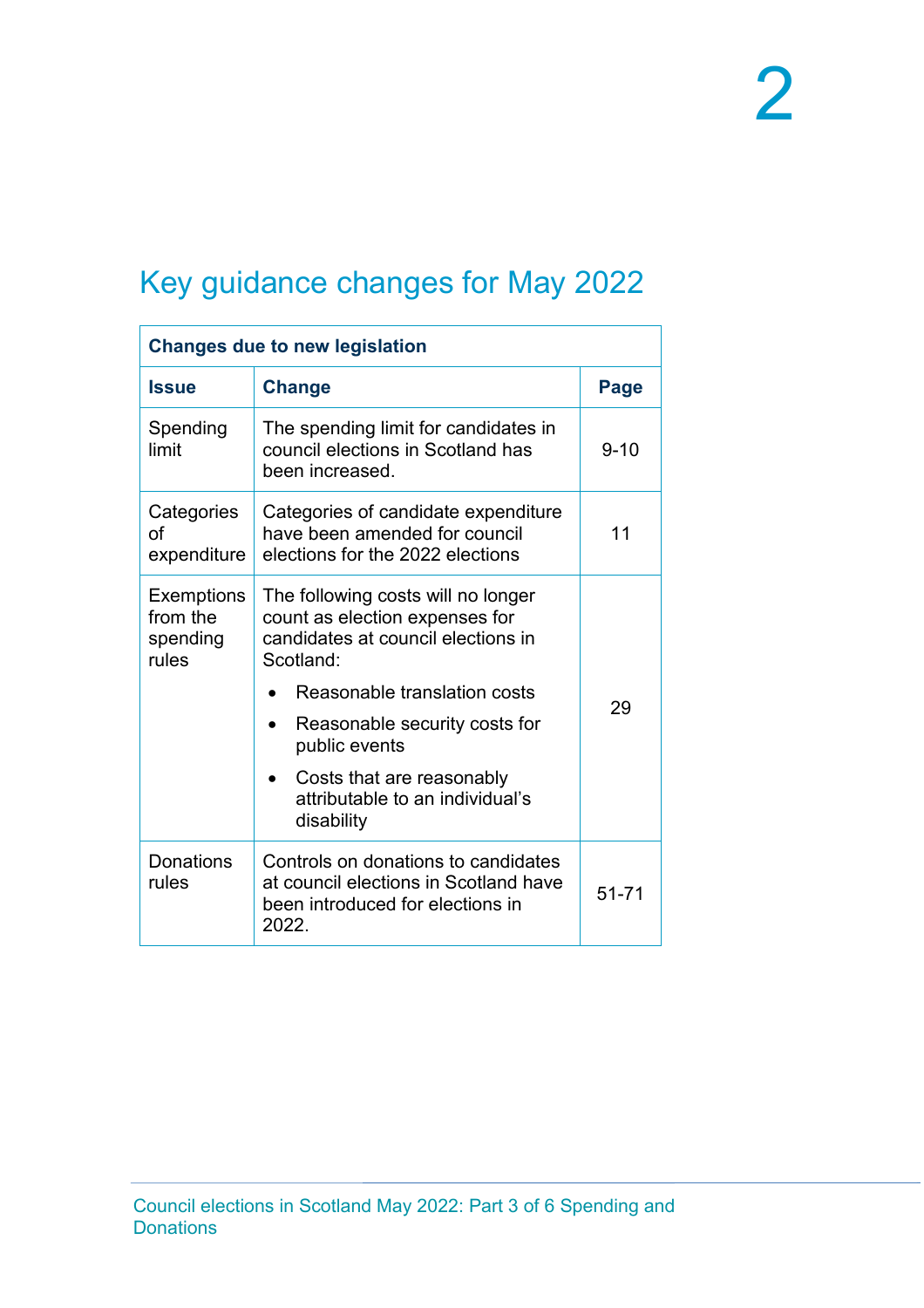| General updates to the guidance                                                                                     |       |  |
|---------------------------------------------------------------------------------------------------------------------|-------|--|
| Change                                                                                                              | Page  |  |
| More detail on what counts under each<br>category of spending                                                       | 12-28 |  |
| New examples: Staff costs                                                                                           | 23    |  |
| New examples: Mobile phones                                                                                         | 27    |  |
| New examples: Notional spending                                                                                     | 36-38 |  |
| New examples: Candidate or party spending                                                                           | 40-41 |  |
| New examples: Material distributed across a<br>number of electoral areas                                            | 42-43 |  |
| New guidance and examples on assessing if<br>spending promotes the candidate, and if it<br>does, how it is reported | 44-46 |  |
| More detail explaining what an<br>unincorporated association is                                                     | 69-70 |  |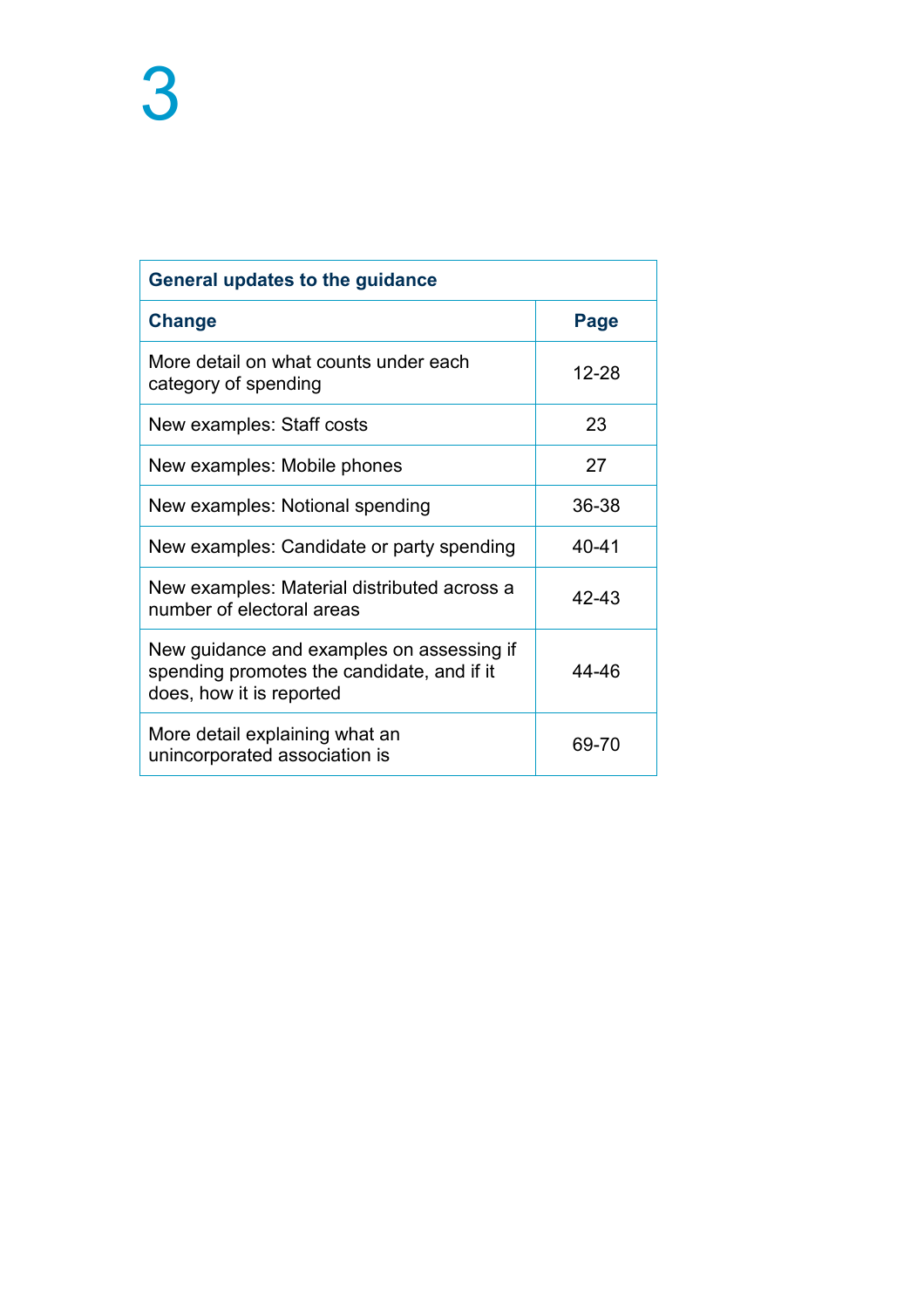## **Introduction**

Candidates and their agents at council elections must follow certain rules about how much they can spend, who they can accept donations from, and what they must report after the election.

This document explains the rules for the council elections in Scotland, to be held on 5 May 2022.

**Section A** sets out the rules on how much you can spend, the activities covered by the rules, and what information needs to be recorded.

**Section B** sets out the rules on donations, how to check if you can accept them and what records you must keep. Donations include contributions of money, goods or services towards your spending.

**Section C** explains how to report your campaign finances after the election. **Even if you don't spend any money, you must still submit a return.** 

The election agent has the main responsibility for complying with these rules, even if they appoint a sub-agent to help you with your expenses.

However, after the election, both the candidate and the agent must sign declarations to say that their spending and donation return is complete and correct to the best of their knowledge.

This means that candidates also need to be fully aware of the rules, and ensure that their agent is following them.

We use 'you' to cover both the candidate and the agent.

#### **Access to Elected Office Fund Scotland**

The Scottish Government's Access to Elected Office Fund Scotland provides financial assistance to disabled candidates

This document is part of our suite of guidance for candidates and agents.

You can find out more about other aspects of standing for election on our [guidance page for](https://www.electoralcommission.org.uk/i-am-a/candidate-or-agent/council-elections-scotland)  [candidates and](https://www.electoralcommission.org.uk/i-am-a/candidate-or-agent/council-elections-scotland)  [agents.](https://www.electoralcommission.org.uk/i-am-a/candidate-or-agent/council-elections-scotland)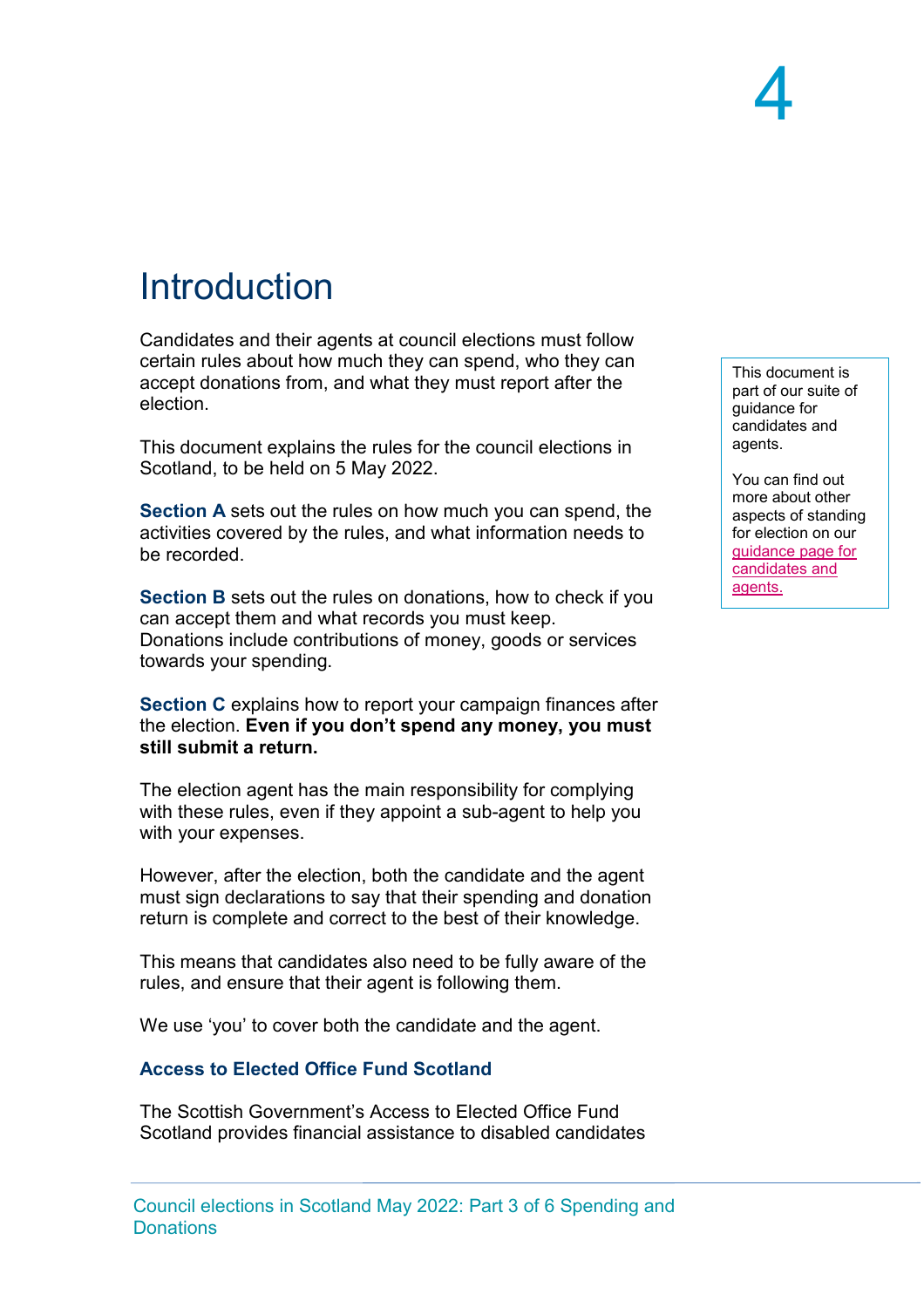standing for election to help with the extra costs they may incur as a result of their disability.

For more information about applying for a grant from the Access to Elected Office Fund Scotland, see the Inclusion Scotland's website for more information: [Access to Elected](https://inclusionscotland.org/disabled-people-become-a-leader/civic-participation/aeo-fund)  Office Fund - [Inclusion Scotland](https://inclusionscotland.org/disabled-people-become-a-leader/civic-participation/aeo-fund)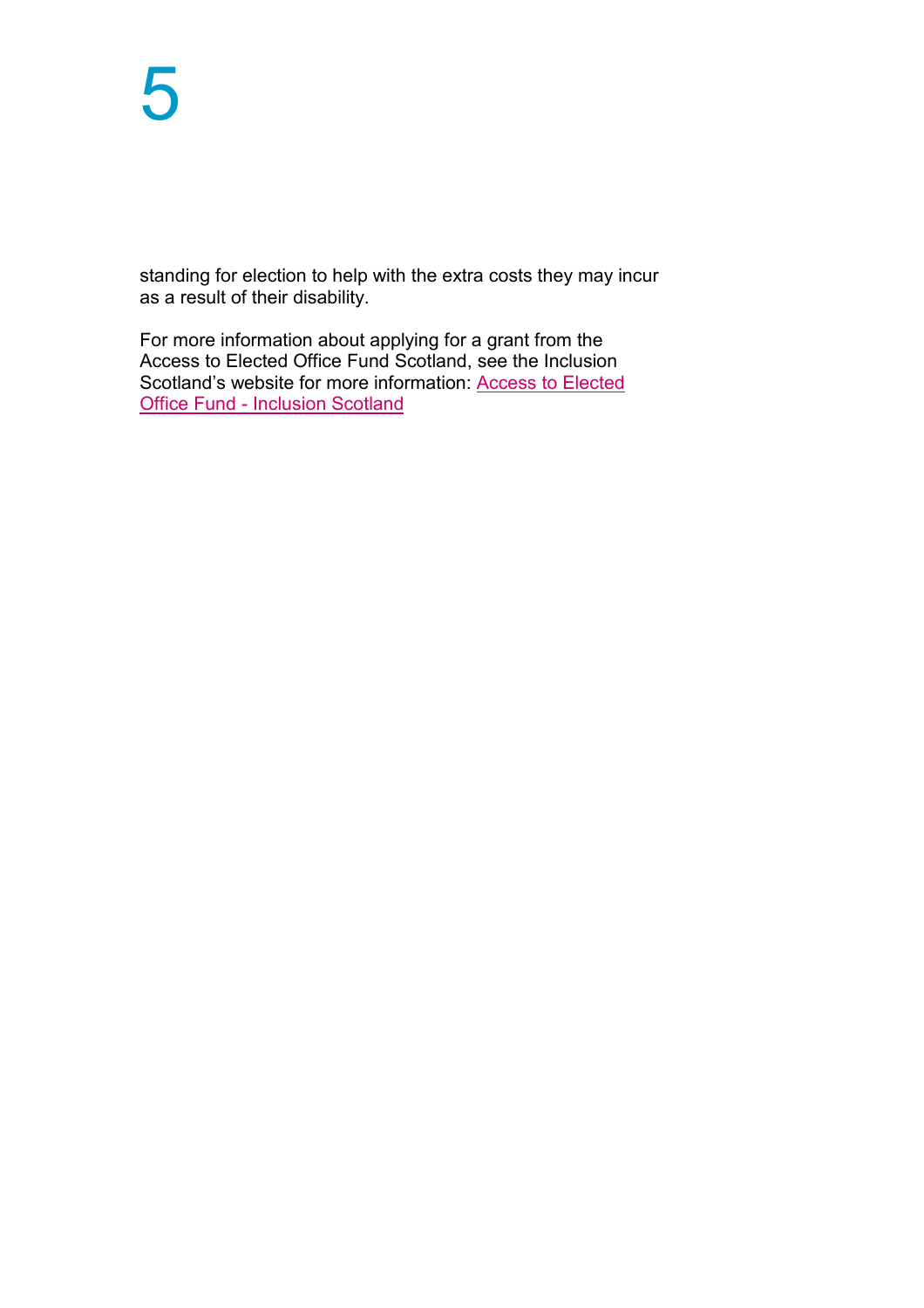# Section A – Your spending

This section explains the rules on how much a candidate can spend, the activities covered by the rules, and what information needs to be recorded.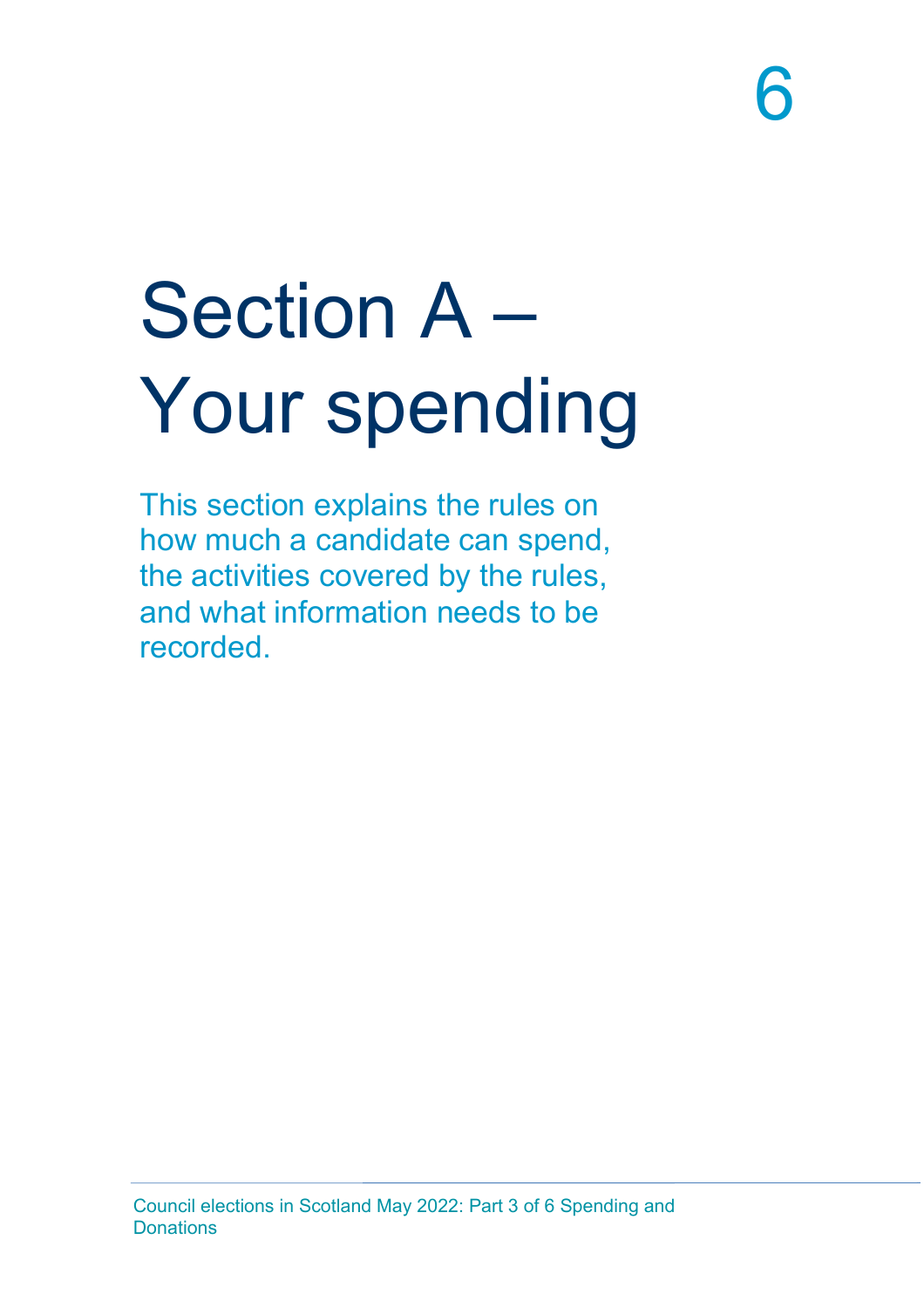## An overview of the rules

The rules apply to spending on activities to promote your candidacy, or to criticise other candidates, during a particular period in the run-up to the election.

This period is called the 'regulated period'. When we use the term 'regulated period' we mean the time when spending limits and rules apply.

Candidate spending includes any expenses incurred, whether on goods, services, property or facilities, for the purposes of the candidate's election during the regulated period.

This includes:

- items or services bought before the regulated period begins, but used during it
- the value of items or services given to you free of charge or at a non-commercial discount of more than 10% known as 'notional spending'

There are rules covering:

- who can authorise spending and pay for items and services
- how much you can spend
- which activities count towards your spending limit
- deadlines for receiving and paying invoices
- what records you must keep
- how and when you report your spending

It is **your** responsibility to fully and accurately report candidate spending. You should ensure you understand the rules and that all spending is properly authorised, recorded and reported.

By 'incur' we mean make a legal commitment to spend money, such as confirming an order.

Candidate spending is often known as 'expenses'. Sometimes, people think this means that spending can be reclaimed from the local council, or from us. This is not the case. You are not entitled to recover any spending from public funds.

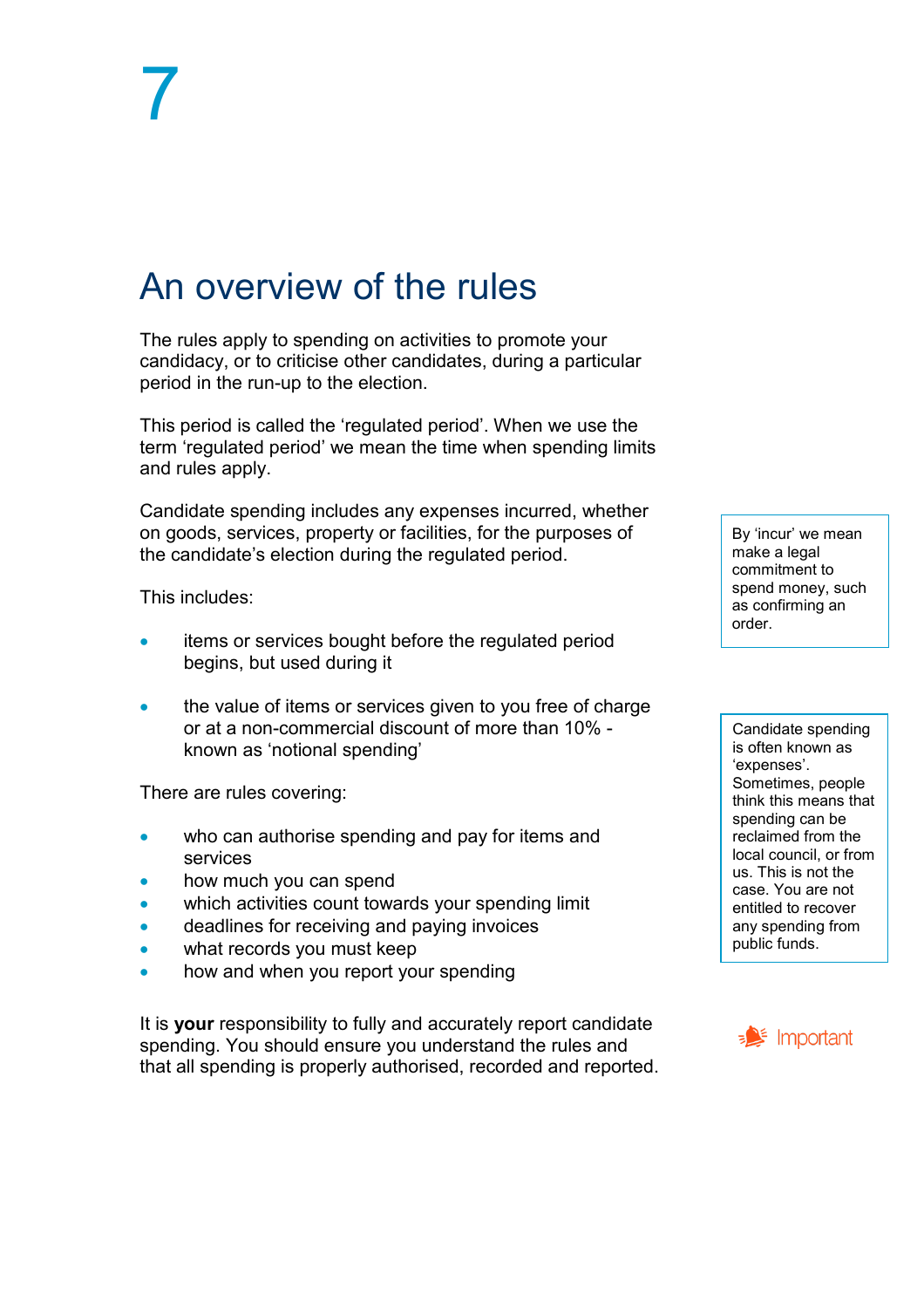## When do the candidate spending and donation rules apply?

We call the time when the spending and donation rules apply the 'regulated period'.

### **The regulated period**

The regulated period for the 2022 council elections in Scotland begins on the **day after the date** you officially become a candidate and ends on polling day, **5 May 2022**.

### **When does a person officially become a candidate?**

The earliest date you can officially become a candidate is the last date for publication of the notice of election, which will be Wednesday 23 March 2022.

You will become a candidate on this date if you or others have already announced your intention to stand. For example, your party may have issued a press release when you were selected, or you might have mentioned your intention at a residents' meeting.

If your intention to stand has not been announced by 23 March 2022, you will officially become a candidate on the earlier of:

- the date your intention to stand is announced
- the date when you submit your nomination papers

This must be prior to the close of nominations, which is 4pm on Wednesday 30 March 2022.

For information on becoming a candidate see our [guidance page for](https://www.electoralcommission.org.uk/i-am-a/candidate-or-agent/council-elections-scotland)  [candidates and](https://www.electoralcommission.org.uk/i-am-a/candidate-or-agent/council-elections-scotland)  [agents.](https://www.electoralcommission.org.uk/i-am-a/candidate-or-agent/council-elections-scotland)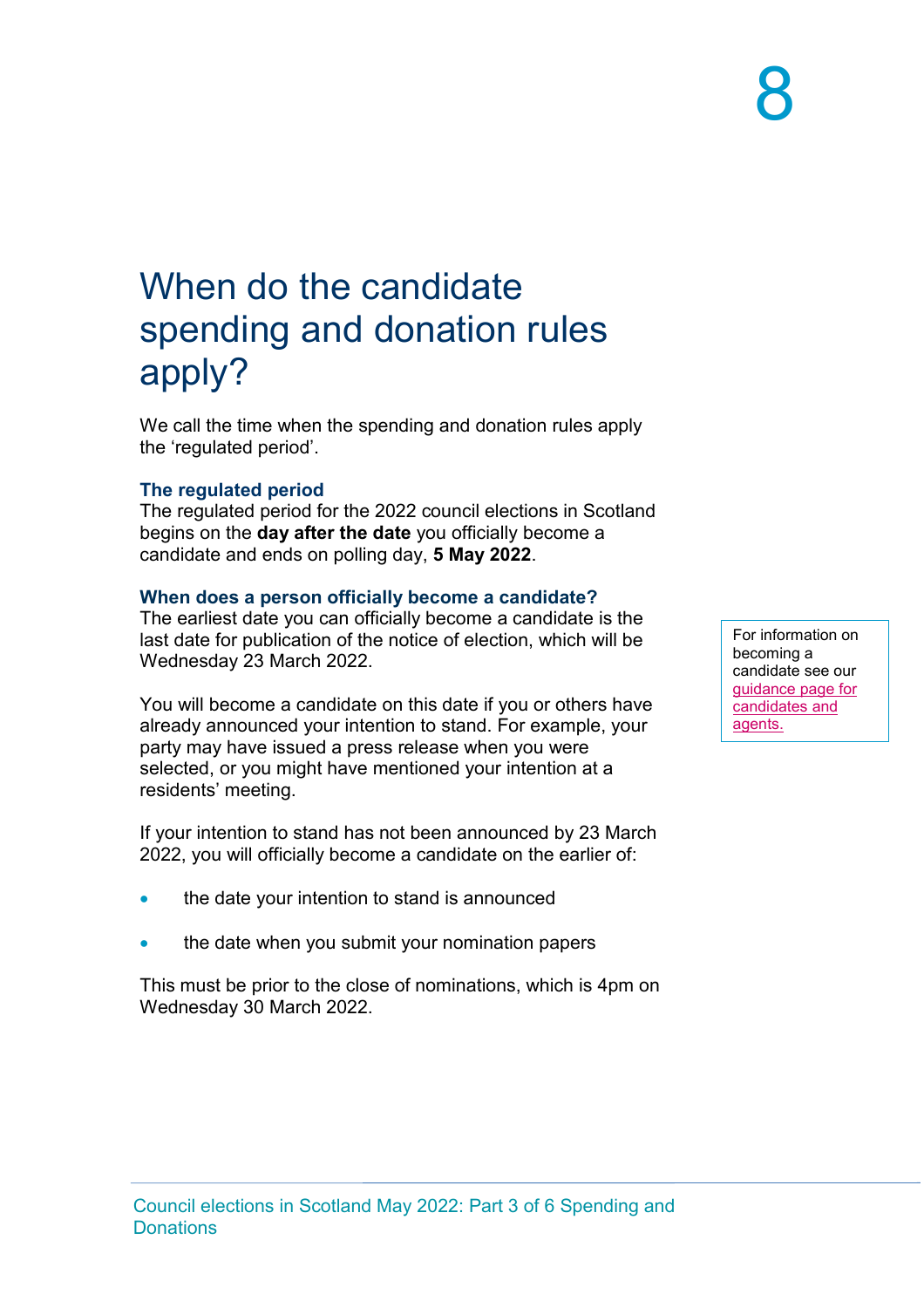## How much can I spend?

The spending limit for the regulated period is £806, plus 7p per local government elector in the ward registered to vote on the last day for publication of the notice of election in the ward which you are standing for.

Your local electoral registration officer will be able to give you the number of registered electors in the electoral area in which you are standing.

#### **For example**

If there are 7,500 electors in a ward, the spending limit is:

 $£806 + (7,500 \times 0.07) = £1,331$ 

#### **Spending limits for joint candidates**

You are a joint candidate if you stand in the same ward and:

- have the same election agent or
- use the same campaign rooms or
- publish joint material

Joint candidates have lower spending limits, as they are sharing some of the costs. You should calculate your spending limit as explained above, and then reduce it by:

| Number of joint candidates | Reduction of spending limit |
|----------------------------|-----------------------------|
| l wo                       | 125% - a quarter            |
| Three or more              | 33% - a third               |

If you are not sure if you are a joint candidate, please contact [us.](mailto:infoscotland@electoralcommission.org.uk)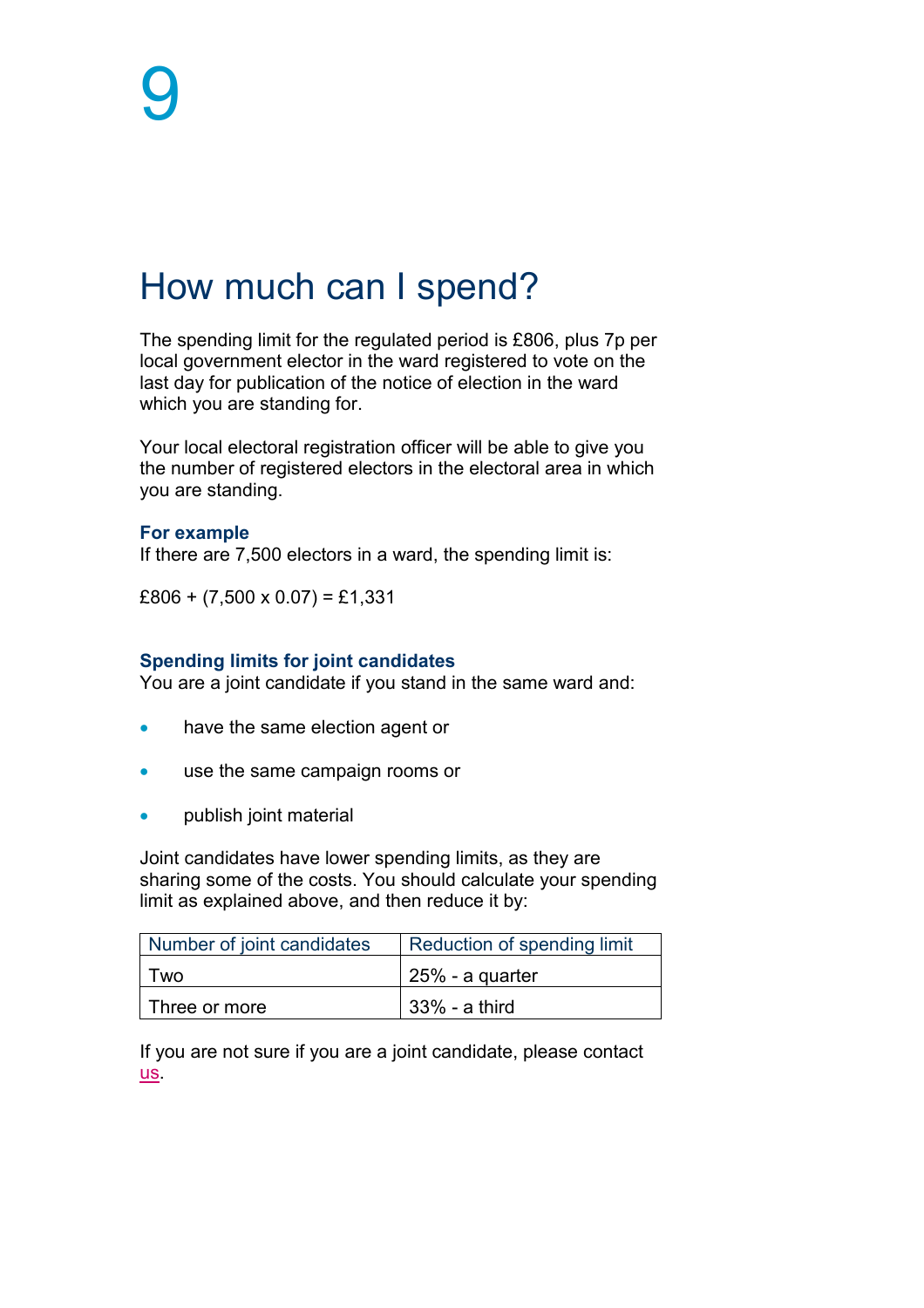### **For example:**

Two candidates standing in the same ward decide to issue joint campaign material. This makes them joint candidates.

There are 7,500 electors in the ward in which they are standing. To calculate each joint candidates spending limit:

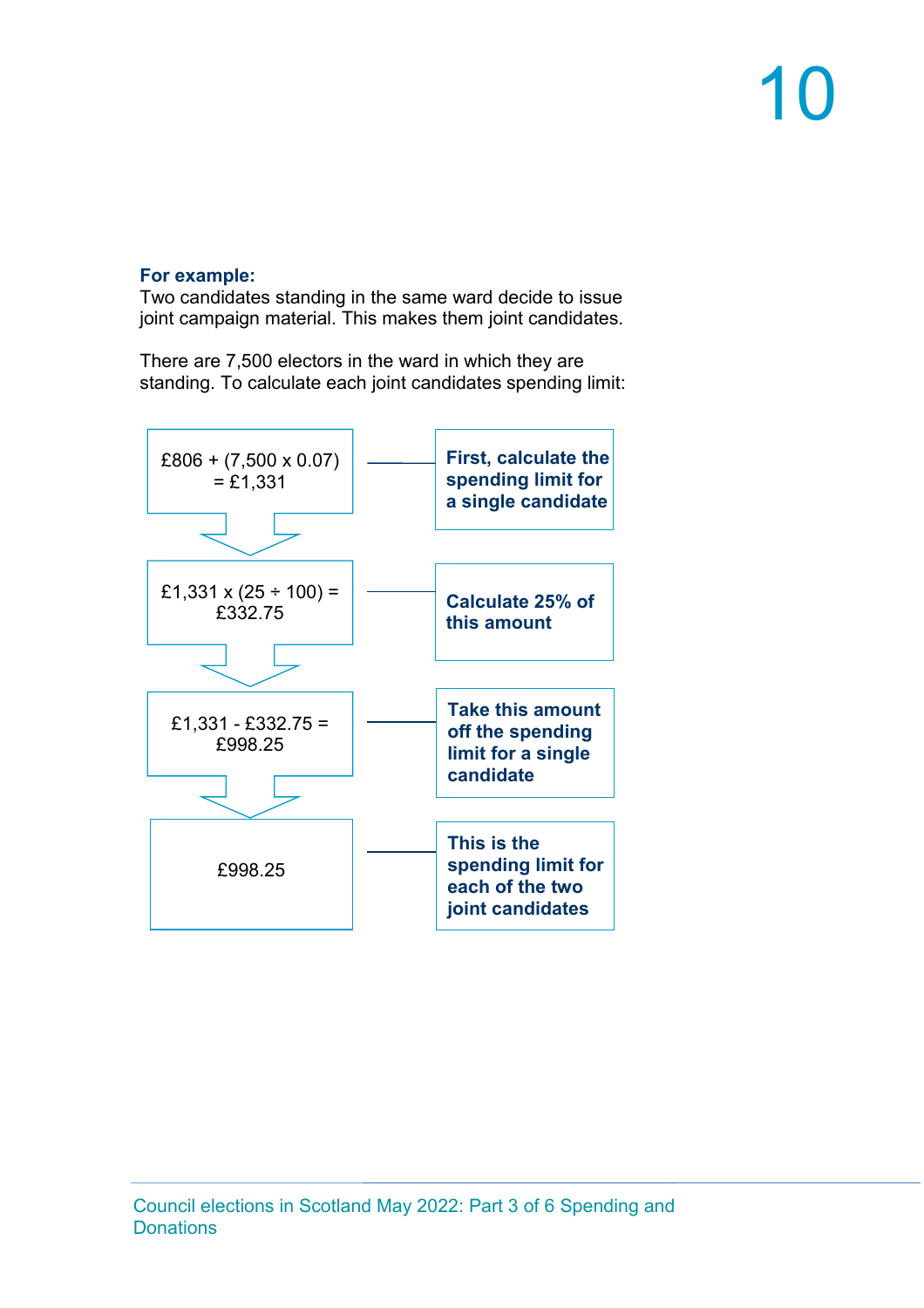### What counts as candidate spending?

Candidate spending includes the costs of:

- **advertising of any kind.** For example, posters, newspaper adverts, websites or YouTube videos
- **unsolicited material sent to voters.** For example, letters, leaflets or emails you send that aren't in response to specific queries
- **transport costs**. For example, hire cars or public transport for you or your campaigners
- **public meetings**
- **staff costs.** For example, an agent's salary, or staff seconded to you by their employer. You do not need to include time spent on your campaign by volunteers
- **accommodation.** For example, your campaign office
- **administrative costs.** For example, telephone bills, stationery, photocopying and the use of databases

Payments made for digital campaigning must be reported. The same rules apply to candidate spending on advertising whether you are using long standing techniques, such as printed mailshots, or newer ones such as online adverts.

For each activity, you must include all the associated costs. For example, if you are producing leaflets or advertising, you must include the design and distribution costs.

More details on each category are given on the following pages.

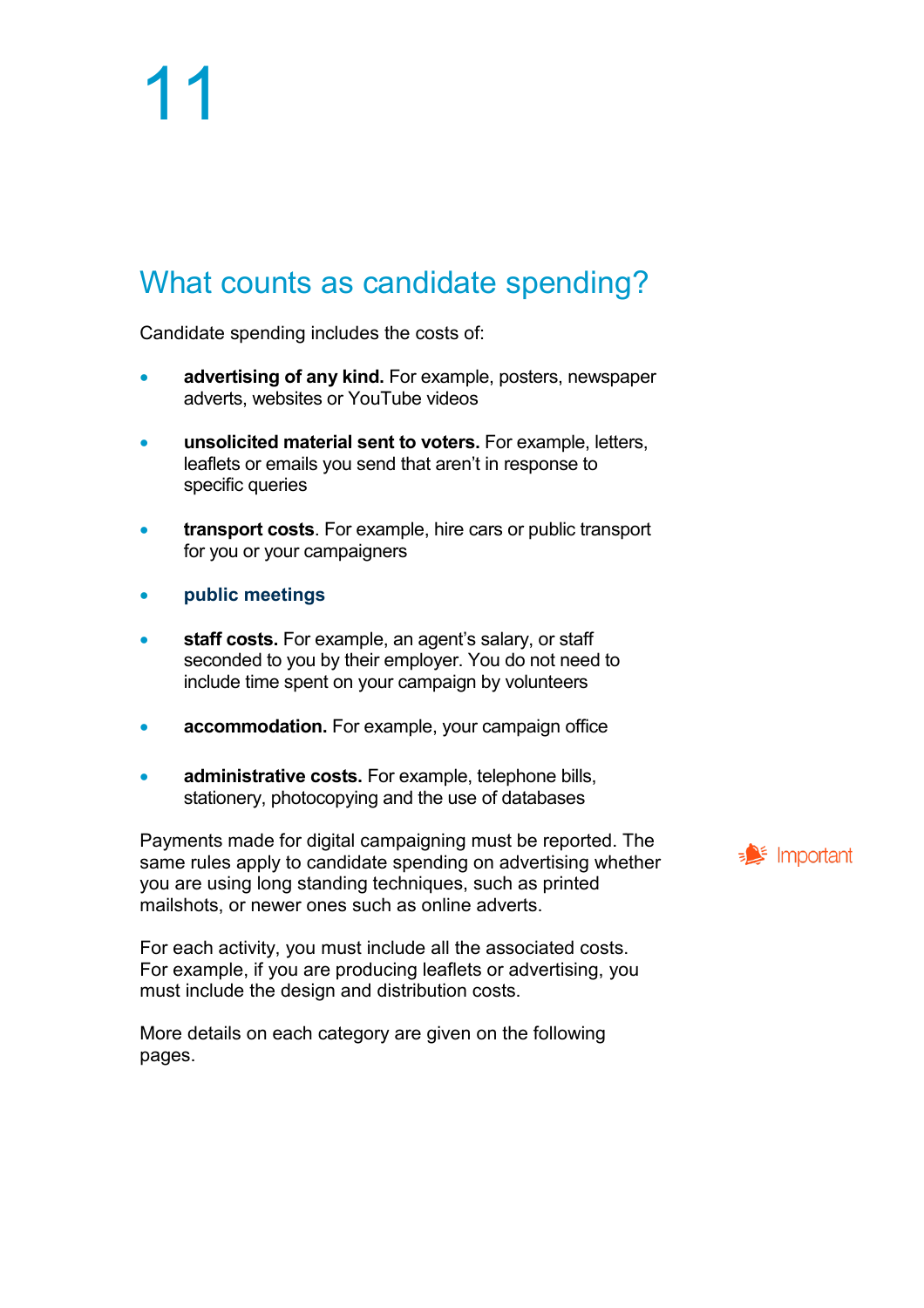### Advertising of any kind

### **General costs:**

This includes the cost of use, or hire, of any:

- agency, individual or organisation
- services provided by any agency, individual or organisation
- premises or facilities
- equipment

that is used to:

- prepare, produce or facilitate the production of advertising material
- disseminate advertising material by distribution or otherwise

For example, the hire of a photographer and premises to produce images for use in advertising material.

### **Specific costs in connection with producing or disseminating digital or electronic advertising material:**

#### **Software**

It includes the cost of any software, of any kind, for use on any device to:

- design and produce advertising material in-house
- disseminate or facilitate dissemination of advertising material

whether that material is distributed digitally, electronically or via other means.

For example, a licensing fee for a software application for use on a device.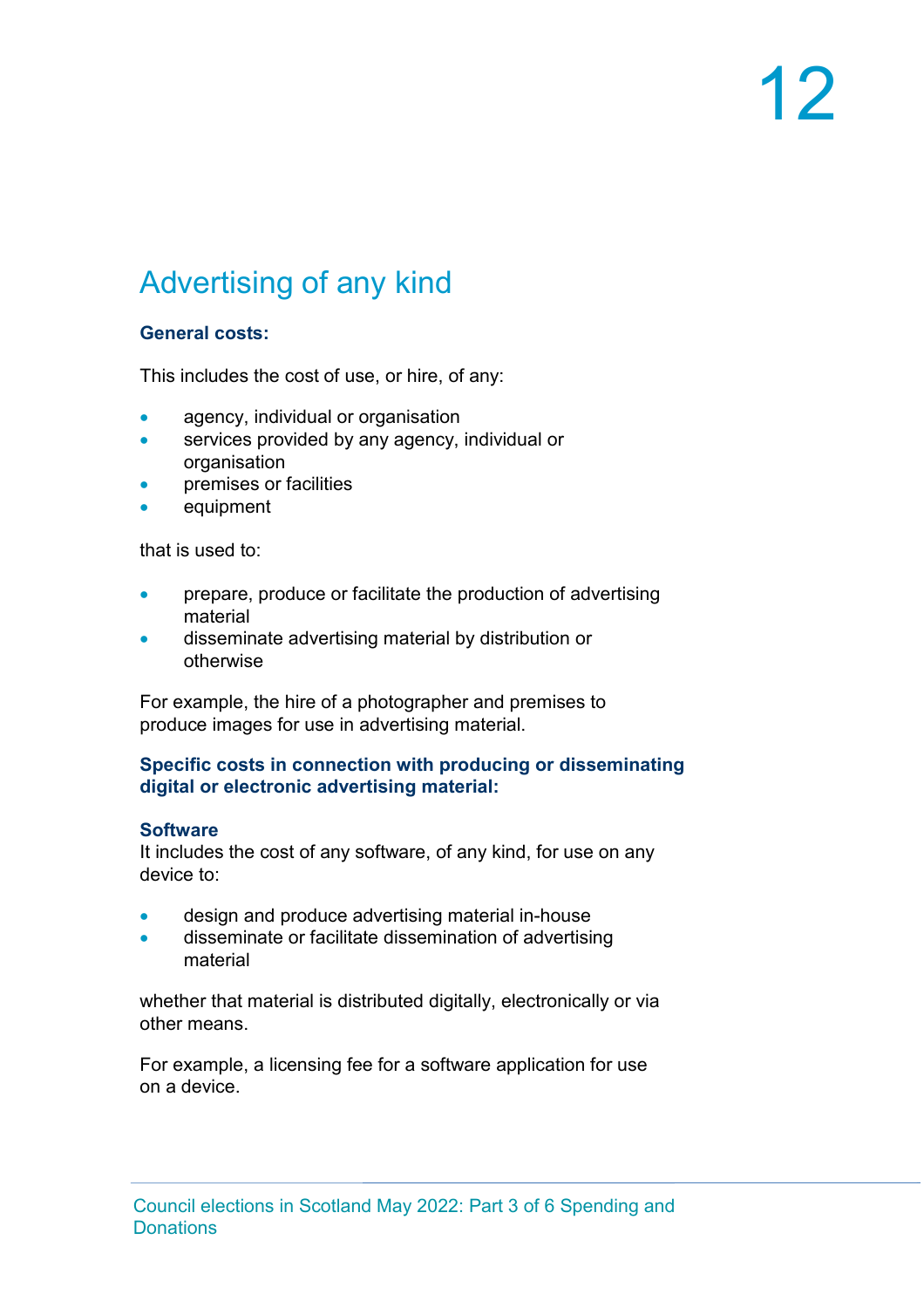#### **Services, facilities and equipment**

It includes the cost of use, or hire, of any:

- agency, individual or organisation
- services provided by any agency, individual or organisation
- premises or facilities
- equipment

used to

- prepare, produce or facilitate the production of digital or electronic advertising material
- distribute or facilitate the dissemination of that advertising material via any means

including any cost attributable to increasing the visibility of content by any means.

For example, the purchase of a more prominent position on a page within a search engine.

#### **Websites and other digital material**

It includes the costs of:

- hosting and maintaining a website or other electronic/digital material that promotes the candidate
- designing and building the website
- a portion of any website or material that is set up to obtain funds for the candidate but also promotes the candidate during the regulated period

#### **Material for sharing**

It includes the cost of preparing, producing or facilitating the production of advertising material for:

- downloading and use by others
- posting on and promoting the candidate via any kind of social media channel or platform

For example, the costs of producing advertising material promoting the candidate that is posted to a page on a social media channel encouraging followers to share it.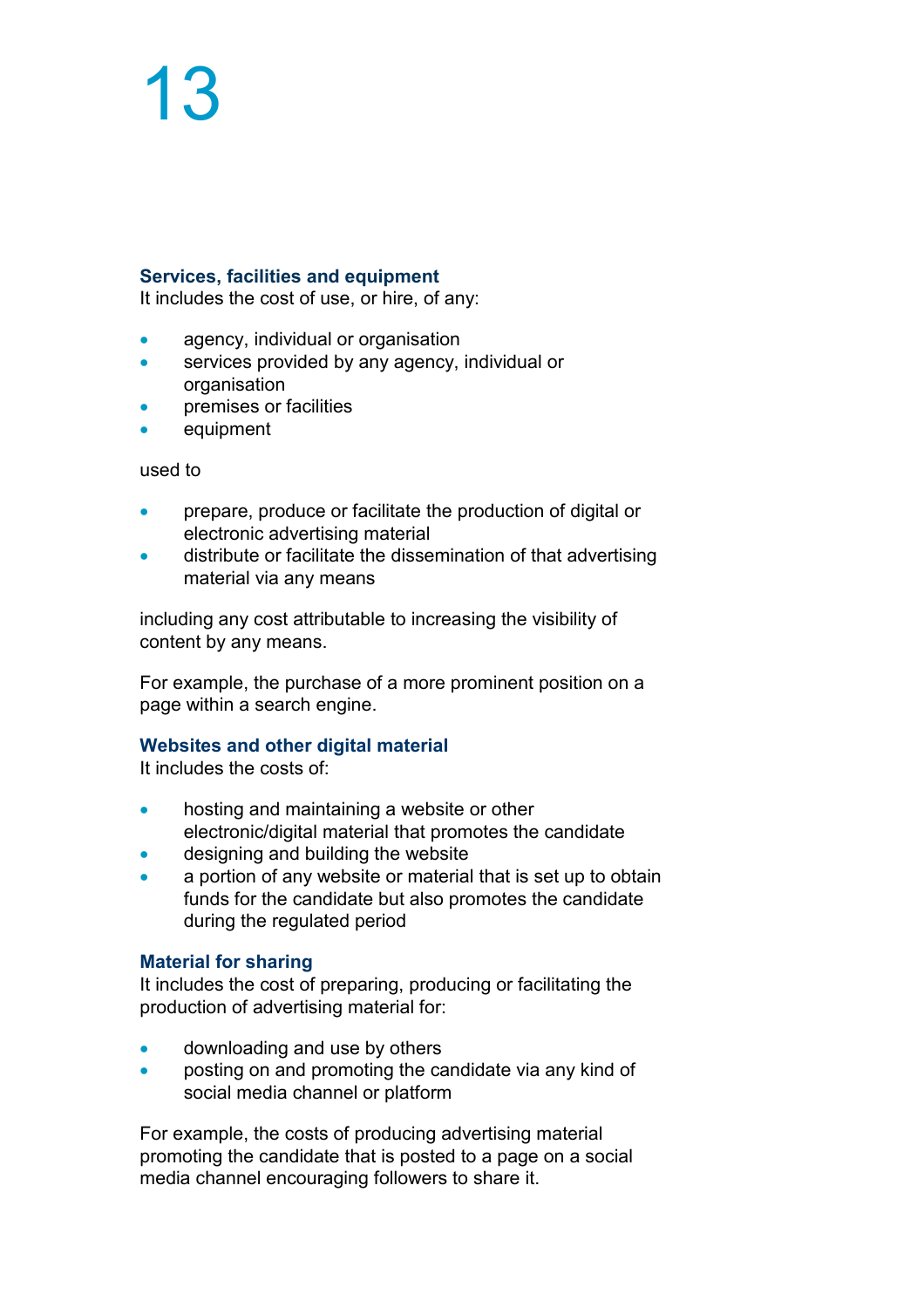### **Downloadable material**

If you put material on a website for people to print off for their personal use, such as window posters or petition forms, the design and website costs count as candidate spending. You do not need to count people's print costs against your spending limit, unless people are printing documents on your behalf.

If the material could be printed and distributed to voters – for instance a leaflet – you will need to make it clear how you expect people to use it.

If you authorise wider use of the material, the production costs may count as candidate spending whoever does the printing.

### **Networks**

It includes the cost of accessing, purchasing, developing and maintaining any digital or other network which:

- facilitates distribution or dissemination of advertising material by any means
- promotes or increases the visibility of advertising material by any means

For example, the purchase of digital identities used to make material appear as if it has been seen and approved by a high number of users on a social media platform.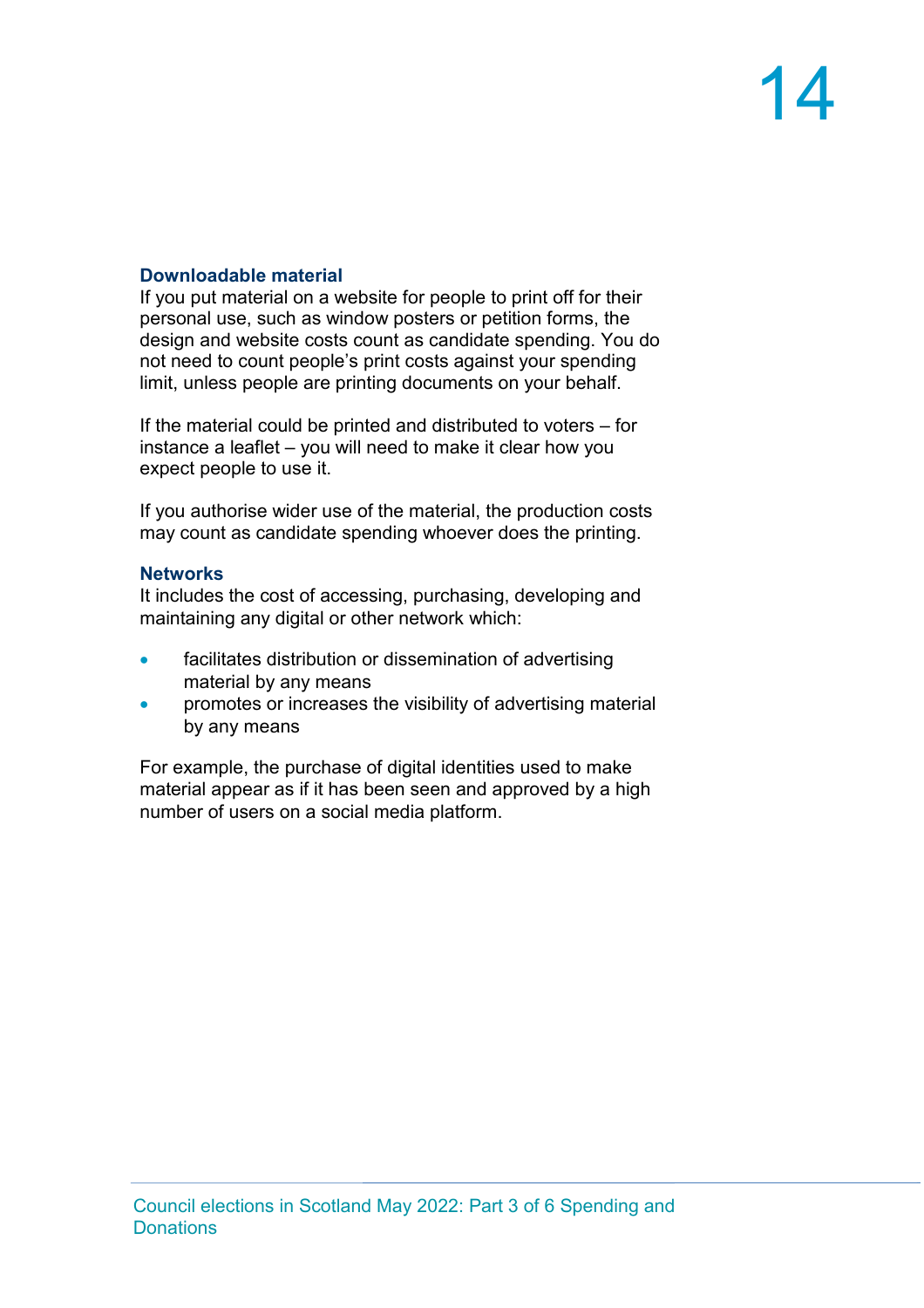### **Other costs that are included**

It includes the cost of any rights or licensing fee for any image used in producing advertising material.

It includes the cost of:

- paper or any other medium on which advertising material is printed
- physically displaying advertising in any location, for example cable ties or glue for putting up posters

It includes the cost of purchase, hire or use of:

- photocopying equipment
- **printing equipment**

for use in the candidate's election campaign, except where:

- the equipment was acquired by the candidate principally for the candidate's own personal use
- it is provided by another individual, the equipment was acquired by that individual for their own personal use and the candidate is not charged for the use of it

Where paper, photocopying equipment or a printer is purchased or hired principally for use in the campaign, the full cost must be reported.

It includes the cost of purchase and use of any other equipment in connection with:

- preparation, production or facilitating the production of the advertising material
- dissemination by distribution or otherwise of the advertising material

It includes the cost of food and/or accommodation for any individual who provides services in connection with advertising material for the candidate that is paid for or reimbursed by the candidate, the candidate's party or another third party.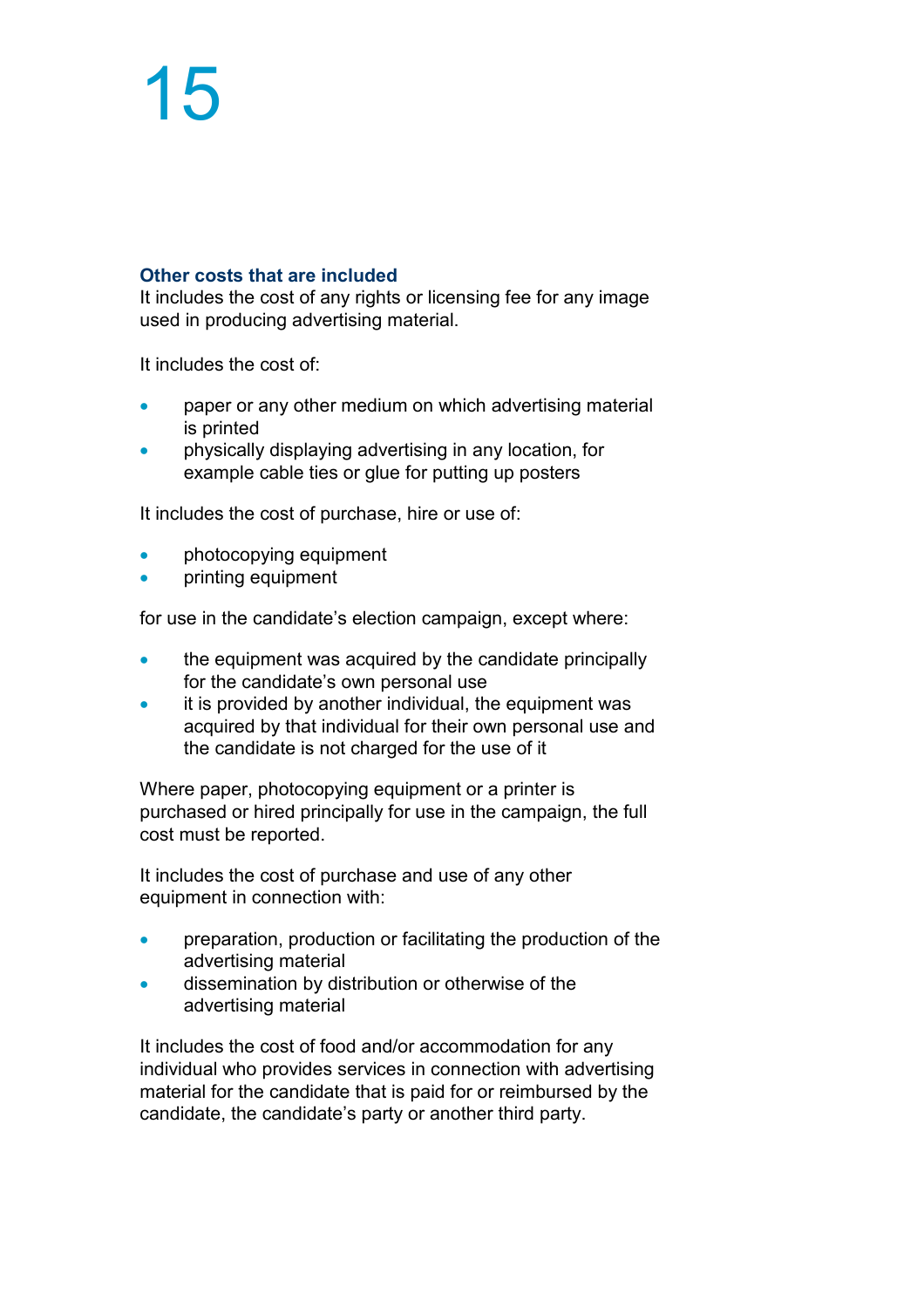### Unsolicited material addressed to electors

### **Costs associated with obtaining information and targeting or identifying voters, including database costs**

This includes the cost of accessing, obtaining, purchasing, developing or maintaining:

- IT software or contact databases
- any information, by whatever means

that is used to facilitate the sending of unsolicited material to voters.

For example, the purchase of email addresses.

It includes the cost of accessing, obtaining or developing data sets, including data analytics to target voters by whatever means, including the cost of agencies, organisations or others that identify groups of voters, by whatever means.

For example, the cost of any agency paid to analyse social media content to facilitate targeting of voters in a specific electoral area and the cost of modelling by an agency based on that analysis.

It includes the cost of any services to identify voters that are purchased, developed or provided before the regulated period, but are used to target voters during the regulated period.

Where information or access to information is obtained from a third party, including a political party, the commercial cost of obtaining that information from the third party is included.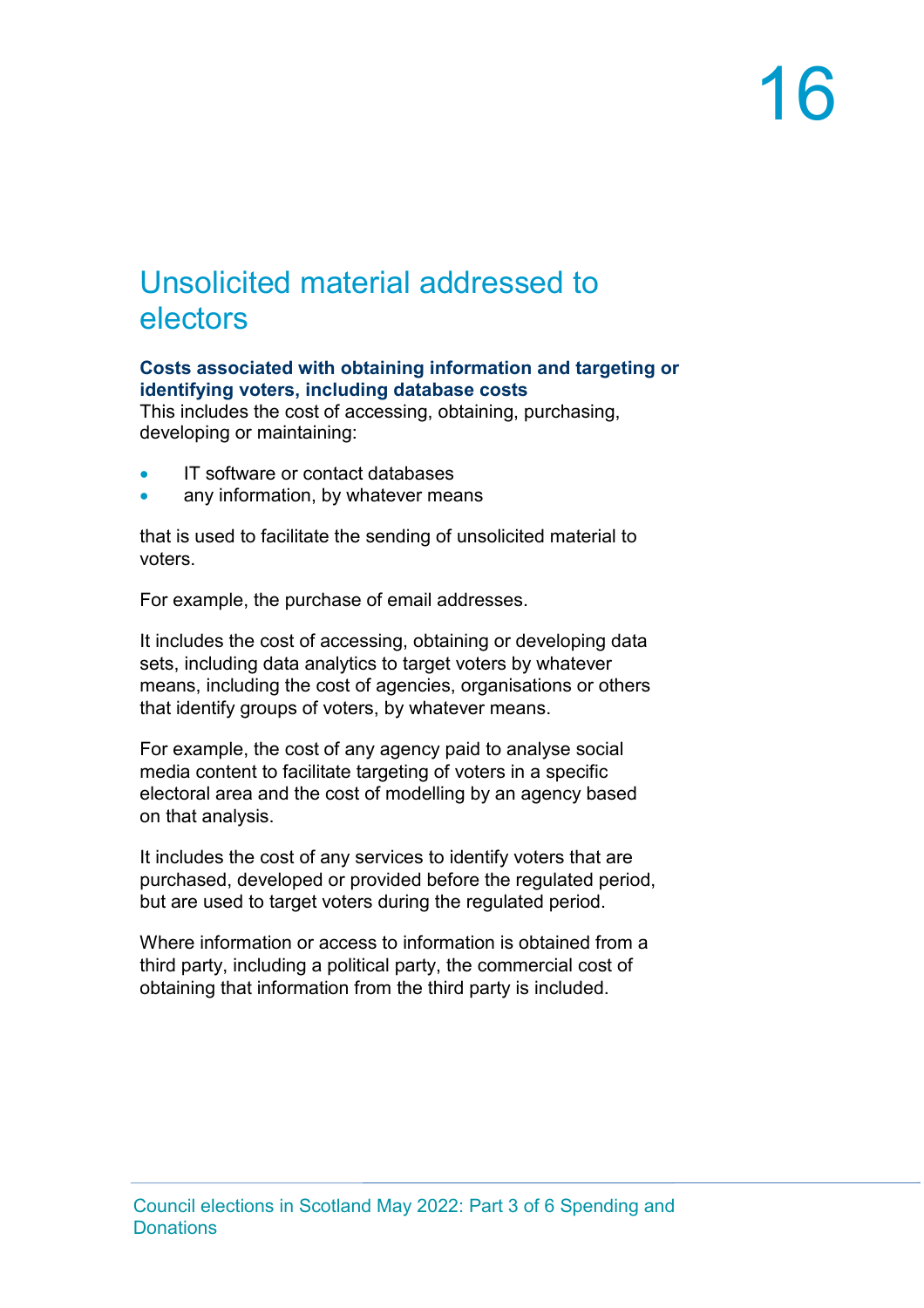**Costs associated with preparing, producing or distributing unsolicited material to voters, including via digital means** This includes the cost of use, or hire, of any:

- agency, individual or organisation
- services provided by any agency, individual or organisation
- premises or facilities
- equipment

that is used to:

- prepare, produce or facilitate the production of the unsolicited material
- disseminate the unsolicited material by distribution or other means, including any cost attributable to increasing the visibility of material via any means

It includes the cost of delivering material by any means including electronic means or the physical distribution of the material, for example the cost of envelopes and stamps or the purchase of a system for sending emails.

It includes the cost of accessing, developing and maintaining any digital or other network which promotes or increases the visibility of unsolicited material on any platform. For example, if a candidate pays a developer to create an app that facilitates targeting of their material on a social media channel.

It includes the cost of oversight and maintenance of all social media, digital or other forms of distribution of unsolicited material. This includes the maintenance of all social media accounts, including if they are maintained by another entity/individual.

#### **Other costs that are included**

It includes the cost of any rights or licensing fee for any image used in producing unsolicited material.

It includes the cost of paper or any other medium on which unsolicited material is printed.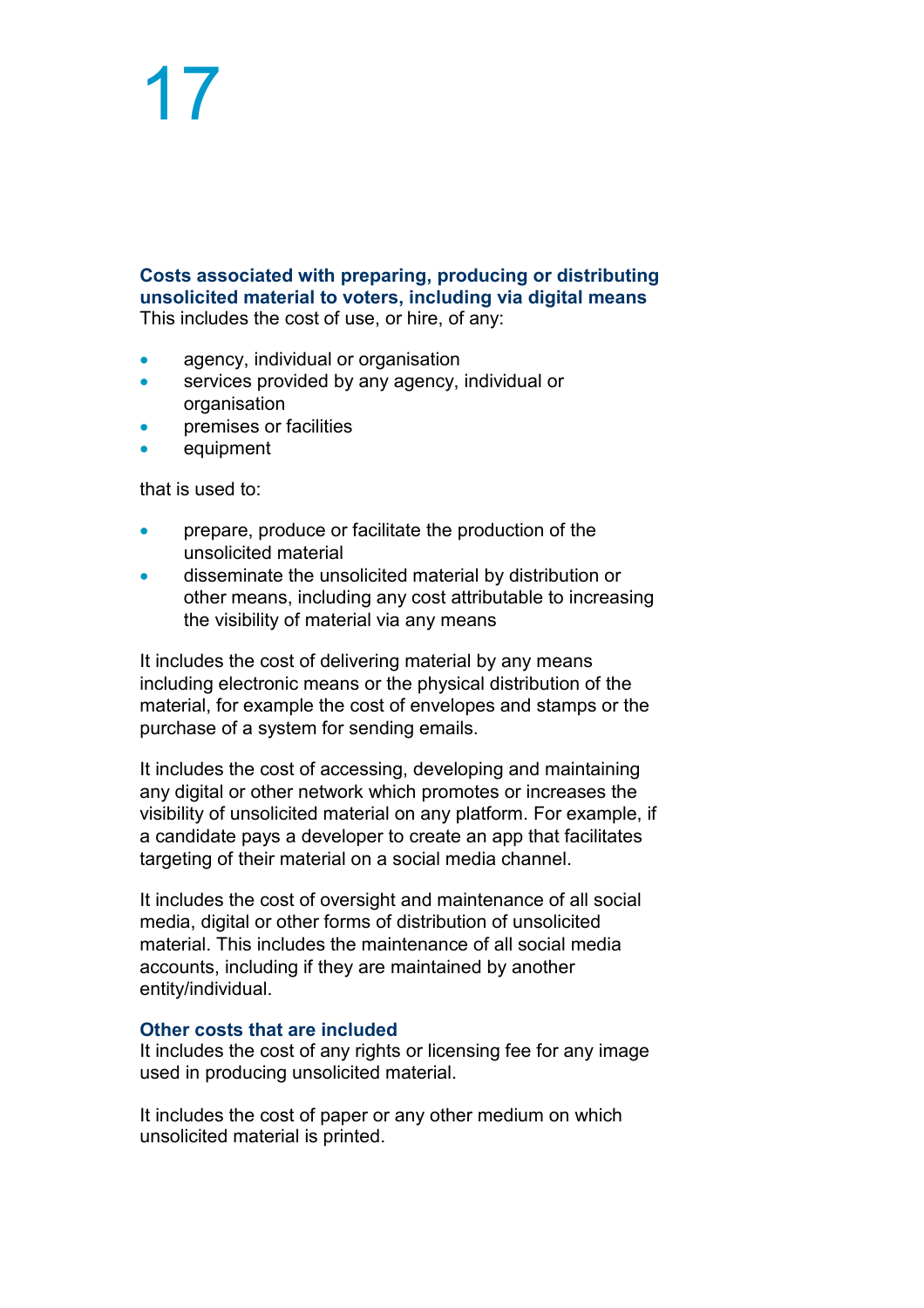It includes the cost of purchase, hire or use of:

- photocopying equipment
- **printing equipment**

for use in the candidate's election campaign, except where:

- the equipment was acquired by the candidate principally for the candidate's own personal use
- it is provided by another individual, the equipment was acquired by that individual for their own personal use and the candidate is not charged for the use of it

Where paper, photocopying equipment or a printer is purchased or hired principally for use in the campaign, the full cost must be reported.

It includes the cost of purchase and use of any other equipment in connection with:

- preparation, production or facilitating the production of the unsolicited material
- dissemination by distribution or otherwise of the unsolicited material

It includes the cost of food and/or accommodation for any individual who provides service in connection with unsolicited material for the candidate that is paid for or reimbursed by the candidate, the candidate's party or another third party.

#### **Costs that are excluded**

It does not include any cost associated with the obtaining of data as permitted under any statute or regulation.

For example, candidates are entitled to a copy of the electoral register.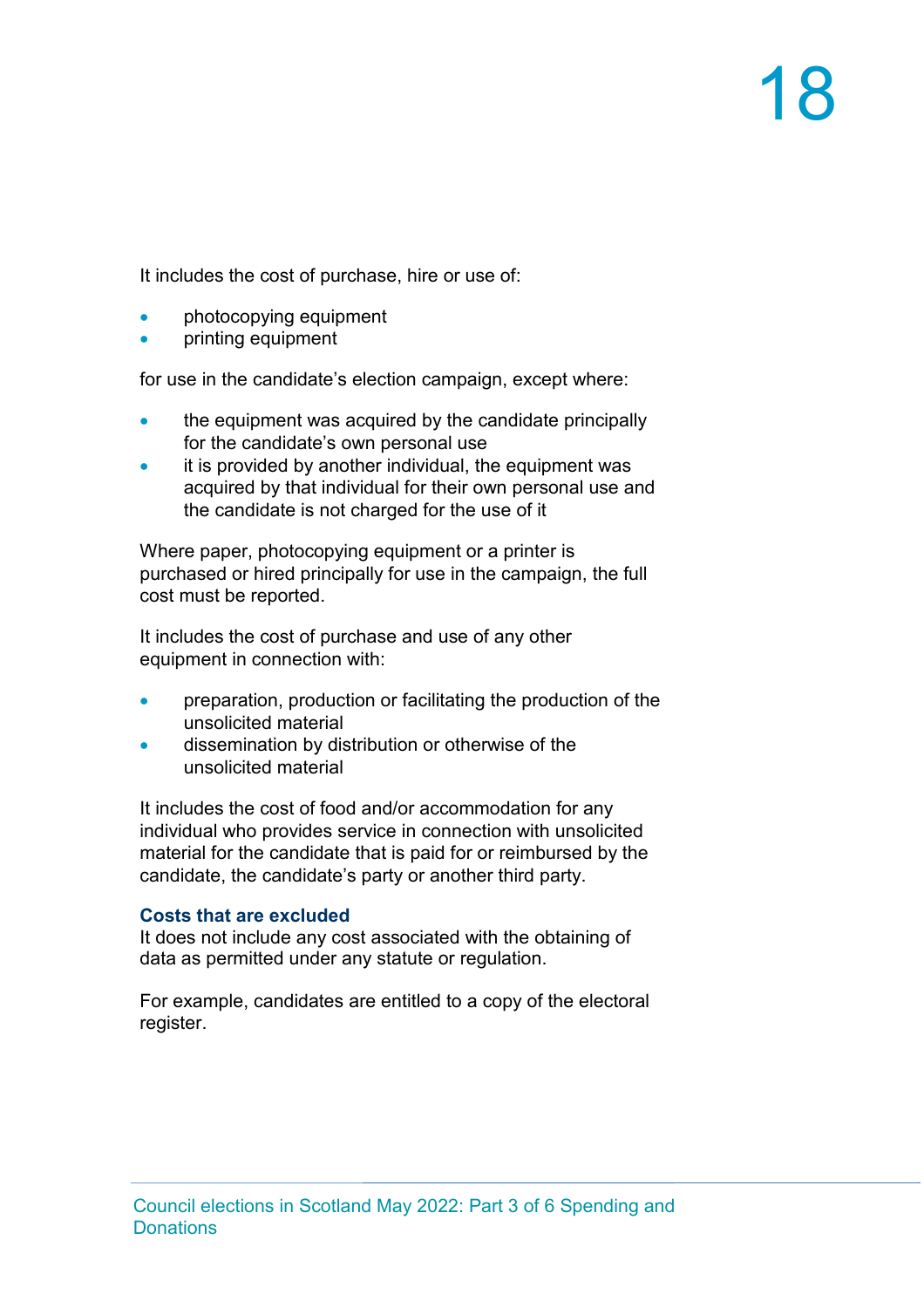### Transport costs

It includes the cost of transport for the agent where they are reimbursed by the candidate, the candidate's party or another third party.

### **Transport of volunteers and campaigners**

It includes the cost of transporting:

- volunteers
- party members, including staff members
- other campaigners

around the electoral area, or to and from the electoral area, including the cost of:

- tickets for any transport, including any booking fee
- hiring of any transport
- fuel purchased for any transport
- parking for any transport

where they are undertaking campaigning on behalf of the candidate.

It includes the cost of transport paid for by any individual, political party or other third party that is paid for or reimbursed either by the candidate, the political party or a third party, where the individuals being transported were campaigning or undertaking activities associated with the campaign for the candidate.

#### **Transport to an event**

It includes the cost of transporting attendees to an event promoting the candidate where that cost is reimbursed or paid for by the candidate, the candidate's party or another third party.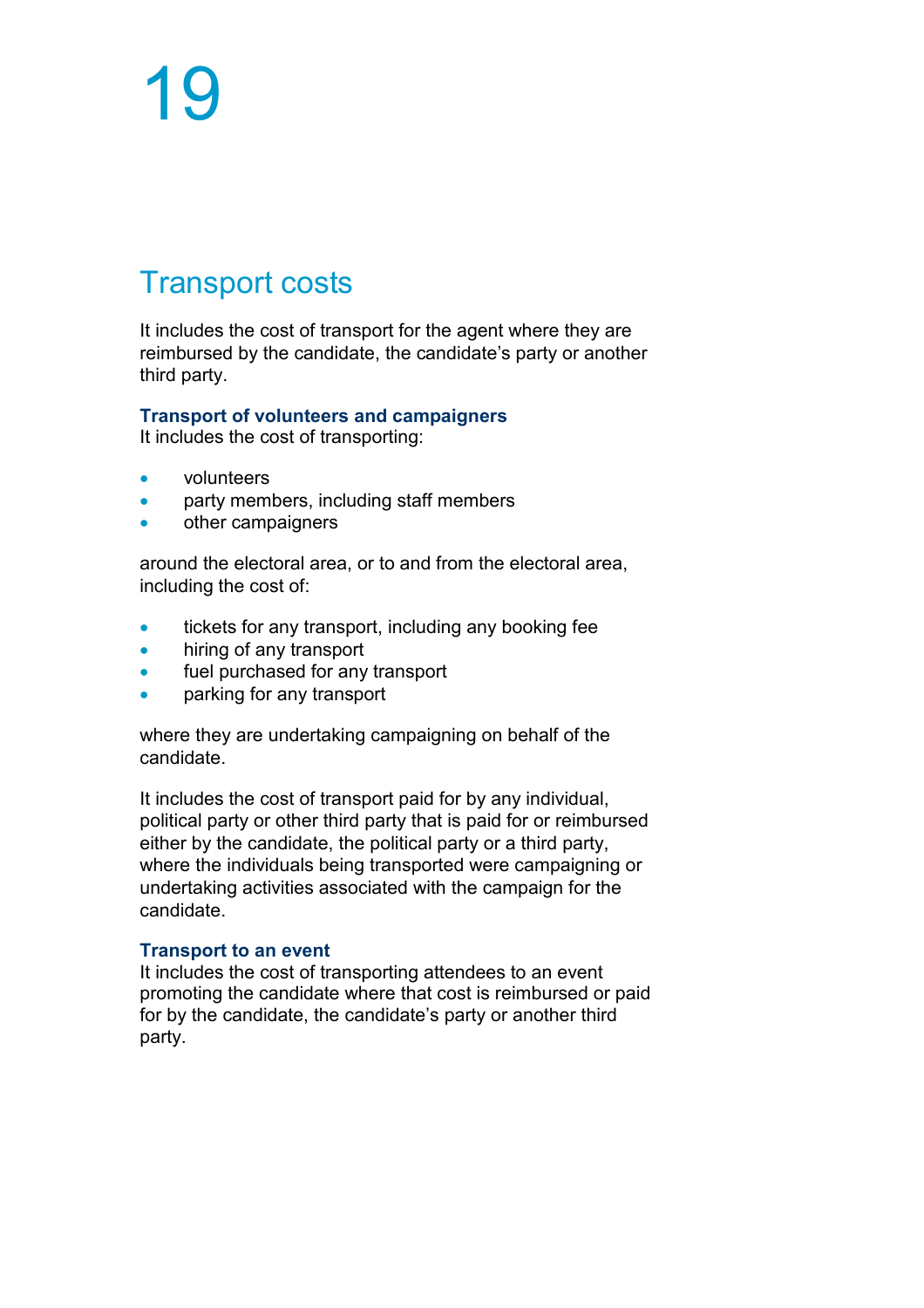### **Transport that is promoting the candidate**

This includes the cost of use, or hire, of any vehicle or form of transport that displays material promoting the candidate, including any cost associated with:

- design and application of the design to the vehicle or form of transport
- driving or moving a vehicle around a specific electoral area
- parking fees where a vehicle is used to display material

### **Costs that are excluded**

The following costs are excluded:

- where the cost is paid for by the individual who used the transport, where that payment is not reimbursed, or
- where transport is provided free of charge by any other individual if the means of transport was acquired by that person principally for their own personal use

'Personal expenses' include the reasonable travelling expenses of the candidate in relation to the election.

Where a transport cost is a personal expense for the candidate, this does not count towards the spending limit. It must be recorded as a personal expense in the spending return.

See page 31 for more on personal expenses.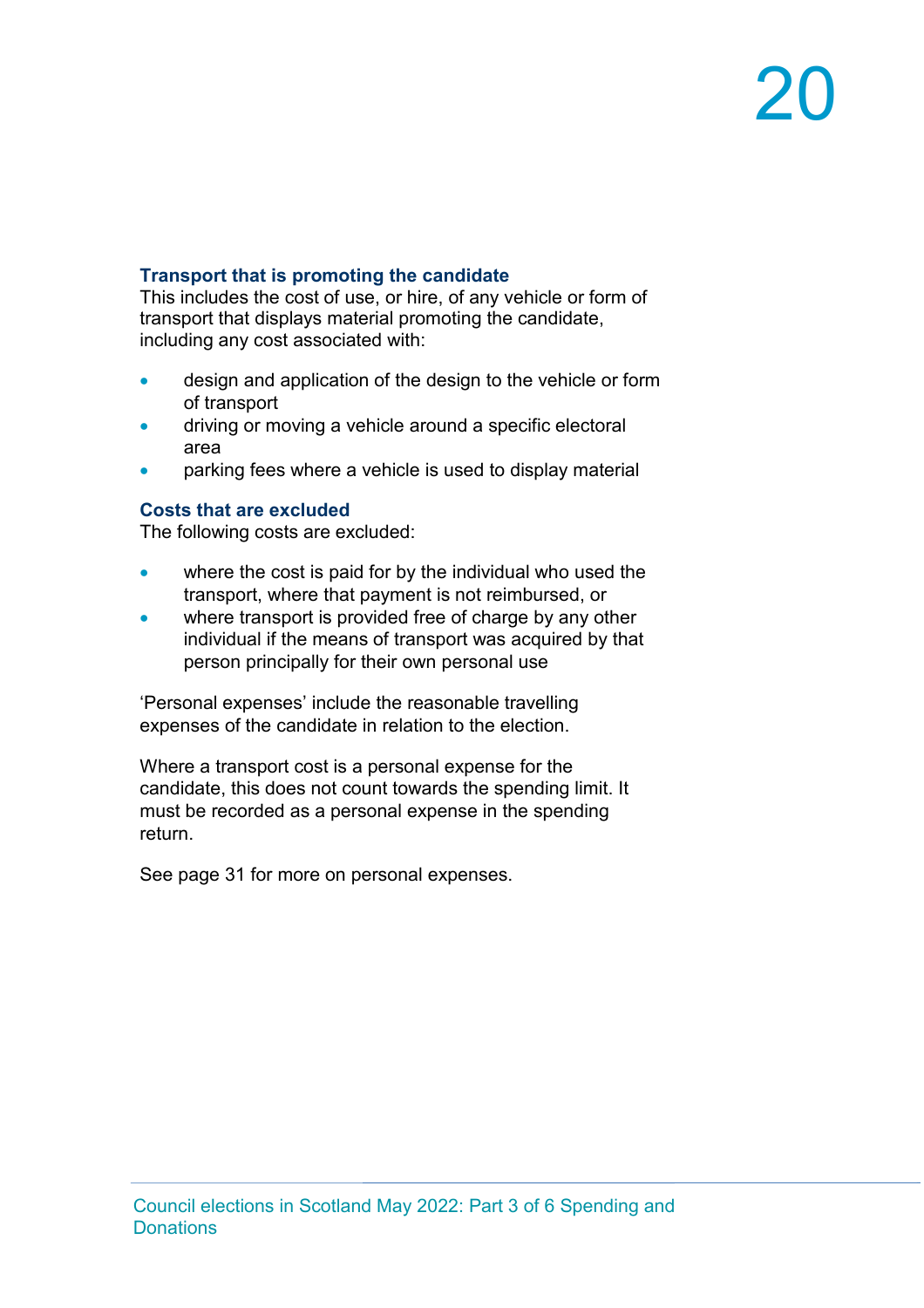### Public meetings of any kind

### **Services, premises, facilities or equipment provided by others**

This includes the cost of the use, or hire, of any:

- agency, individual or organisation
- services provided by any agency, individual or organisation
- premises or facilities
- equipment

used in:

- promoting a public meeting
- holding or conducting a public meeting to promote the candidate
- live streaming or broadcasting a public meeting by any means

#### **Other costs under public meetings**

It includes the cost of promoting or advertising the event, via any means.

It includes the cost of an event that is being held via a link of any kind or is being live streamed or broadcast, where that event is open to be viewed by users of a channel or platform or by other means.

It includes the cost of the provision of any goods, services or facilities at the event, for example the cost of hiring seating. It includes the cost of purchase of any equipment in connection with:

- holding or conducting a public meeting to promote the candidate
- live streaming or broadcasting a public meeting by any means

It includes the cost of accommodation and other expenses for any attendee where that cost is reimbursed or paid for by the candidate, the candidate's party or another third party.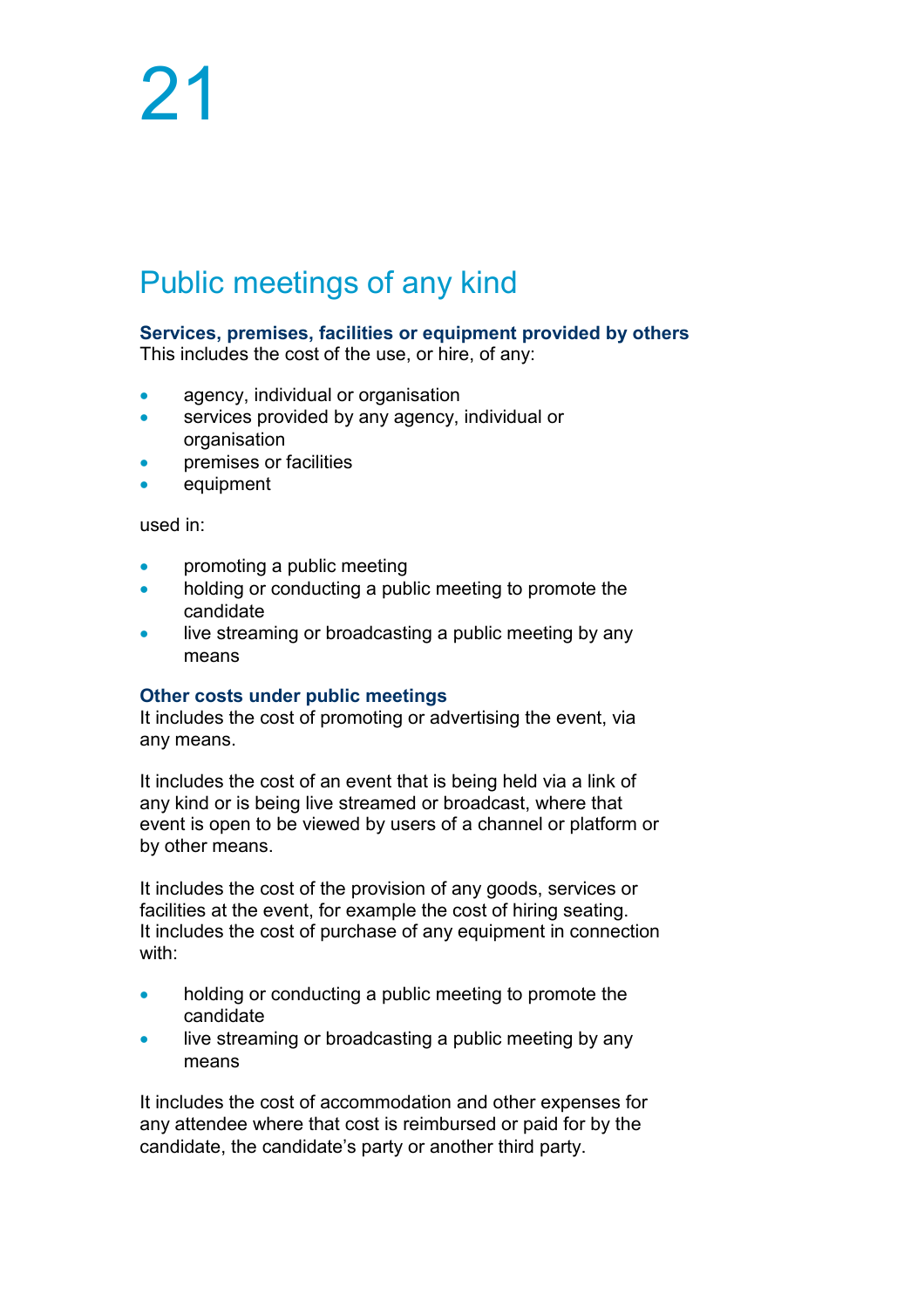#### **Costs you do not need to include**

You do not need to include:

- events that are for party members only
- events held mainly for purposes other than your campaign, where your attendance is incidental – for example, an annual social event at which you say a few words

You should make an honest assessment on the facts of whether the meeting is genuinely being held for other purposes.

You may also be invited to attend hustings events run by local organisations or community groups. We have published separate **hustings** guidance which explains when the spending rules may apply to these events.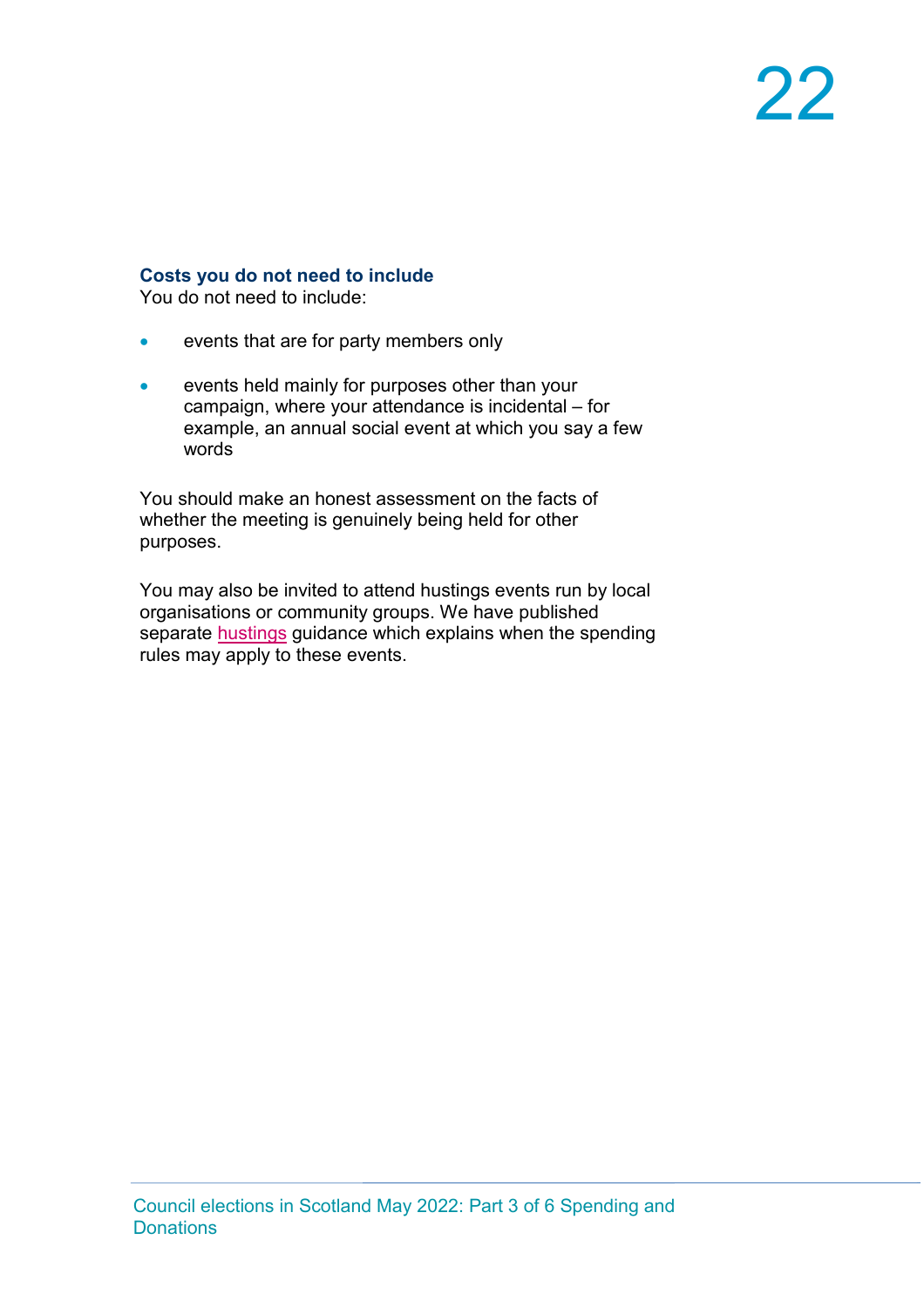### Staff costs

### **Agent costs**

This includes any remuneration, including allowances, paid to the agent.

### **Staff who are employed by a political party**

It includes the cost of any staff member of a political party who provides services to the candidate that are for the purposes of the candidate's election during the regulated period, or provides services to the candidate that are for the purposes of the candidate's election prior to that time which are then used during the regulated period.

Some examples of costs associated with political party staff:

- a staff member of a political party spends their paid working hours coordinating volunteers campaigning for a candidate in a specific constituency. Their work time is to be regarded as for the purposes of the candidate's election. If it is made use of by or on behalf of the candidate, then the costs of paying that staff member must appear in the candidate return as notional spending (see pp.36-38). If it is not made use of by or on behalf of the candidate, it will count as local campaigning for the candidate (see page 35).
- a staff member of a political party spends their paid working hours on a number of different campaigning activities, including both promoting the party generally and promoting a specific candidate. The proportion of their work time that is spent promoting the candidate is to be regarded as for the purposes of that candidate's election. If it is made use of by or on behalf of the candidate, then that proportion of the costs of paying that staff member must appear in the candidate return as notional spending (see pp.36-38). If it is not made use of by or on behalf of the candidate, it will count as local campaigning for the candidate (see page 35).
- a number of candidates attend a briefing on the party's manifesto pledges given by paid party staff. Because the focus is on national party manifesto pledges, the briefing is not to be regarded as given for the purposes of their election as candidates. Therefore no spending needs to appear in the candidate returns.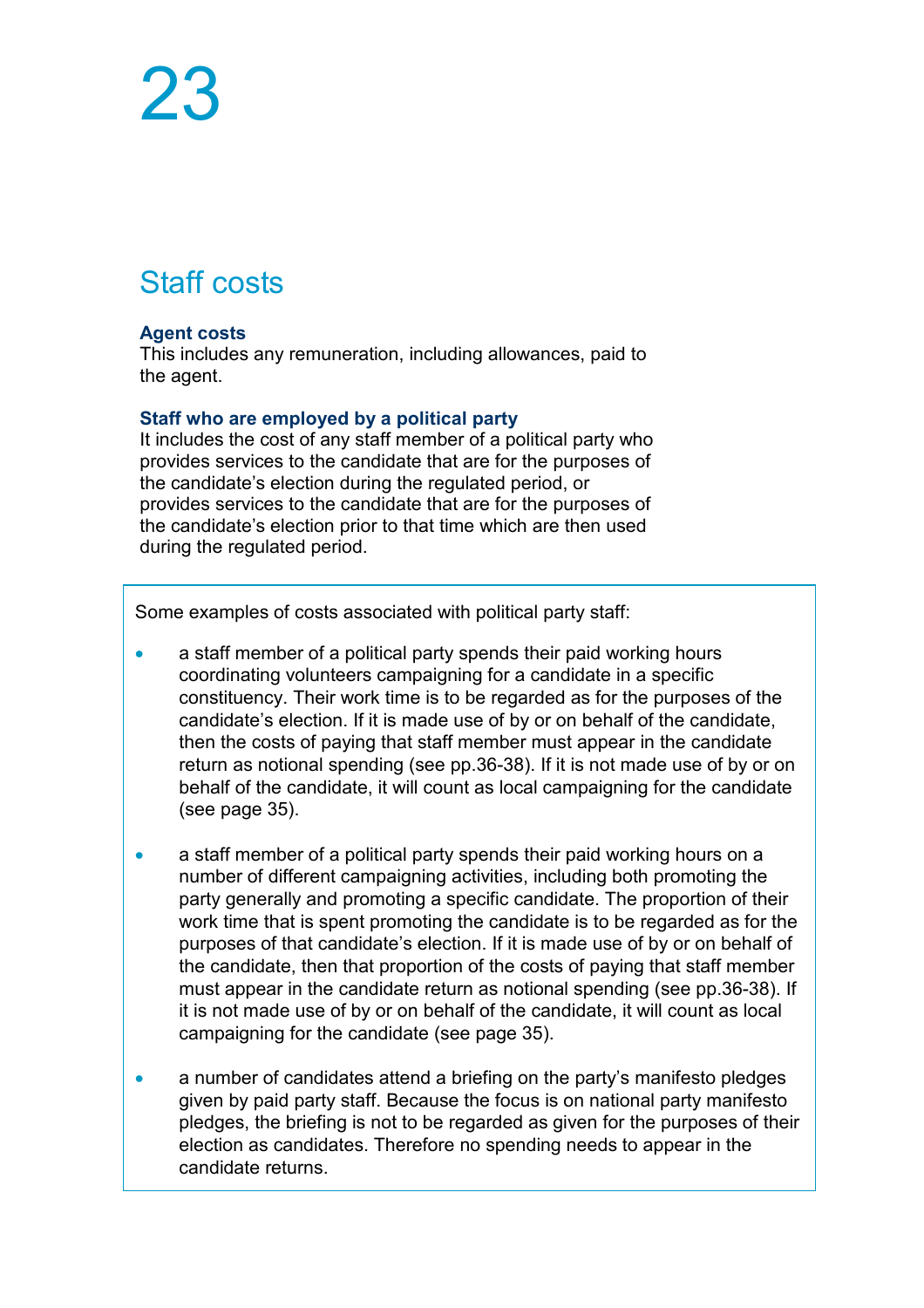### **Staff monitoring social media and other press activities**

It includes the cost of staff engaged in the management and monitoring of social media channels or platforms and the obtaining of data to allow targeted campaigning. This includes hiring staff to analyse and sort the data and the cost of staff to monitor and post or respond to any kind of social media or other account.

It includes the cost of staff engaged in the management of press activities of any kind, including staff who are liaising with, managing or monitoring any kind of media activity by any means in connection with the candidate's election.

#### **Any other person whose services are engaged**

It includes the cost of any other person whose services are engaged in connection with the candidate's election.

#### **Volunteer time**

It does not include the cost for services of an agent or any other person who is a volunteer.

You also do not have to include the costs of people's travel, food and accommodation costs while they campaign on your behalf, if they meet the costs themselves.

However, any expenses you meet for them, or reimburse them for, such as transport or accommodation, do count as your spending.

Sometimes you may not be sure if someone working for your campaign is a volunteer or if you should count their time towards your spending limit. For example, they may offer similar services professionally to the ones they are performing for you.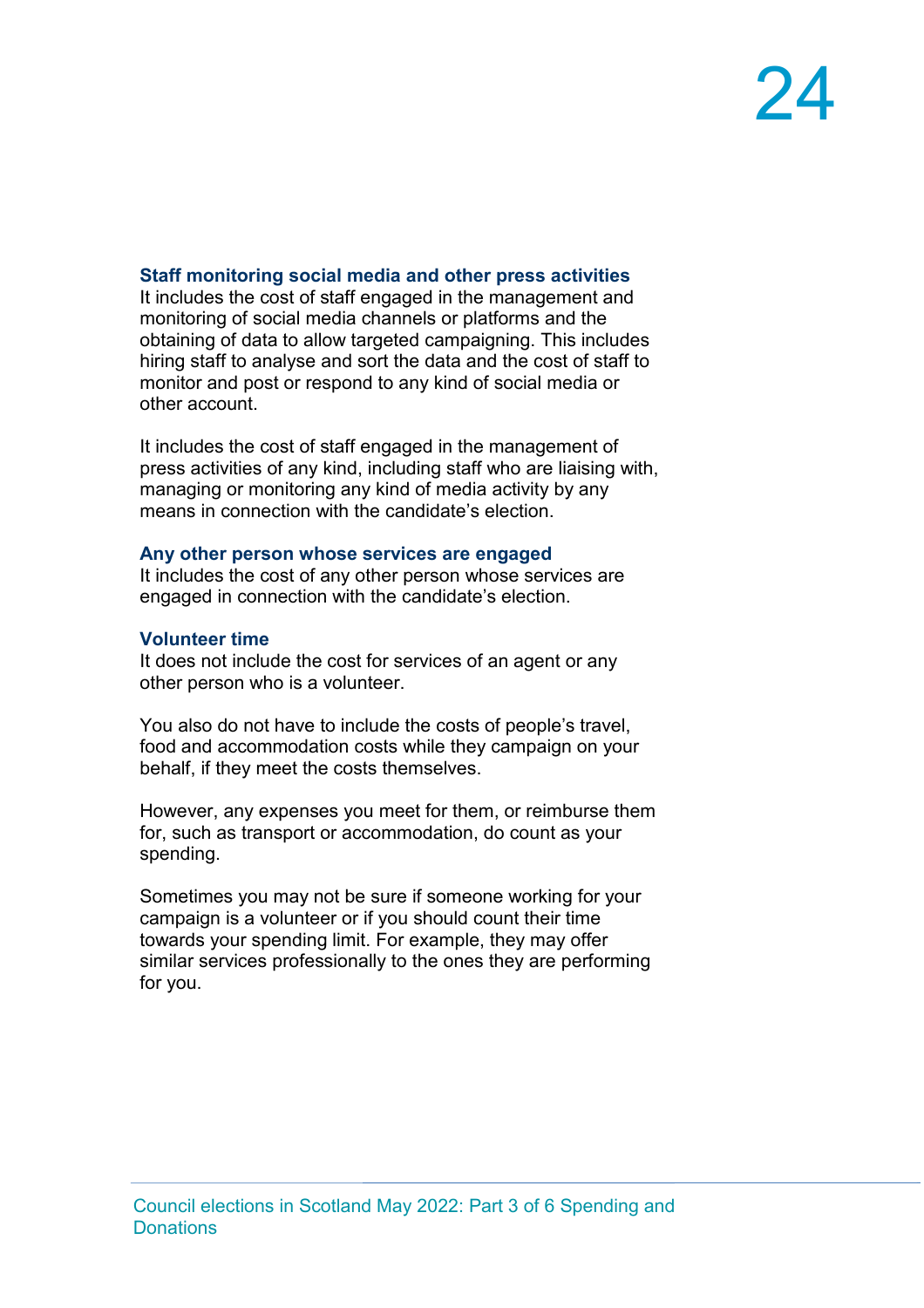They will be a volunteer if:

- their employer is not paying them for the time they spend on your campaign, or
- they are using their annual leave, or
- where they are self-employed, you won't benefit from any professional insurances they hold

If they use specialist equipment or materials, it is likely this will be notional spending.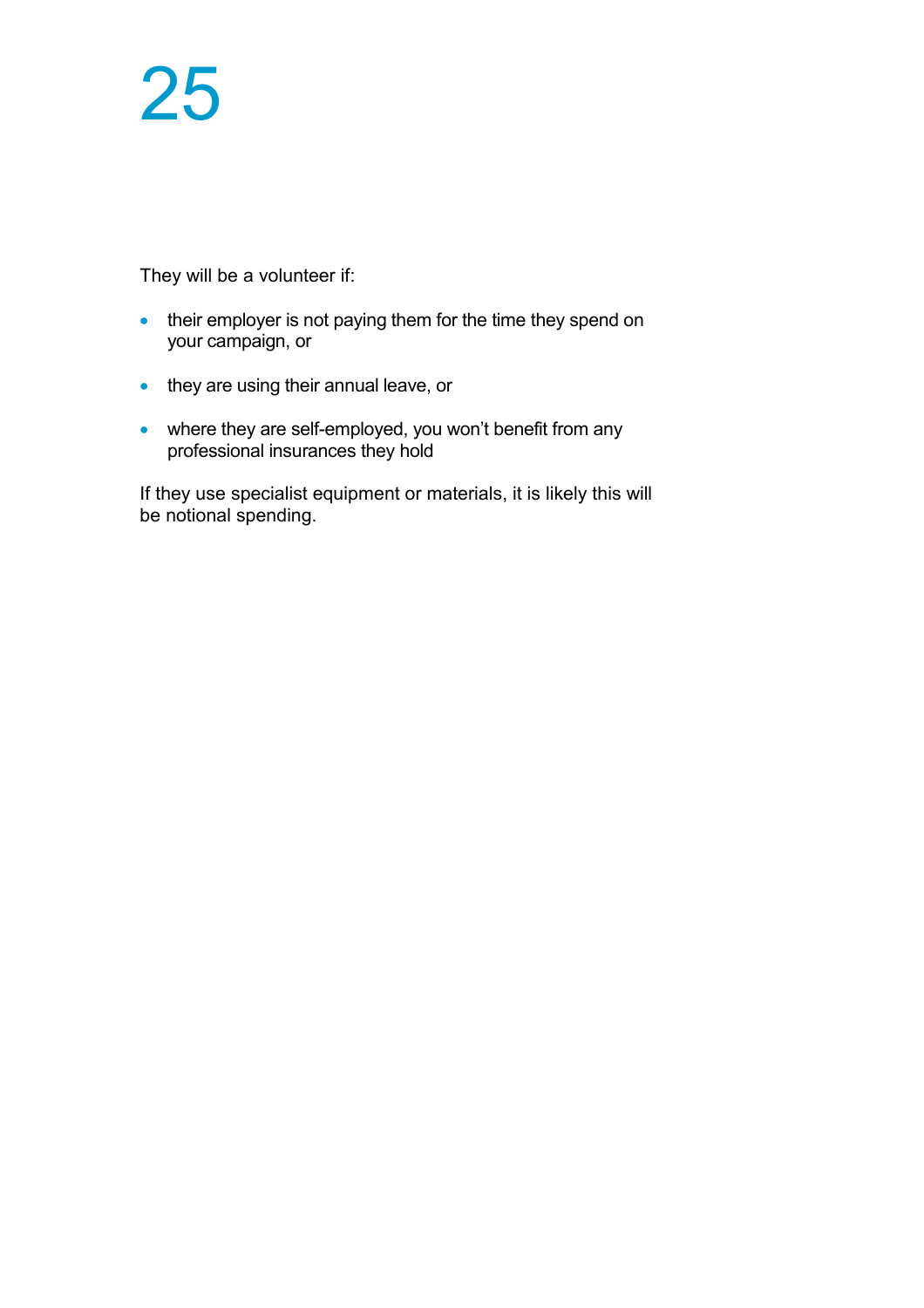### Accommodation and administrative costs

### **Office space and equipment**

This includes the rental cost of office space, including business rates, for the candidate's campaign, whether newly rented or under an existing rental agreement, and so notional spending will be incurred where such office space is provided free of charge or at a discount by a political party or a third party.

It includes the cost of office space where that office space is being shared. An apportionment must be made and an amount that reasonably reflects the use by the candidate in campaigning must be included in the return for the candidate. This amount will count towards the spending limit of the candidate.

It includes the cost of purchase, use or hire of any general office equipment for the candidate's campaign, and so notional spending will be incurred where such equipment is provided free of charge or at a discount by a political party or a third party.

For example, desks, chairs and computers provided by a party for use in the candidate's campaign.

It includes the cost of purchase, hire or use of:

- mobile phones or other hand-held devices
- the associated contracts

for use in the campaign by the candidate, agent and any other staff or volunteer, where that equipment and/or associated costs are paid for by the candidate, the candidate's party or another third party except where:

• the equipment was acquired by the candidate principally for the candidate's own personal use and the costs are not more than would usually be incurred outside of an election period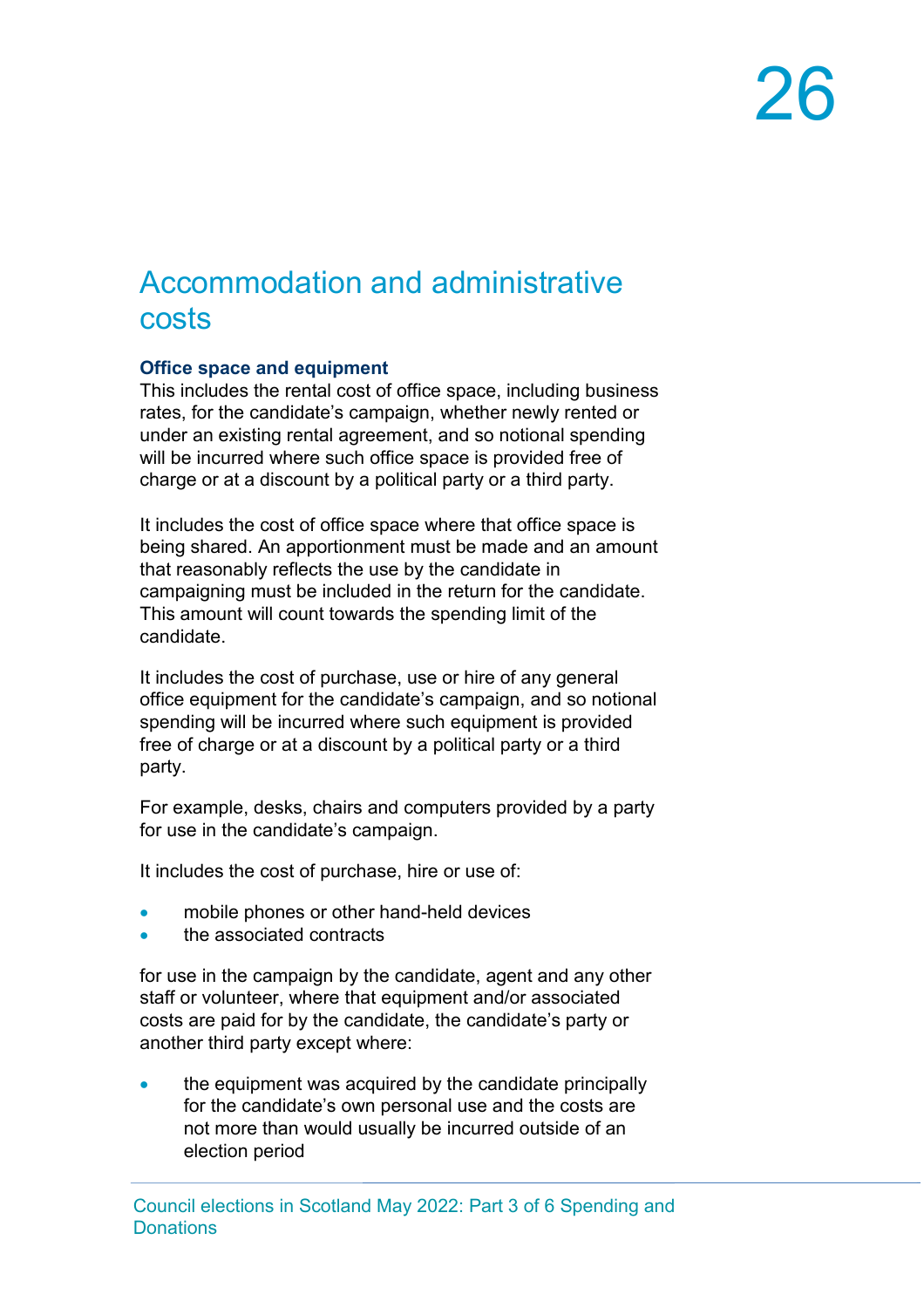it is provided by another individual, the equipment was acquired by that individual for their own personal use, the costs are not more than would usually be incurred outside of an election period and the candidate is not charged for the use of it

Some examples of costs associated with mobile phones:

- if a SIM card with a data and calls allowance is bought for a candidate to use in their campaign, this would count as candidate spending
- if a volunteer's mobile phone is used to co-ordinate other volunteers, and a portion of the phone contract charges are reimbursed by the candidate to the volunteer, this would count as candidate spending
- if the candidate uses their own phone which they acquired for their own personal use, and no further costs are incurred beyond the usual monthly charge for calls, data etc, this does not count as candidate spending

### **Overheads**

It includes the cost of:

- electricity
- phone lines and internet access

for use in the candidate's campaign.

It includes the subscription cost for media monitoring services, press wire and press release services.

**Costs associated with agents, volunteers and employees**

It includes the cost of accommodation for the agent where it is reimbursed by the candidate, the candidate's party or another third party.

It includes the cost of volunteers, employees and party employees campaigning for the candidate in a specific electoral area, including their accommodation costs if they are reimbursed by the candidate, the candidate's party or another third party.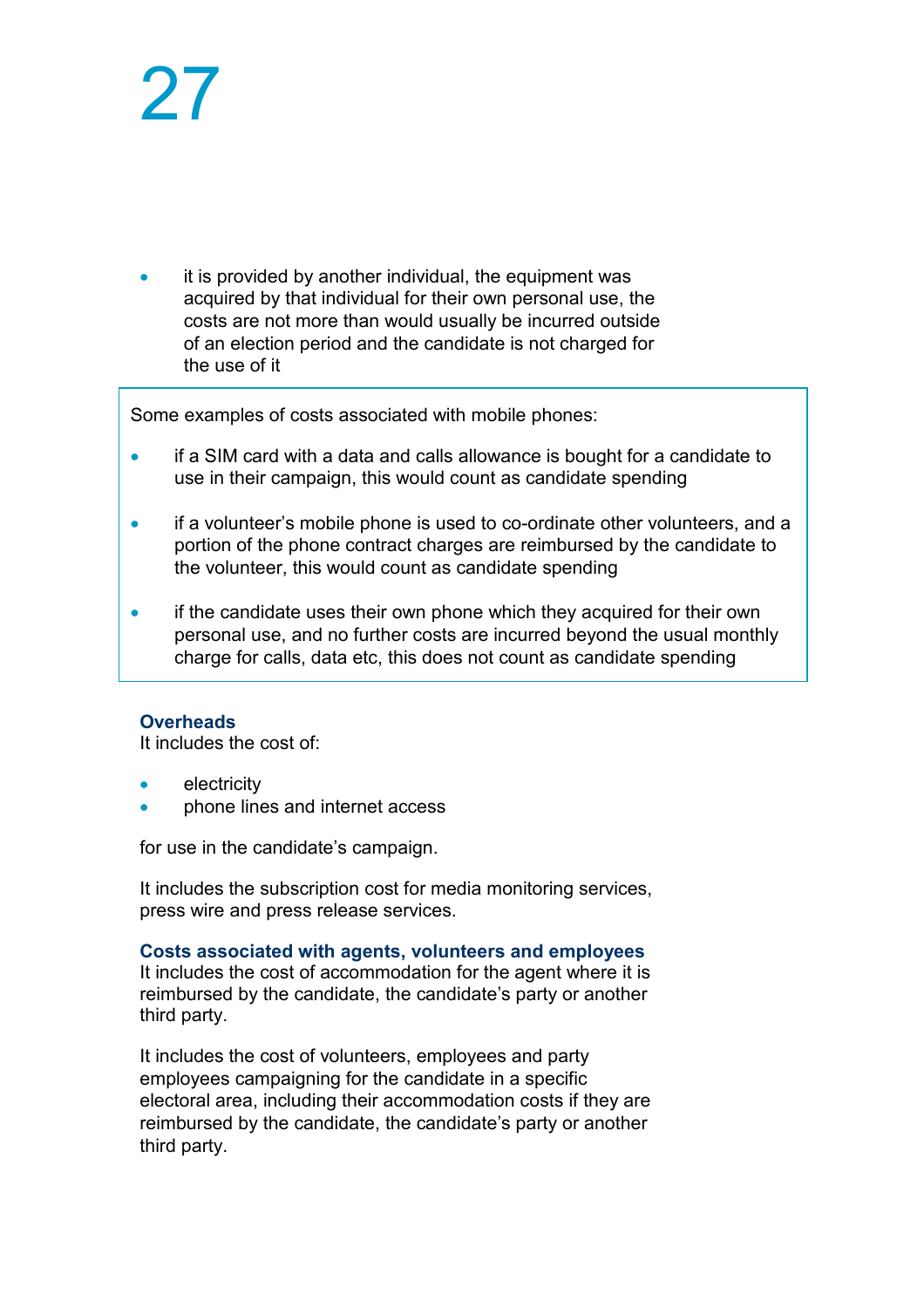### **Costs which are excluded**

It does not include the cost of childcare for a candidate or their agent or a volunteer.

It does not include the cost of water, gas or council tax.

It does not include the provision by any other individual of accommodation which is the sole or main residence of the individual if the provision is made free of charge.

'Personal expenses' include the reasonable accommodation costs of the candidate in relation to the election.

Where an accommodation cost is a personal expense for the candidate, this does not count towards the spending limit. It must be recorded as a personal expense in the spending return.

See page 31 for more on personal expenses.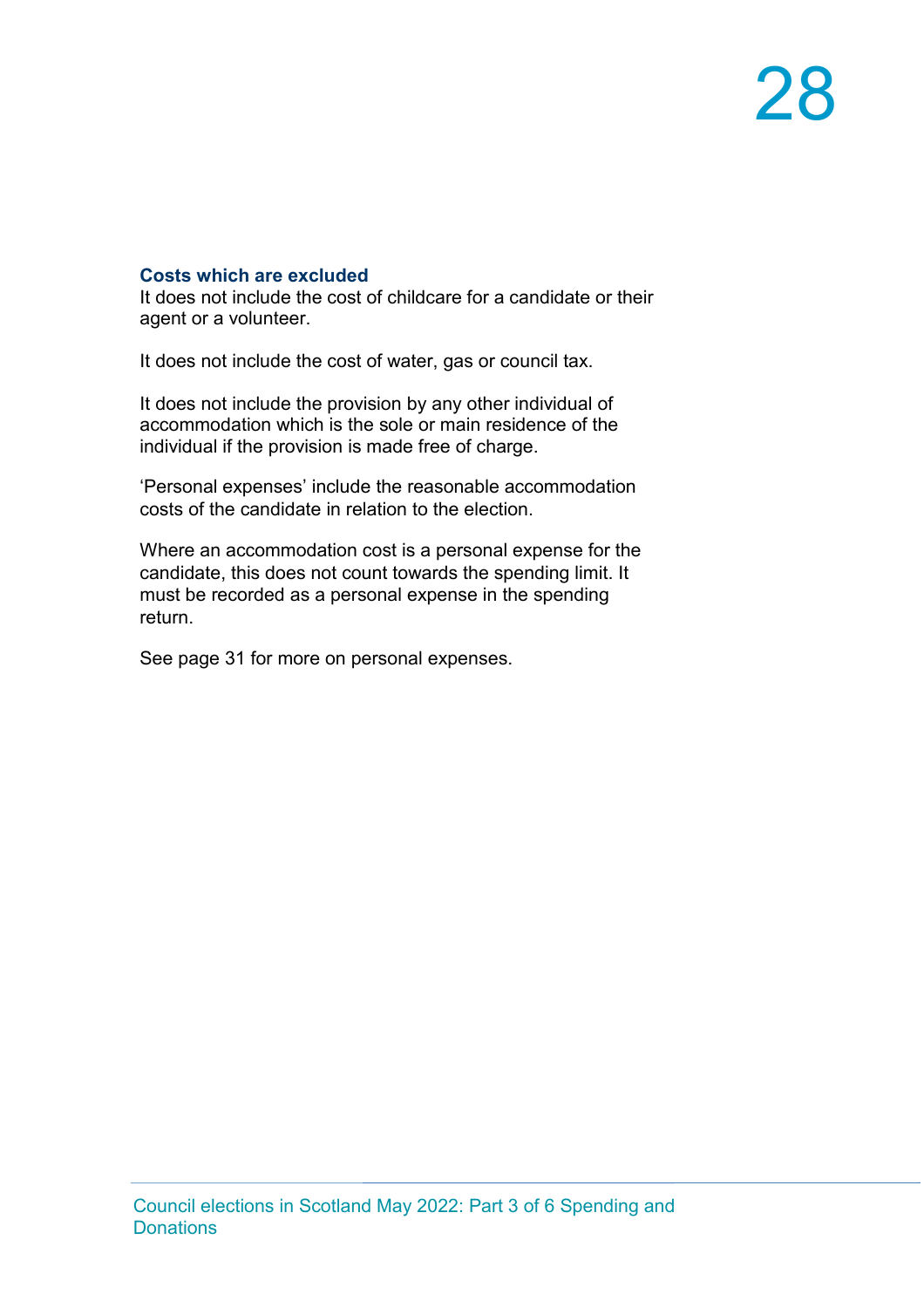### What doesn't count as candidate spending?

- anything (except adverts) appearing in a newspaper or on a licensed broadcast channel
- facilities you use because you are entitled to do so as a candidate, such as a public room for a meeting
- volunteer time including time spent by your staff that you do not pay them for
- use of someone's main residence, provided free of charge
- use of someone's personal car or other means of transport, acquired principally for that person's personal use and provided free of charge
- use of someone's computing or printing equipment acquired principally for that person's personal use and provided free of charge

Spending on the following does not count towards your spending limit, but does need to be reported:

- personal expenses, including disability expenses relating to a candidate
- disability expenses relating to someone other than the candidate
- reasonable security costs at public events
- reasonable costs for translation to languages other than English

See pages 32-34 for more details on these type of expenses.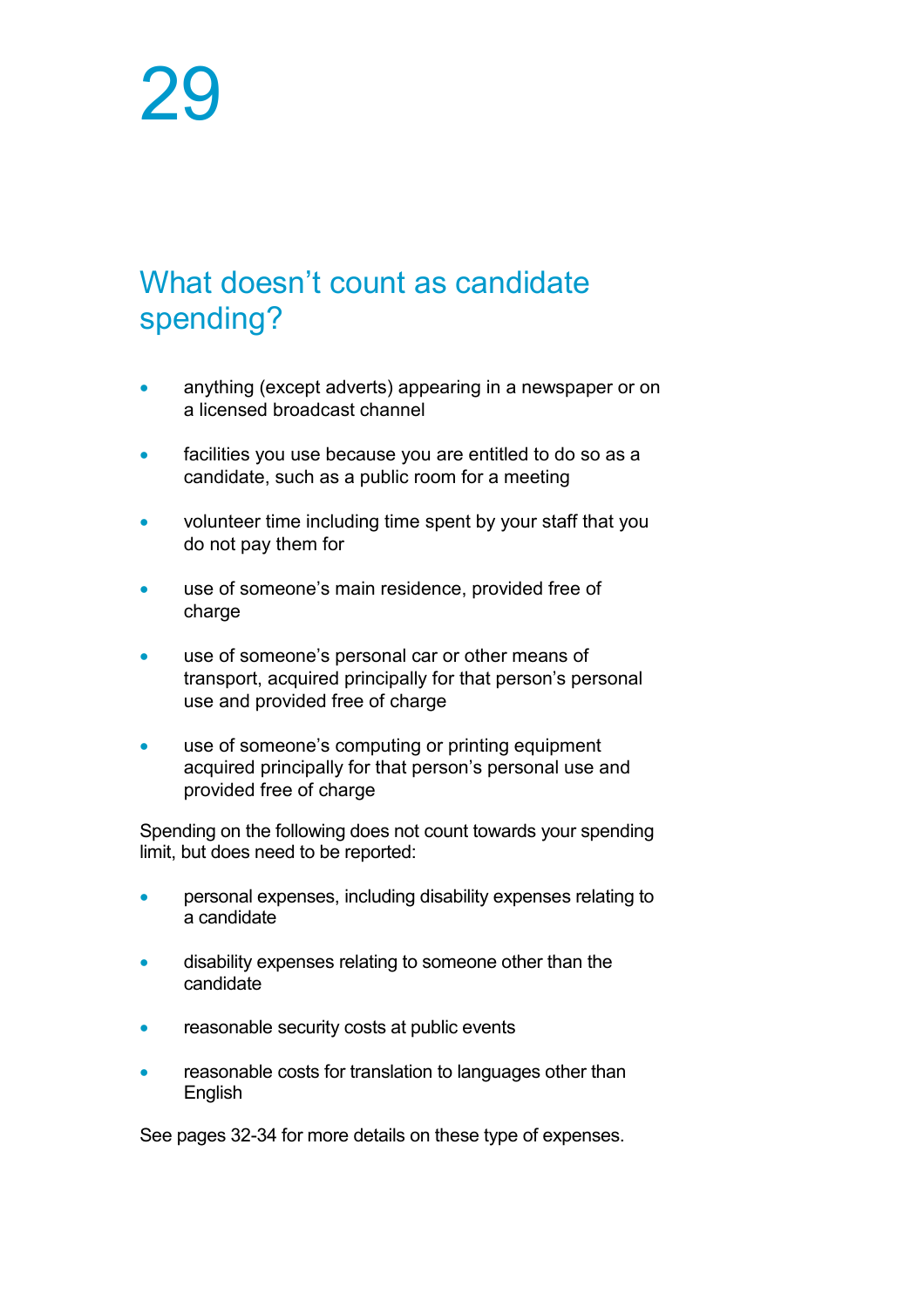### Use of items

When you use an item for the first time, you must include the cost.

#### **Items that are not used**

You do not have to report spending on items that are not used (for example if leaflets are never distributed) and this does not count against the spending limit.

You should retain the unused material or evidence it was destroyed.

If you use the leftover items at a later election, you must report the spending on those items at that later election.

#### **Re-use of items**

Where you have paid for an item, you must report the full cost at the time of first use, even if you intend to use it again at a future election.

If you do use it again at a subsequent election, you do not have to report the original payment again. There may be some associated costs which must be reported at that election, for example for storage or cleaning.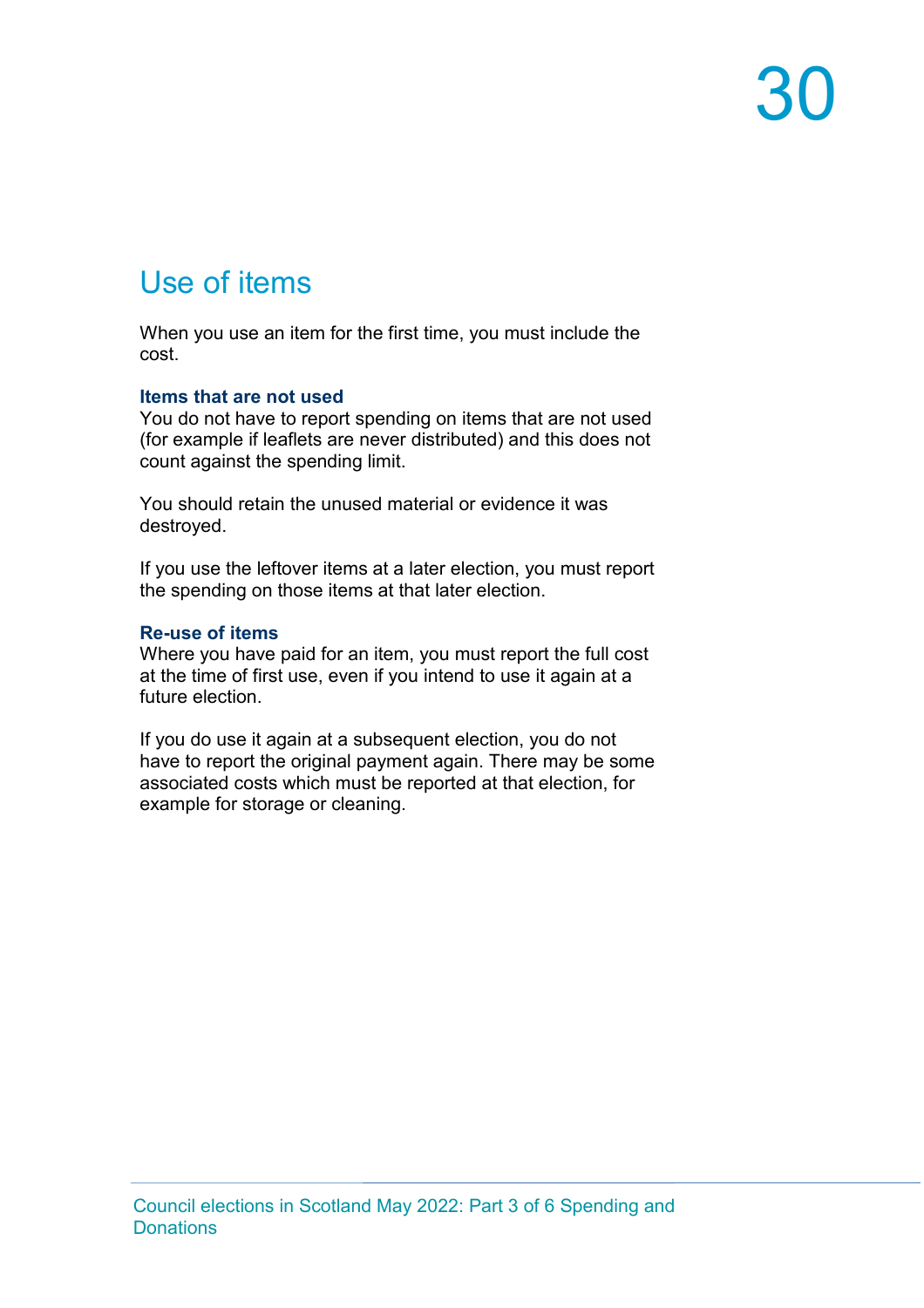### Personal expenses

Personal expenses include the reasonable travel and living expenses (such as hotel costs) of the candidate. Personal expenses do **not** count towards the spending limit but you **must** report them on your spending return.

Personal expenses may include car hire for the candidate if the candidate does not already own a car, or if their car is not suitable for campaigning. For example, if you are standing in a rural constituency, it may be reasonable to hire a four-wheel drive vehicle to access remote areas.

Candidates must provide a written statement of their personal expenses to their agent within 21 days of the result being declared.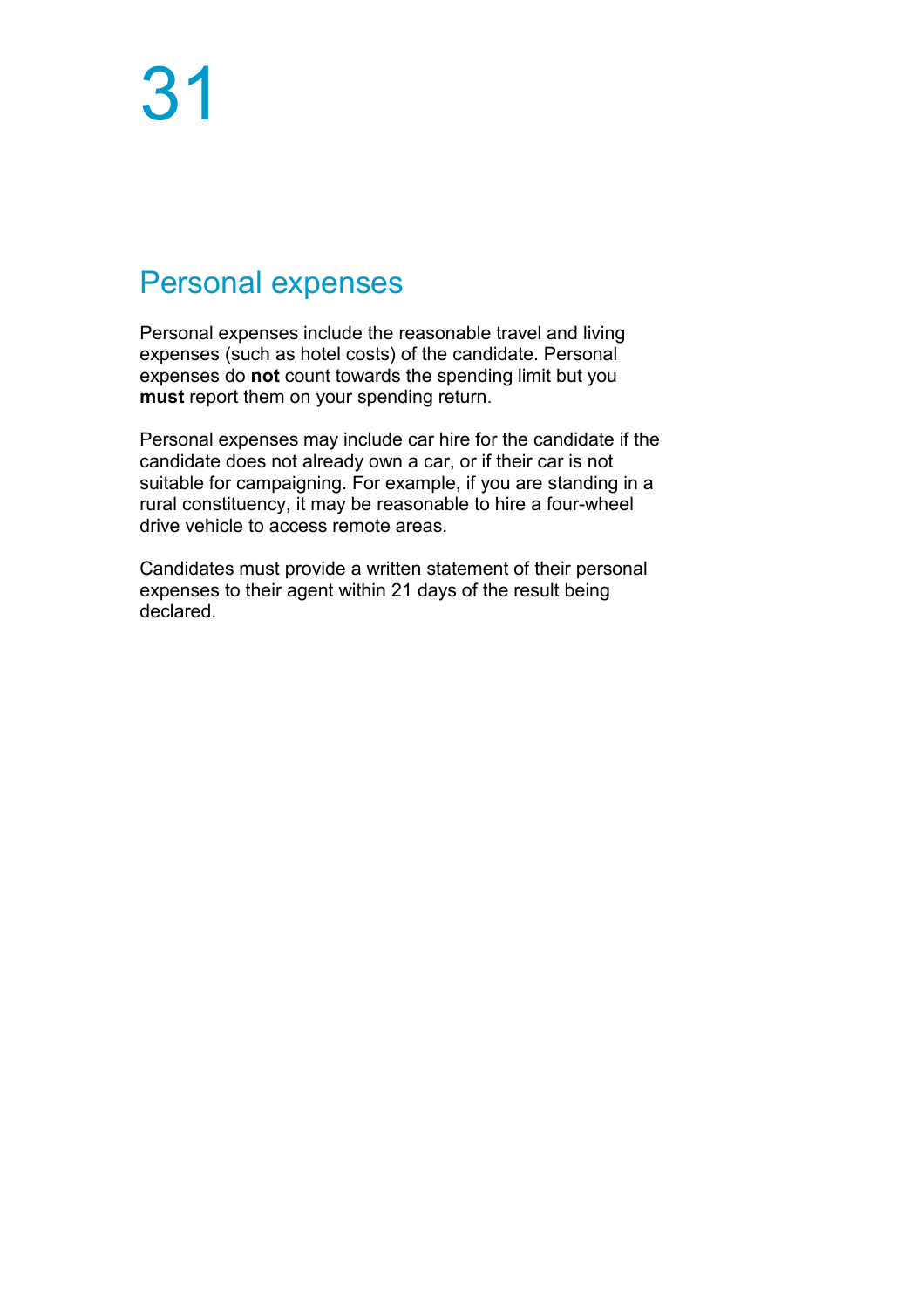### Disability expenses

Election expenses reasonably attributable to a candidate's disability do not count towards the spending limit but you must report them on your spending return.

As they are a type of personal expenses, disability expenses may be paid by the candidate. If they are, you must report them in the disability expenses section of your spending return.

A candidate can make payments for any amount of disability expenses.

If the agent pays any disability expenses, they must be reported in the section called 'Other expenses which do not count towards the spending limit' – see next section for details.

After the election, all candidates must provide a written statement of any disability expenses and personal expenses that they paid for to the agent within 21 days of the result being declared.

#### **Access to Elected Office Fund Scotland**

Candidates with disabilities are able to apply for funding to cover additional costs that they face when standing as a candidate.

For more information, please see the Inclusion Scotland's website: [Access to Elected Office Fund -](https://inclusionscotland.org/disabled-people-become-a-leader/civic-participation/aeo-fund) Inclusion Scotland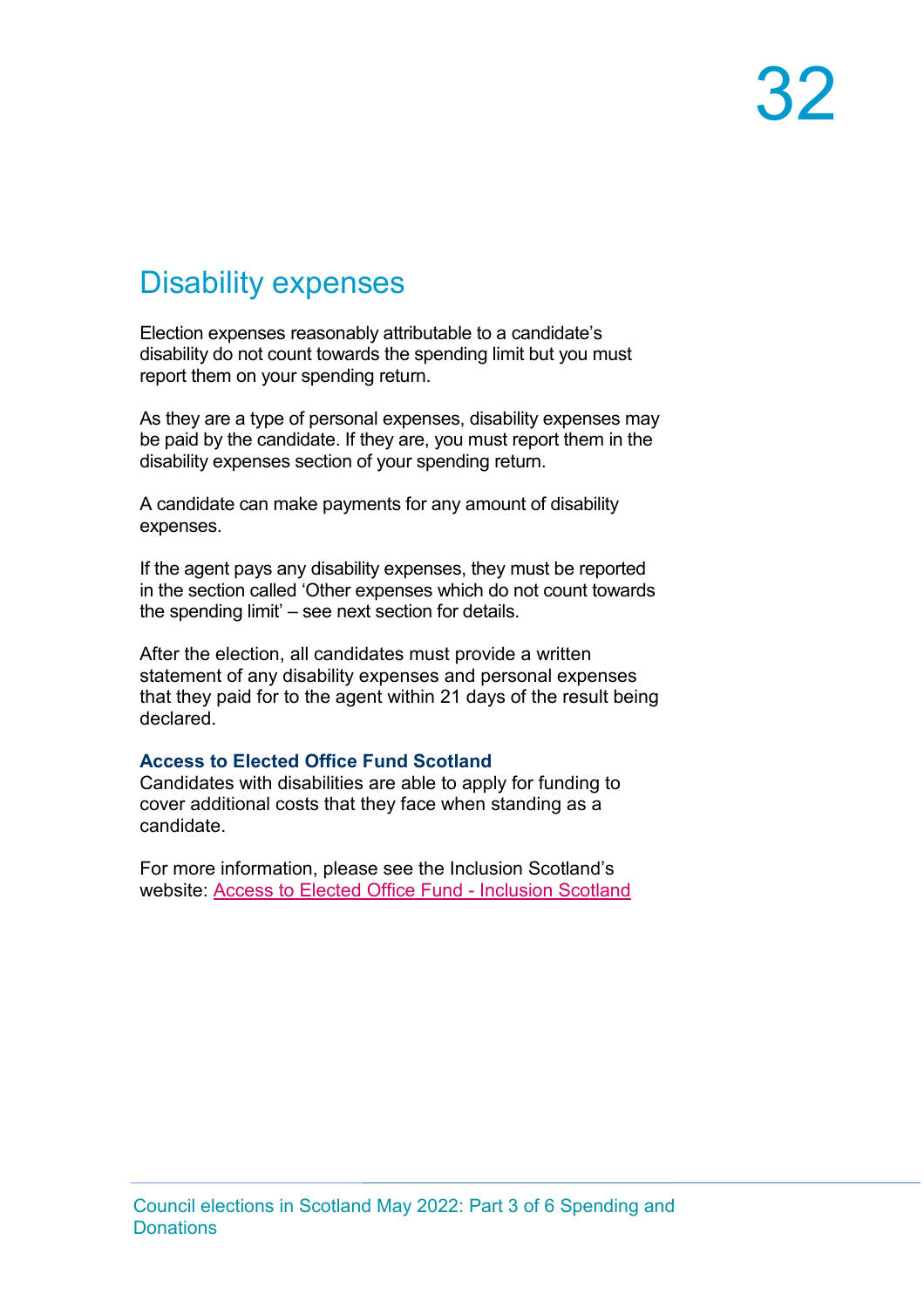### **Election expenses relating to someone else's disability** Election expenses reasonably attributable to the disability of someone other than the candidate are not personal expenses, and so must be paid by the agent as usual.

They do not count towards the spending the spending limit but you must report them on your spending return.

For example

- upgraded software for a disabled volunteer to use in managing your online campaign
- a wheelchair access ramp for a campaign event attended by a voter in a wheelchair

If the agent pays any disability expenses, they must be reported in the section called 'Other expenses' – see next section for more details.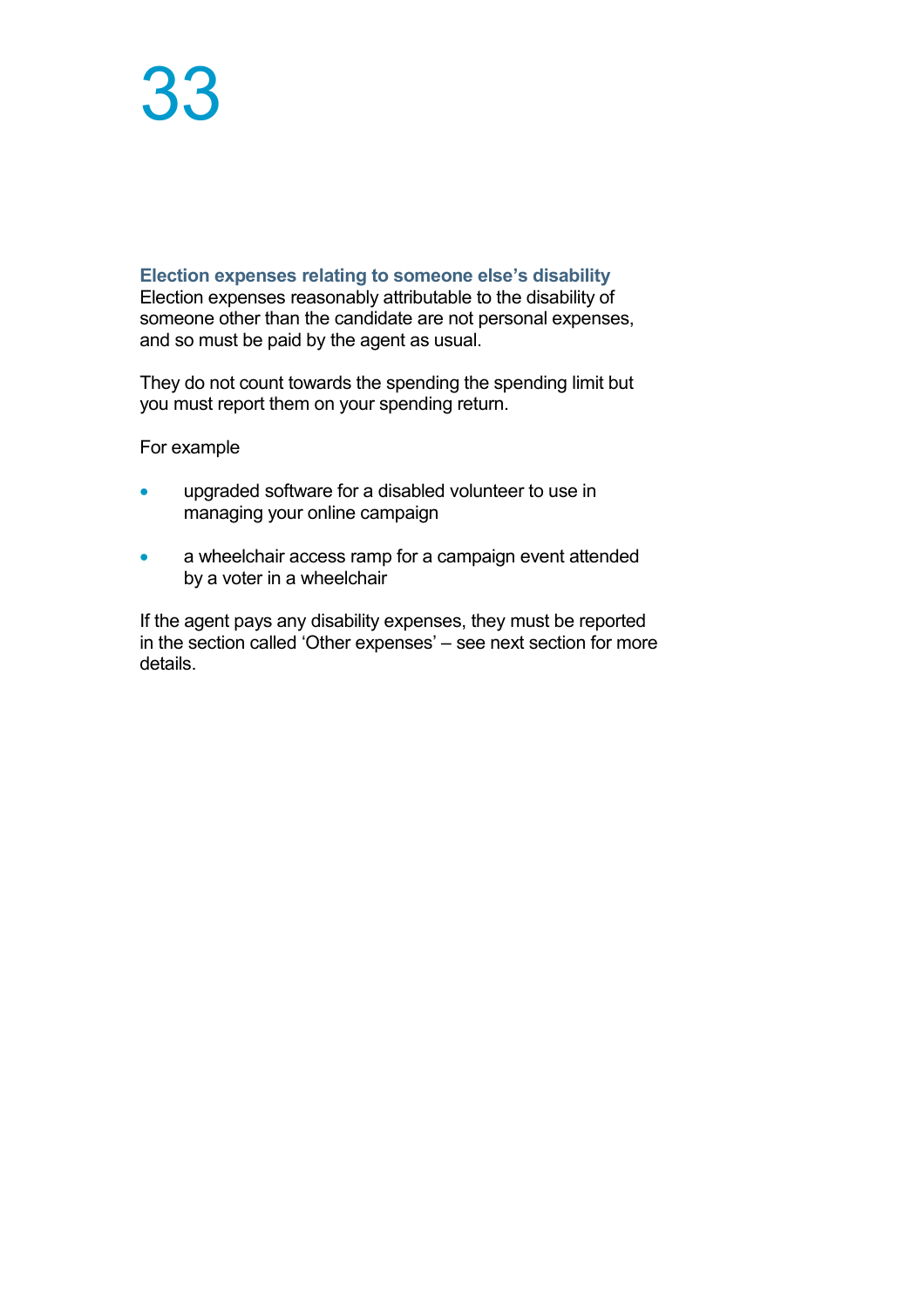### Other expenses which do not count towards your spending limit

As well as personal expenses and the disability-related costs outlined above, there are some expenses that must be reported, but which do not count towards your spending limit. These are:

- reasonable security costs at public events for example, hiring a security agency to provide security services at a campaign event
- reasonable costs for translation to languages other than English – for example, hiring a translator for a campaign event
- a candidate's disability-related costs that are paid by the agent rather than the candidate
- personal expenses that are paid by the agent rather than the candidate

These costs must be reported as payments made by the agent, including any invoices for payments of over £20.

You should report them in the relevant section of the spending return.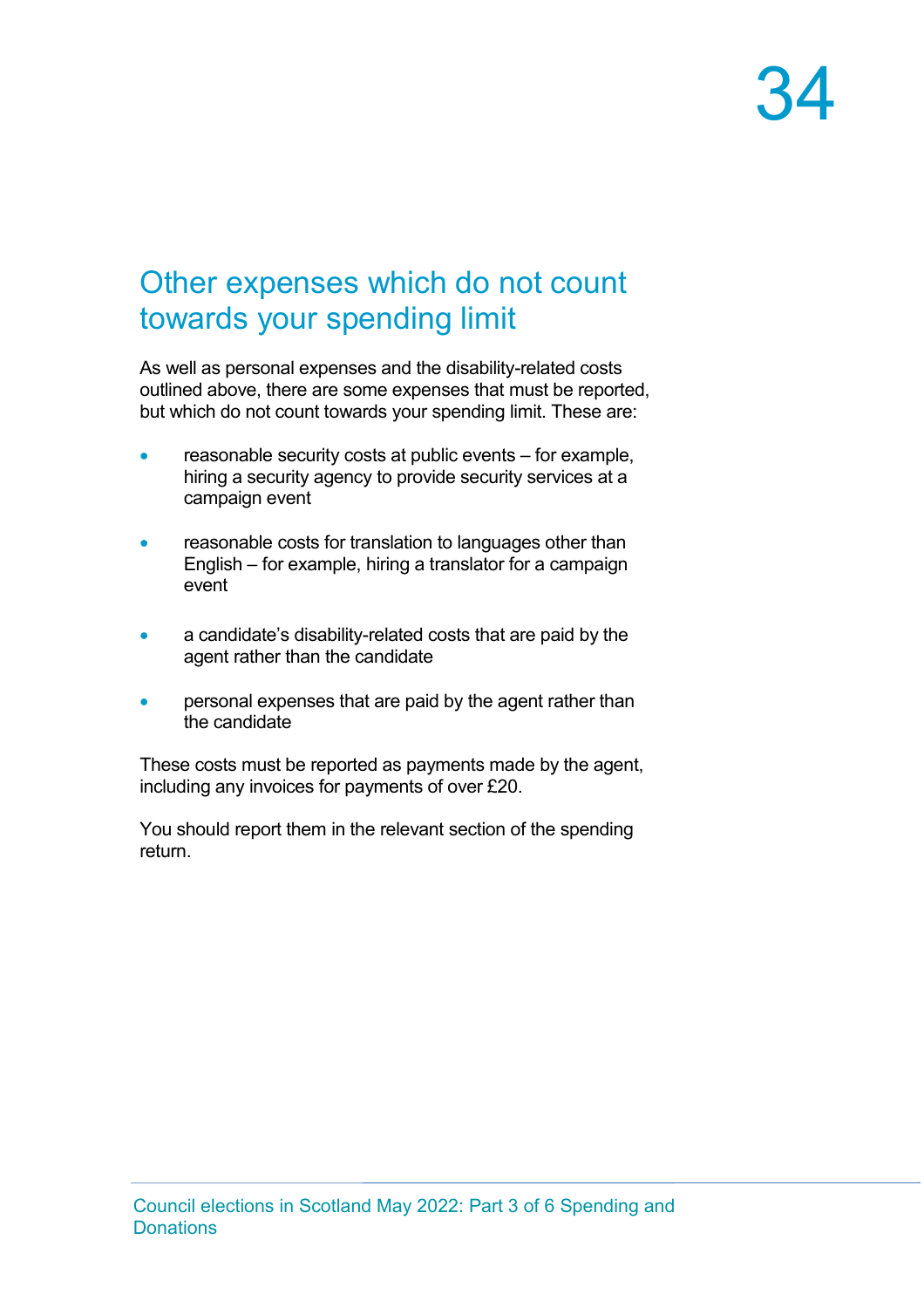### Local campaigning

Organisations or individuals, who are not standing as candidates at the elections, but are campaigning for or against a candidate in a ward are known as 'local non-party campaigners'.

Local non-party campaigners can spend up to £50 + 0.5 pence per elector during the regulated period on campaigning for or against a candidate in the ward.

For example, if there are 1,000 people on the ward electoral register, the local non-party campaigner spending limit would be:

- £50 +  $(1000 \times 0.5p)$
- £50 +  $(E5) = E55$

A local non-party campaigner cannot spend more than £50 + 0.5 pence per elector without your authorisation in writing to incur the additional spending.

Any spending authorised by you and incurred by local nonparty campaigners must be reported by the local non-party campaigner to the Returning Officer within 21 days of the result being declared.

The authorised expenses must be included in your candidate spending return. Money that is incurred by campaigners in local campaigns that has been authorised by you is candidate spending and counts towards the spending limit.

Non-party campaigners planning a local campaign should read our [guidance for local non-party campaigners.](https://www.electoralcommission.org.uk/non-party-campaigners-council-elections-scotland)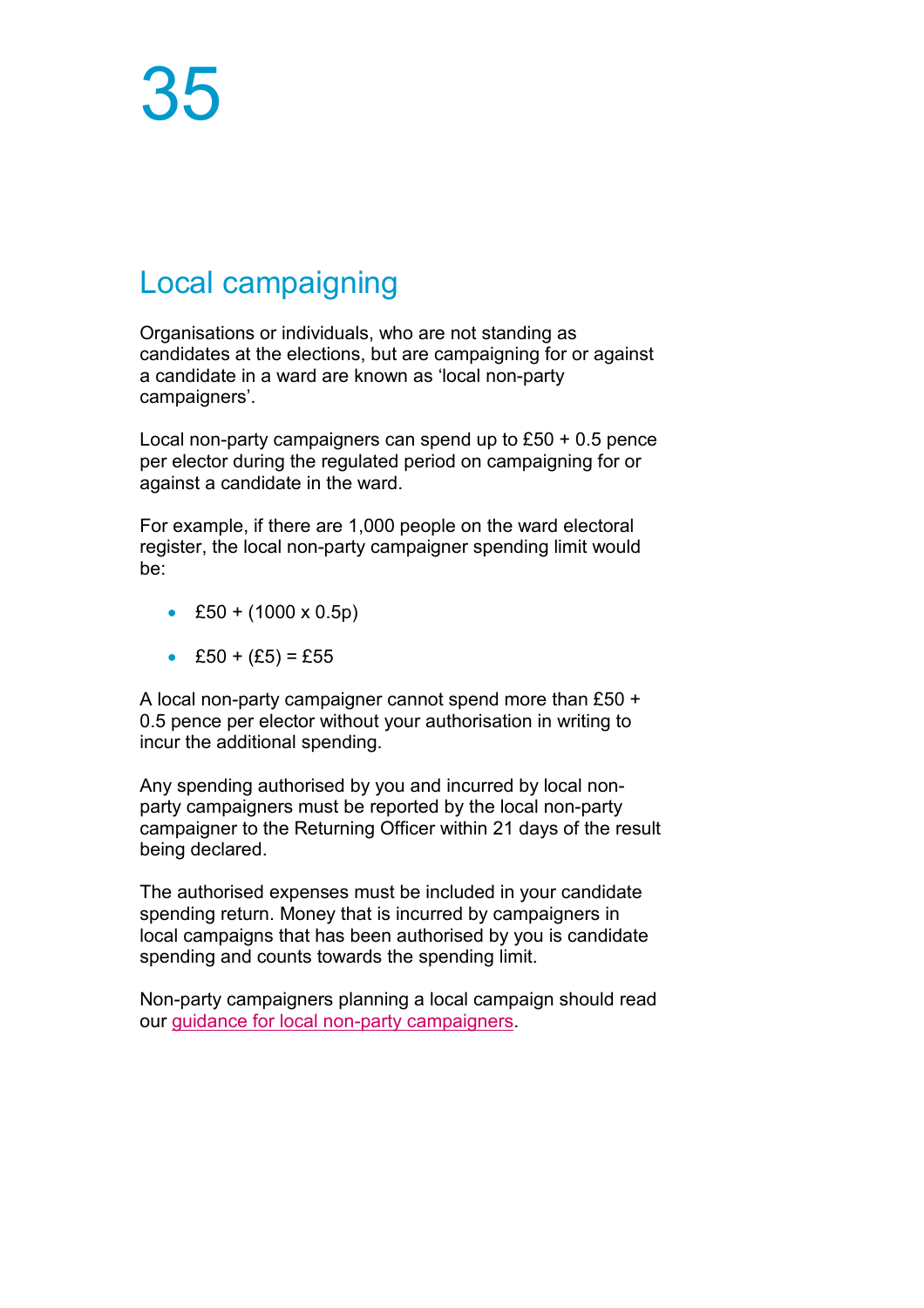### Items received free of charge or at a discount and 'notional spending'

Sometimes you may pay for items or activities at a lower cost than their commercial value, or be given them for free.

If you then make use of them in your campaign, the full commercial value counts towards your spending limit, as if you had paid for it in full.

The full amount is treated as though it had been incurred by the candidate.

For example:

- a supplier who supports your campaign gives you a reduced rate for goods or services
- your party lets you use an office or other facilities for free

You must record the **full** commercial value of these items or activities as candidate spending if these three conditions are met:

- they are provided for your use free of charge or at a noncommercial discount of more than 10%
- the difference in value between the commercial rate and what you pay is over £50
- they are made use of by or on behalf of the candidate

If you receive a discount of 10% or less, or the difference in value is £50 or less, you only need to record the amount you paid.

The difference in value between the commercial rate and the price you pay is called 'notional spending'.

**Commercial discounts** are those available to other similar customers, such as discounts for bulk orders or seasonal reductions.

**Non-commercial discounts** are special discounts that you are given by suppliers. This includes any special rate which is not available on the open market.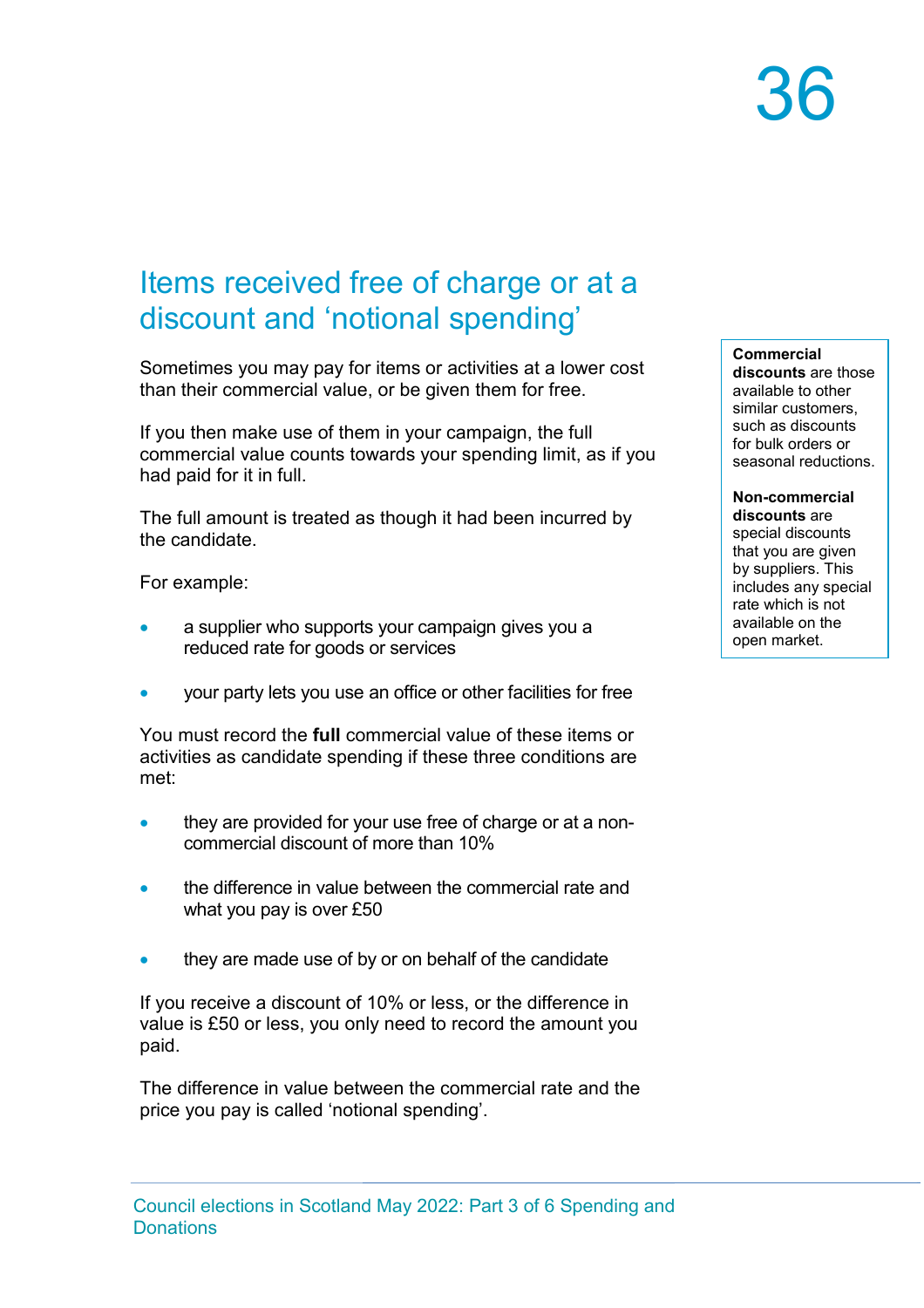Notional spending with a value of more than £50 will also be a donation. You can find out more about the rules on donations in Section B.

#### **Examples**

The following examples illustrate what is and what is not notional spending.

• A party sends some leaflets, worth £200, to one of their candidates to use in their campaign. The candidate accepts the leaflets and then distributes them.

The leaflets have been transferred to the candidate, and by distributing them the candidate has made use of them. The £200 must be reported as notional spending.

• A printer gives the candidate a 50% discount on printing their leaflets. The candidate accepts the leaflets and arranges for volunteers to deliver them to voters.

By arranging the delivery, the candidate has arranged for the leaflets to be used on their behalf. If it is over £50, 50% of the value of the printing costs must be reported as notional spending.

• A party sends one of their candidates some leaflets to use in their campaign, but the candidate and their agent never deliver the leaflets.

Although the leaflets have been provided to the candidate, they not been made use of by or on behalf of the candidate. This is not notional spending. The leaflets have not been used at all, and no spending need appear in the return.

• A party sends out some leaflets that promote the candidate, directly to voters. They inform the candidate they're going to do so in advance.

In this example, the party has not provided anything to the candidate – they have just told the candidate what they are doing. They have campaigned for the candidate themselves. Although the leaflets may benefit the

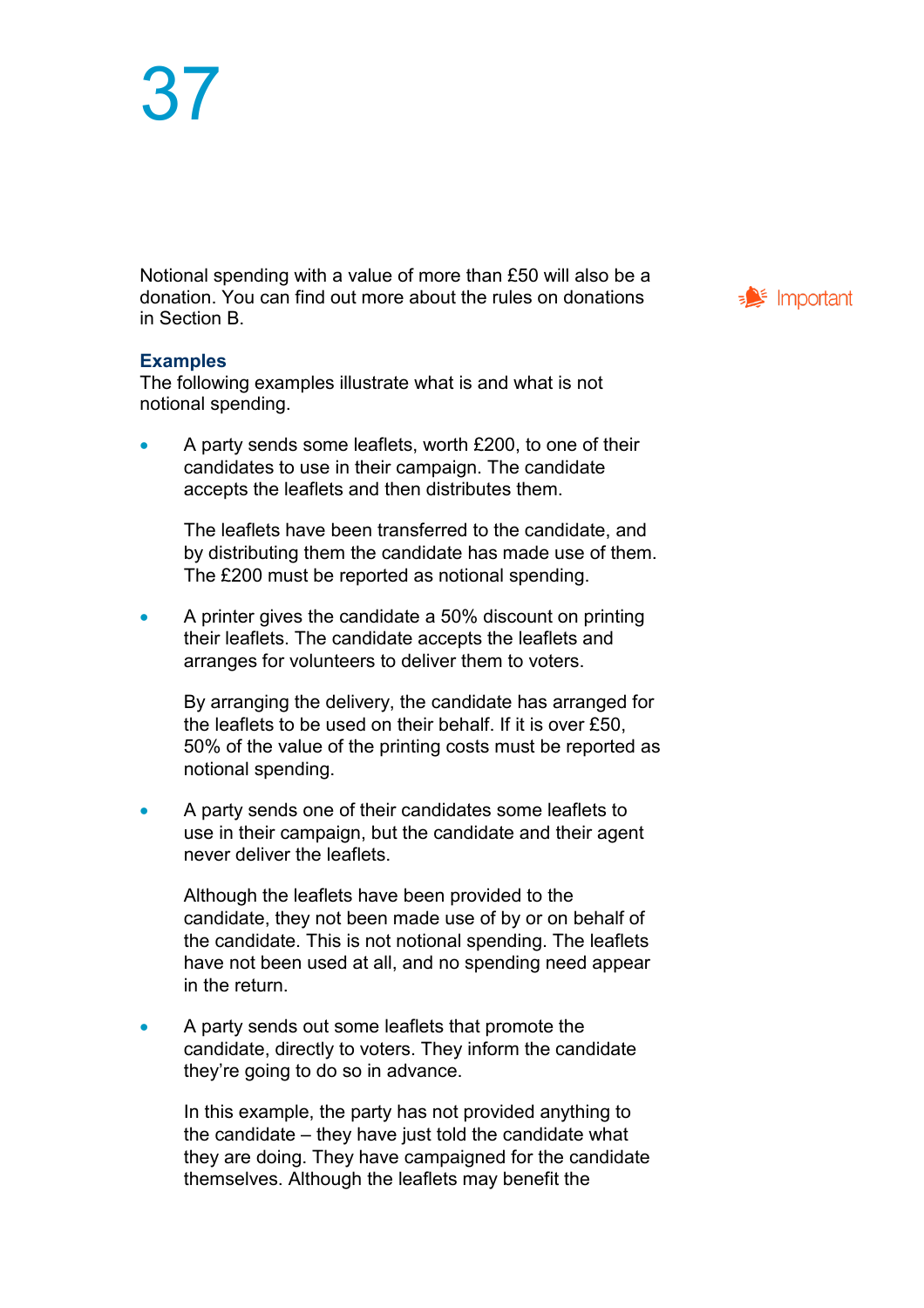candidate, the party has not given something to the candidate that the candidate can then decide whether or how to use.

This is not notional spending. It is local campaigning to promote the candidate – see the previous section. As it has not been authorised by the agent, the party cannot spend more than £50 + 0.5p per elector in the ward.

#### **Valuing notional spending**

If the supplier is a commercial provider, you should use the rates they charge other customers. If this information isn't available, you should find out what similar providers charge for the same goods or services and use this as the commercial value.

You should keep a record of how you reached your valuation and keep copies of any quotes you receive.

After the election, the agent must make a declaration of the value of each item of notional spending. The value you declare must be a fair and honest assessment of the commercial value.

You must also include the price you paid (if any) in your spending return.

If you are not sure how to value something, please [email](mailto:infoscotland@electoralcommission.org.uk) or call us for advice.

#### **Valuing seconded staff**

If an employer seconds a member of staff to your campaign, you must record their gross salary and any additional allowances as notional spending.

You do not need to include the employer's national insurance or pension contributions. You will need to include the value of any expenses, such as travel or food, that you or the employer refunds.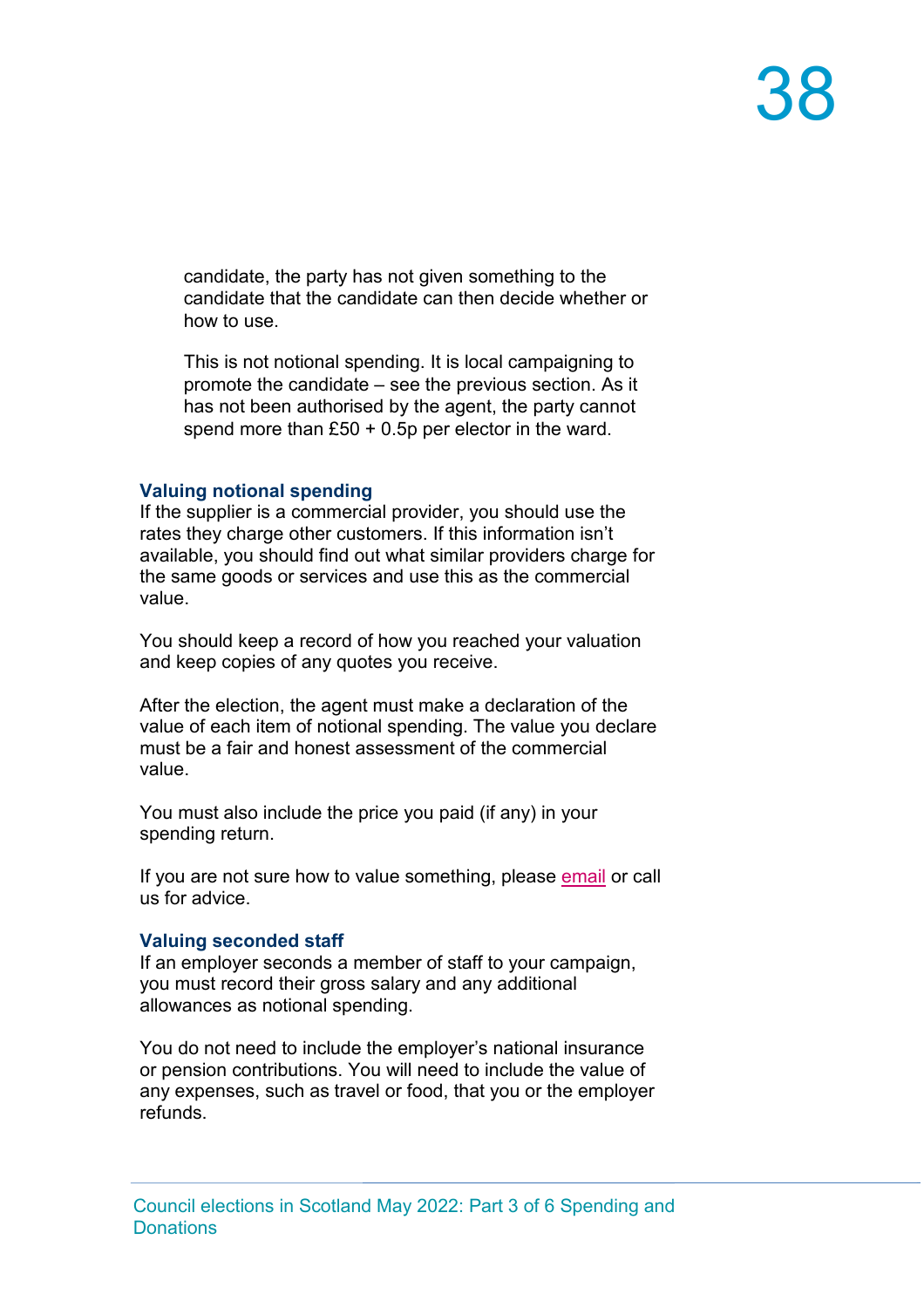### Splitting spending

Sometimes, you may need to split your costs between activities that count as candidate spending and those that don't.

For example, between:

- items used both before and during the regulated period
- your campaign spending and other activities such as an office that you share with your local party
- items used to promote two candidates standing together in the same ward

In all cases you should make an honest assessment, based on the facts, of the proportion of expenditure that can fairly be attributed to your candidate spending.

For example, if you are sharing a party office, the telephone bill may only provide a breakdown of the cost of calls over a certain value.

In these cases, you should consider the best way of making an honest assessment on the information you have. For example, you could compare the bill with one that does not cover a regulated period.

It is **your** responsibility to fully and accurately report your candidate spending. You should ensure you understand the rules and that all spending is properly authorised, recorded and reported.

After the election, you will have to sign a return to declare that it is complete and correct to the best of your knowledge and belief.

It is an offence to knowingly make a false declaration.

If you are still not sure, call or [email us](mailto:infoscotland@electoralcommission.org.uk) for advice.

[For more information](https://www.electoralcommission.org.uk/media/2916)  on splitting party campaign spending, see:

• [Expert paper:](http://www.electoralcommission.org.uk/__data/assets/pdf_file/0008/155564/Expert_Paper_Splitting_campaign_spending.pdf)  [splitting](http://www.electoralcommission.org.uk/__data/assets/pdf_file/0008/155564/Expert_Paper_Splitting_campaign_spending.pdf)  [spending](http://www.electoralcommission.org.uk/__data/assets/pdf_file/0008/155564/Expert_Paper_Splitting_campaign_spending.pdf)

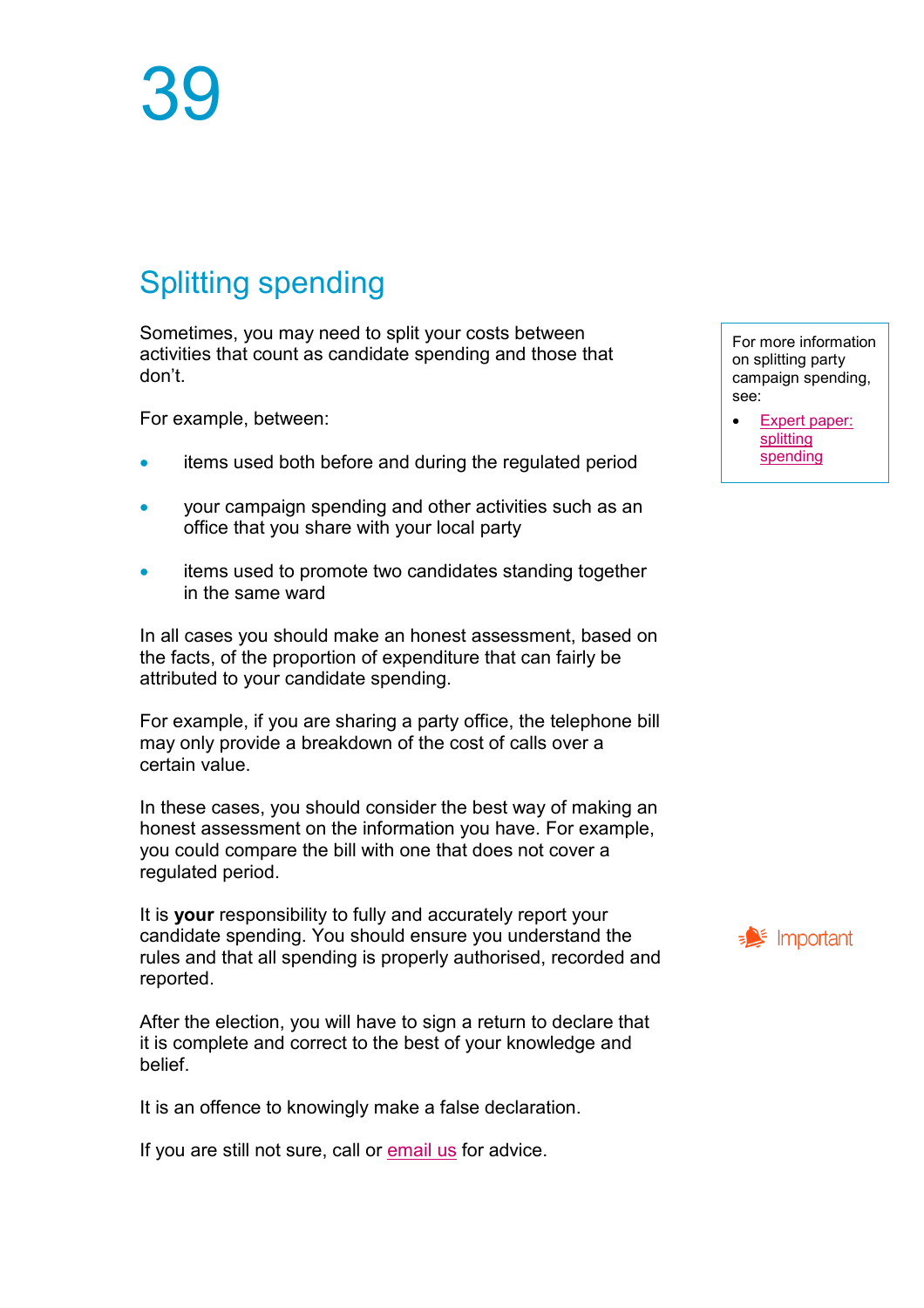### Political parties and election spending

Political parties will often spend money at elections, promoting the party in general as well as particular candidates.

In certain elections, parties have their own spending limits for campaigning. These are separate from the candidate spending limit.

There is no party spending limit in Scotland in 2022.

#### **Deciding if an item is spending to promote a candidate**

If an activity is aimed at voters in the electoral area in which the candidate is standing to promote or secure the election of that candidate, then it is spending to promote the candidate**.**

For example, activity promoting a party will be regarded as promoting a candidate whenever the item:

- identifies the specific candidate
- identifies the specific electoral area in which the candidate is standing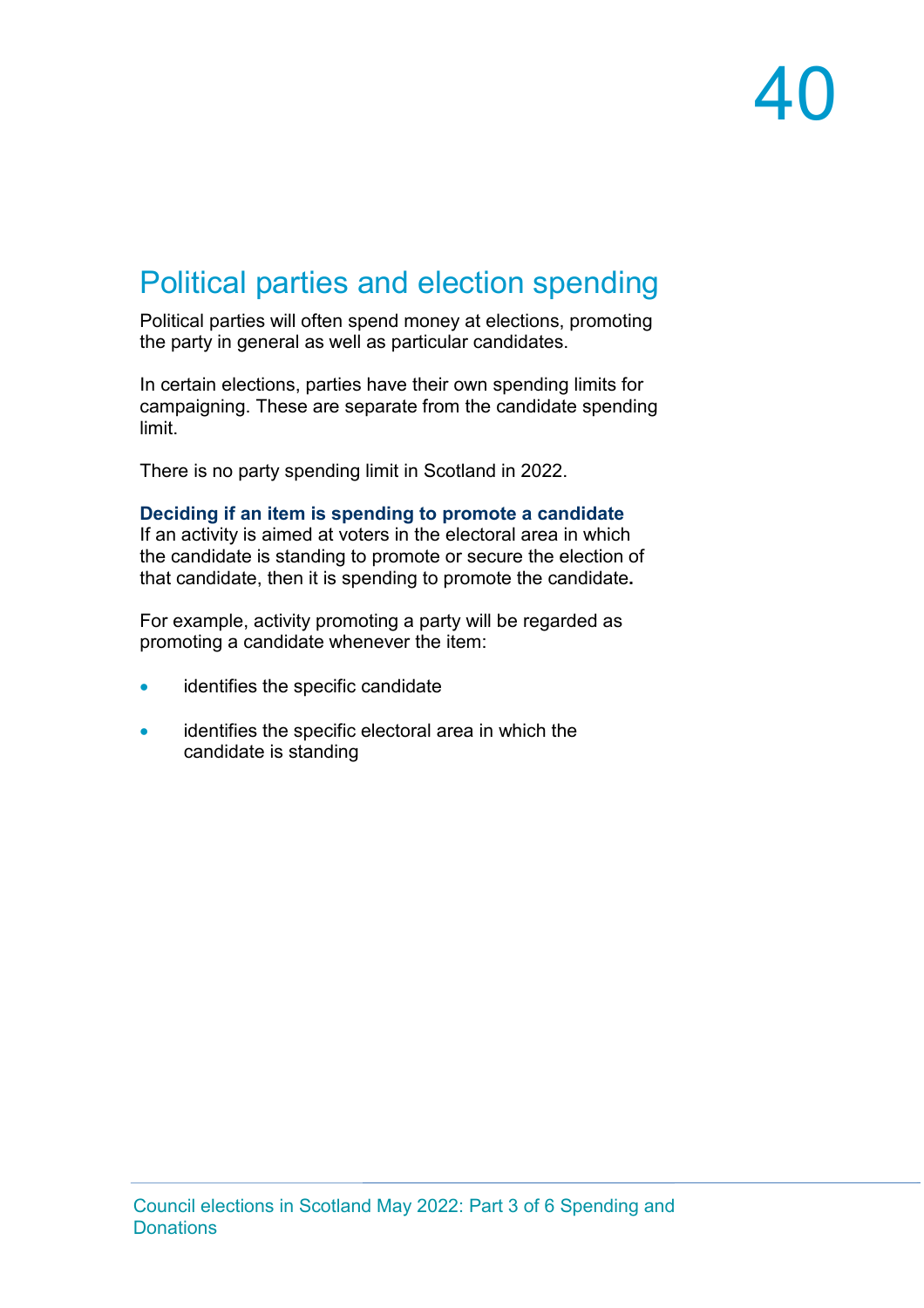The following scenarios include examples of spending by a candidate and examples of spending by a political party.

- A candidate produces a leaflet that encourages voters to vote for their party in a particular electoral area. The electoral area is named in the leaflet. This is candidate spending and must appear in the candidate return.
- A candidate puts up a billboard on a roadside with their picture on it. The billboard is situated at a station outside of the electoral area but the station has a high level of commuters from the electoral area that use that station. The candidate is identifiable and it is aimed at voters in the candidate's electoral area. It must go in the candidate return.
- A political party produces a letter that sets out the party's policies and in the final lines it asks voters to vote for a specific candidate in that electoral area. Since the candidate is identifiable, the letter is to be regarded as distributed for the purposes of the candidate's election. If the leaflet is made use of by or on behalf of the candidate, it must appear in the candidate return as notional spending (see pp36-38). If it is not made use of by or on behalf of the candidate, it will count as local campaigning for the candidate (see page 35).
- A political party produces an advert that sets out the party's policies and asks voters to vote for the party in that electoral area. Although the advert does not name the candidate, it identifies the electoral area. Therefore the advert is to be regarded as distributed for the purposes of the party's candidate's election. If the advert is made use of by or on behalf of the candidate, it must appear in the candidate return as notional spending (see pp.36-38). If it is not made use of by or on behalf of the candidate, it will count as local campaigning for the candidate (see page 35).
- A political party produces a letter that sets out the party's policies and encourages voters to vote for the party. Although the letter is addressed to a household in an electoral area, the letter itself does not identify the candidate or the electoral area. This is not to be regarded as used for the purposes of the candidate's election. Therefore no spending needs to appear in the candidate return.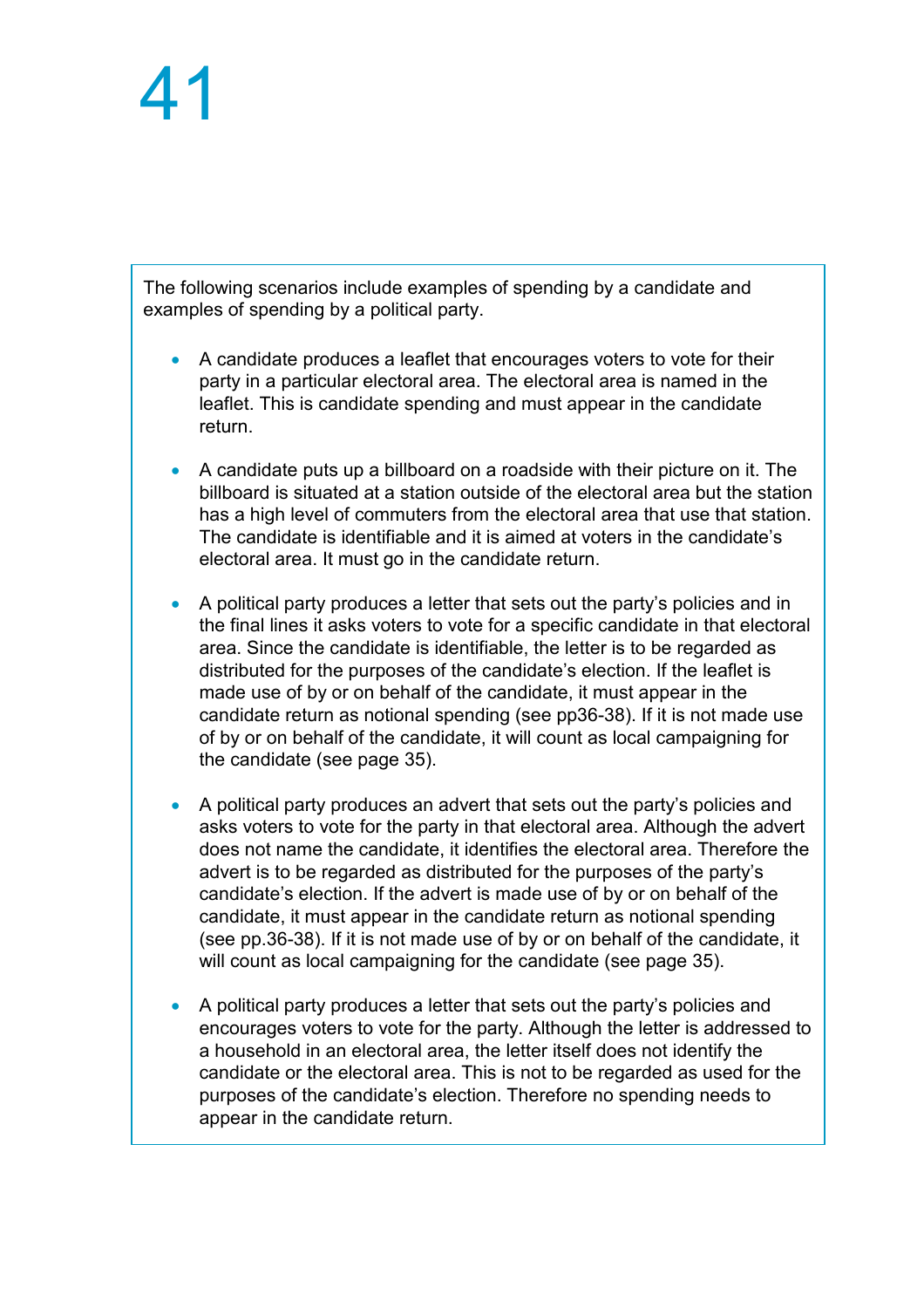#### **Material distributed across a number of electoral areas** Where material:

- features a candidate
- is distributed across a wider area than just the specific electoral area in which that candidate is standing

a proportion of the cost of that material will be regarded as used for the purposes of the candidate's election.

The proportion that will be regarded as used for the purposes of the candidate's election is the cost of distribution in that candidate's specific electoral area.

The following examples are all of spending by a political party.

- A leaflet featuring the party leader is distributed across Great Britain, including in the electoral area where the party leader is standing. The leaflets distributed in the party leader's electoral area are to be regarded as distributed for the purposes of the leader's election as a candidate.
- A prominent local councillor is featured in a leaflet that is distributed across the entire county, including in the specific electoral area they are standing in. The leaflets distributed in the councillor's electoral area are to be regarded as distributed for the purposes of the councillor's election as a candidate.
- A party prepares a digital campaign featuring a popular party member in one area of the country. The party member is a candidate in one part of that area. The material is targeted at a particular group of voters and will appear in the social media feeds of someone who is in the target group. The target group includes a geographic location. The proportion of the campaign targeted in the prominent party member's electoral area is to be regarded as published for the purposes of their election as a candidate.

In the examples above, if the item is *made use of by or on behalf of* the candidate, then the relevant proportion of the cost of targeting the candidate's electoral area must appear in the candidate return as notional spending (see pp.36-38). If it is not made use of by or on behalf of the candidate, it will count as local campaigning for the candidate (see page 35).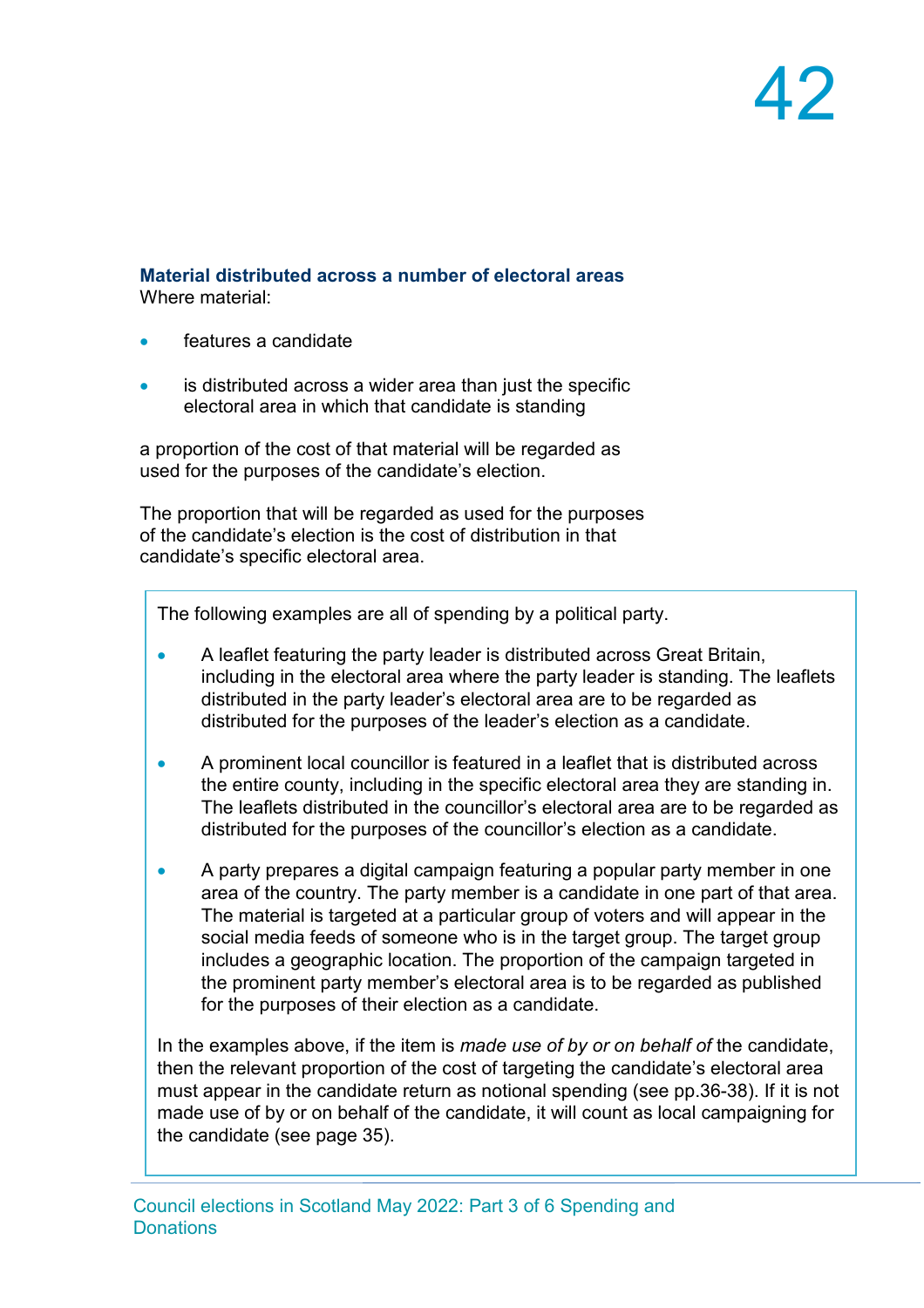• A party prepares a digital campaign featuring a popular party member across the entire country, including where the party member is a candidate. The material is not targeted but will appear if a particular set of words is typed into a search engine. It is not possible to ascertain how often or when this appeared to voters in the party member's constituency. This is not to be regarded as used for the purposes of their election as a candidate. Therefore no spending needs to appear in the candidate return.

If you are in any doubt as to whether spending is or will be candidate or party spending, you should contact us.

For more information on political party campaign spending, see our guidance on [party campaign spending.](https://www.electoralcommission.org.uk/i-am-a/party-or-campaigner/political-parties/election-campaign-spending)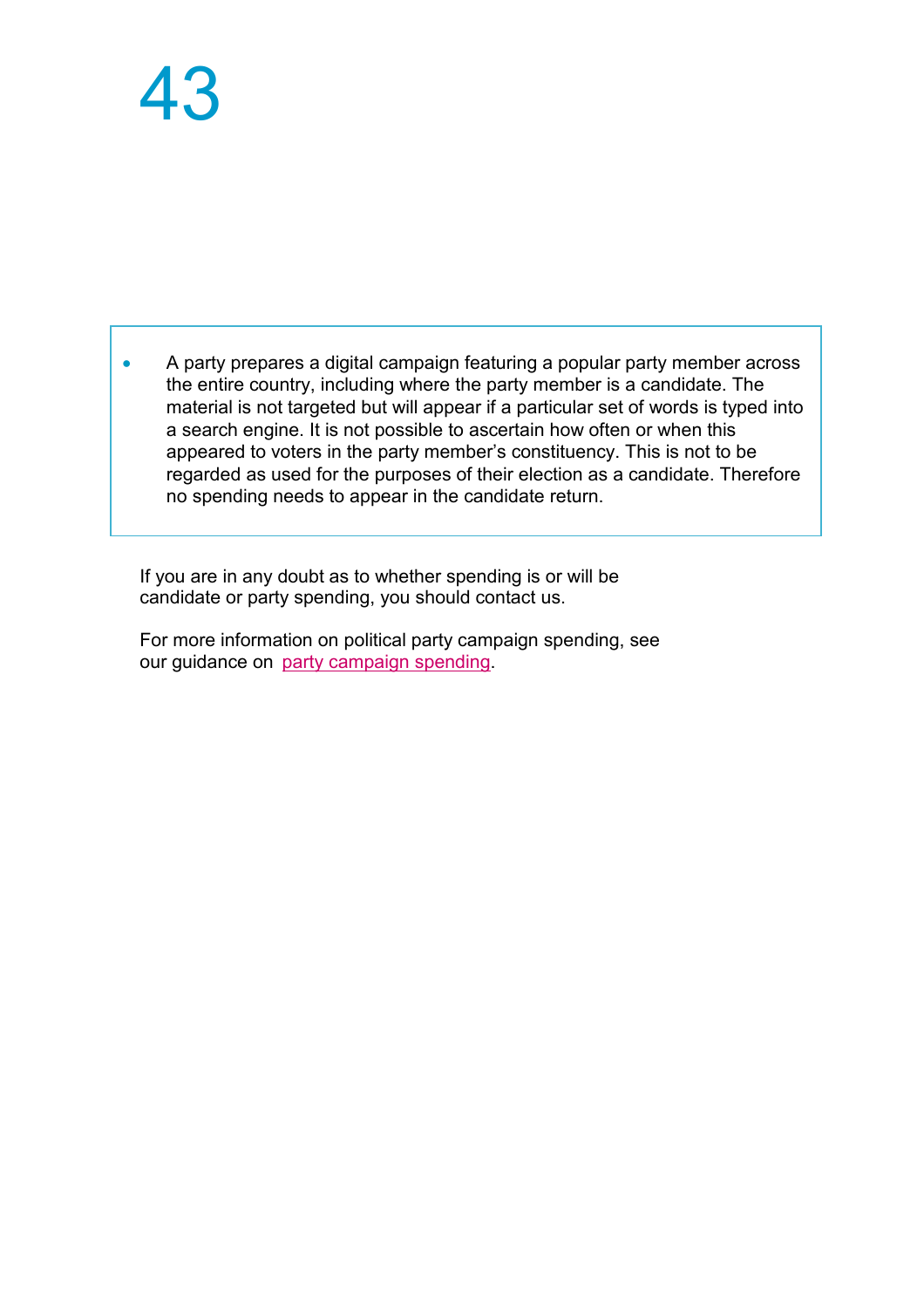#### How to assess how to report an item of spending: does it promote a candidate, and if it does, how to report it

This section shows how to apply the guidance from earlier in the document, on whether spending promotes a candidate, and then if it does, the different ways of reporting it.

For any item of spending that is one of the types of spending on the list on page 11, you should first determine whether the spending promotes the candidate – see pages 40-41.

If it does, then it falls under the rules for spending that promotes a candidate.

You should then work out which type of spending it is:

- ordinary spending incurred by the candidate or agent
- notional spending
- local campaigning

The following examples illustrate first determining whether the spending promotes the candidate, and then determining how it must be reported.

• A party holds an event in the candidate's electoral area. The party leader attends and gives a speech. In the speech the leader only talks about national policies. The candidate is invited to attend and does so. They do not play any other part in the event.

The event does not identify the candidate either by name or through the electoral area.

Since the event does not identify the candidate, it does not count as spending to promote the candidate.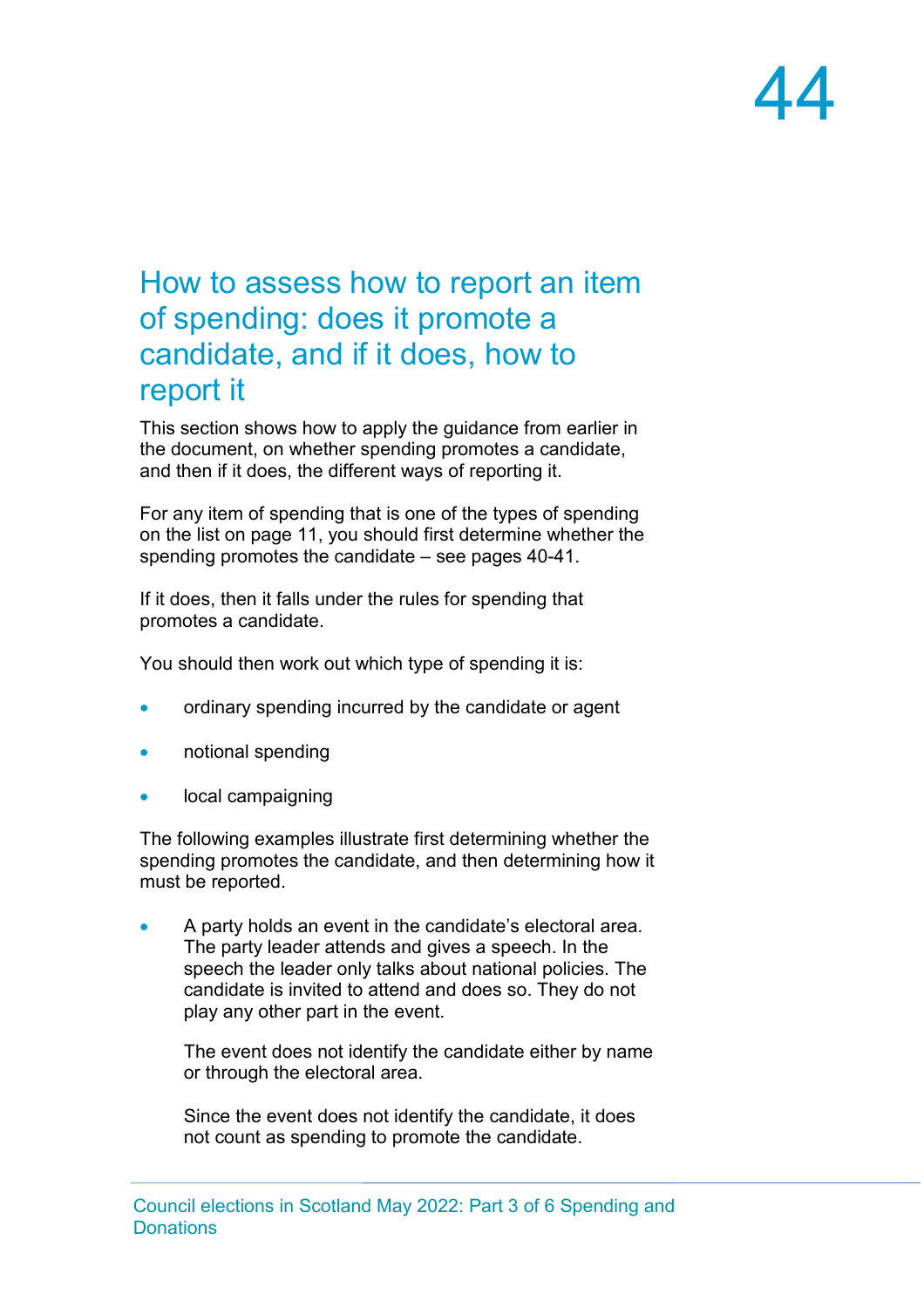The spending on the event will be party spending, if it takes place in a regulated period for parties. There is no regulated period or spending limit for political parties in Scotland in May 2022.

• A party holds an event in the candidate's electoral area. The party leader attends and gives a speech. In the speech the leader talks about national policies for most of the time, but spends ten minutes talking specifically about the electoral area and the candidate. The candidate is invited to attend and does so. They do not play any other part in the event.

As the candidate and the electoral area are named, that section of the event counts as promoting the candidate.

Nothing has been provided to the candidate for them to use, so it is not notional spending. Rather, the party is campaigning for the candidate.

The spending on the proportion of the event which promotes the candidate is local campaigning for the candidate. The party must not incur expenses of more than £50 + 0.5p per elector on promoting the candidate, unless they have the agent's written authorisation to do so.

• The party holds an event in the candidate's electoral area. The party leader attends and gives a speech. In the speech the leader talks about national policies, but also invites the candidate to give their own speech for ten minutes of the time. The candidate accepts and gives the speech.

The candidate is identified by appearing on the stage, so that section of the event counts as promoting the candidate.

The party has provided the candidate with a facility  $- a$ slot at their event – and the candidate has made use of it by giving the speech.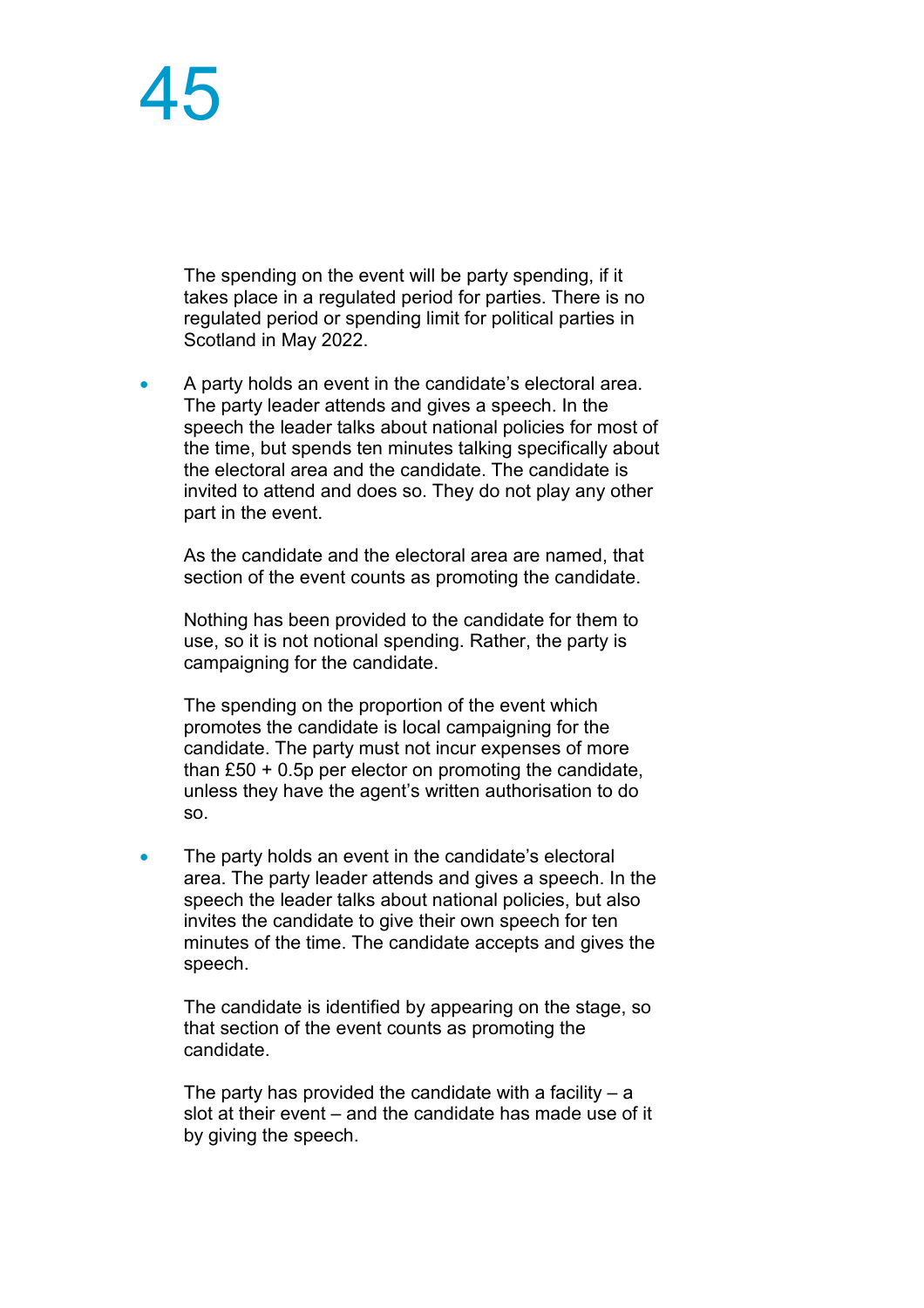This is notional spending. The appropriate value must be recorded in the candidate's spending return, and as a donation from the party.

• The candidate holds an event in their electoral area, organised by their agent. Their party provides money to cover the costs of the event.

The candidate features centrally in the event so this is spending promoting the candidate. The spending has been incurred by the agent, so this is ordinary candidate spending and must appear on the return.

Any gift of money of over £50 provided by the party is a donation to the candidate and must be reported in the donations section of the return. See section B for more on reporting donations.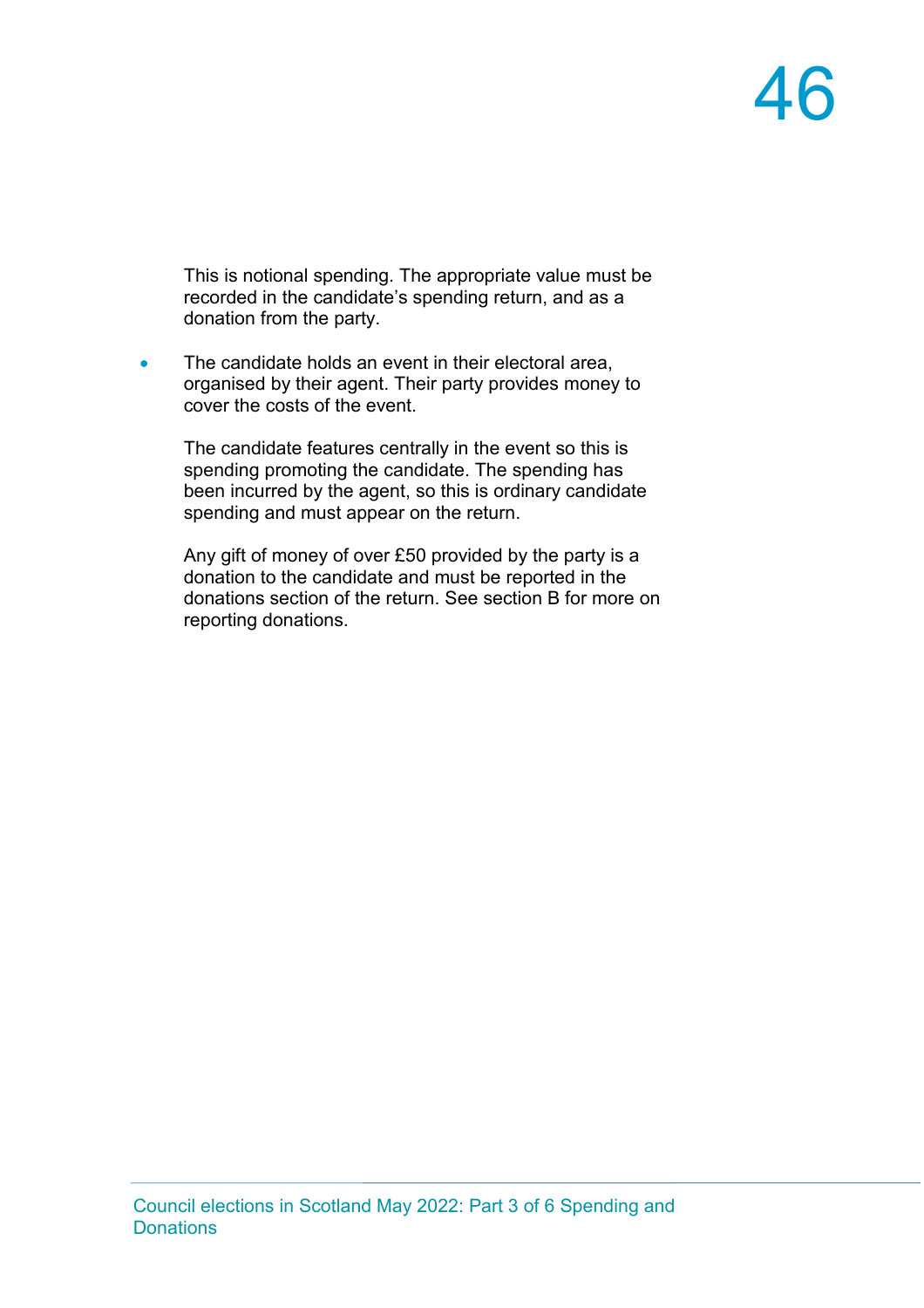### Who is responsible for candidate spending?

There are rules to make sure that spending can be controlled and accurately recorded and reported.

It is **your** responsibility to fully and accurately report candidate spending. You should ensure you understand the rules and that all spending is properly authorised, recorded and reported.

During the regulated period, only the following people are allowed to **incur** election spending:

- the agent
- the candidate, and
- anyone authorised by the candidate or agent

By **'incur'** we mean making a legal commitment to spend the money.

If you authorise someone to incur candidate spending, you must do so in writing and be clear how much they can spend and on what.



A different type of spending, notional spending, occurs when you make use of something that was provided for free or at less than the commercial price.

In this case, the notional spending is treated as though it had been incurred by the candidate.

For more on notional spending, see pages 36-38.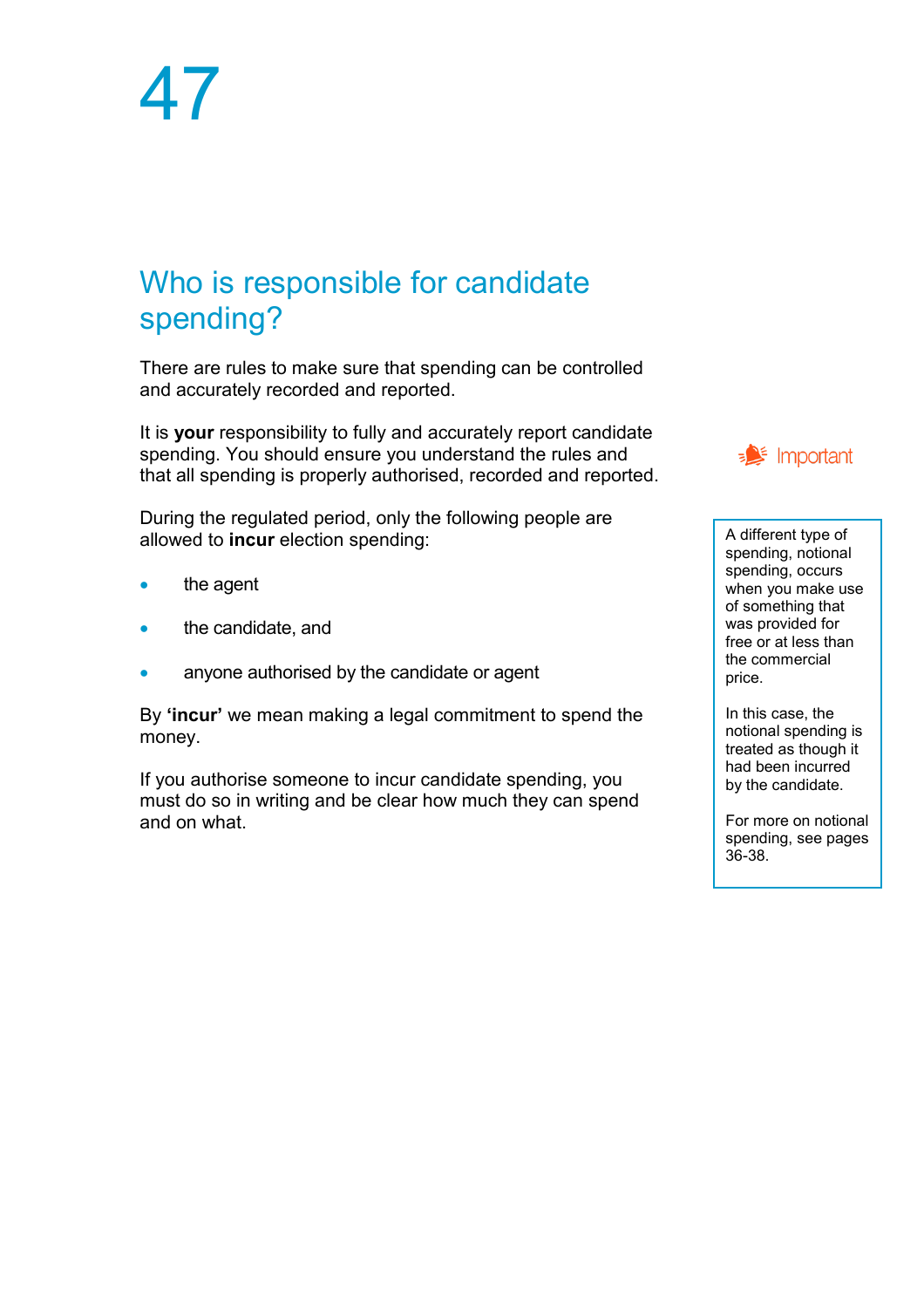The agent rather than the candidate must **make payments** for most candidate spending during the regulated period. There are four exceptions:

- the candidate can pay for items before the agent is appointed
- the candidate can pay for personal expenses for travel and accommodation
- expenses that are reasonably attributable to a candidate's disability can be paid by a candidate
- the agent can authorise in writing someone to pay for minor expenses such as stationery or postage. The authorisation must include the amount of the payment.

Candidates can also act as their own election agents.

You should make sure that your volunteers and campaigners are aware of these rules and know who can and cannot incur or pay costs.

Separate guidance on the appointment of election agents is available on our [website.](https://www.electoralcommission.org.uk/i-am-a/candidate-or-agent/council-elections-scotland)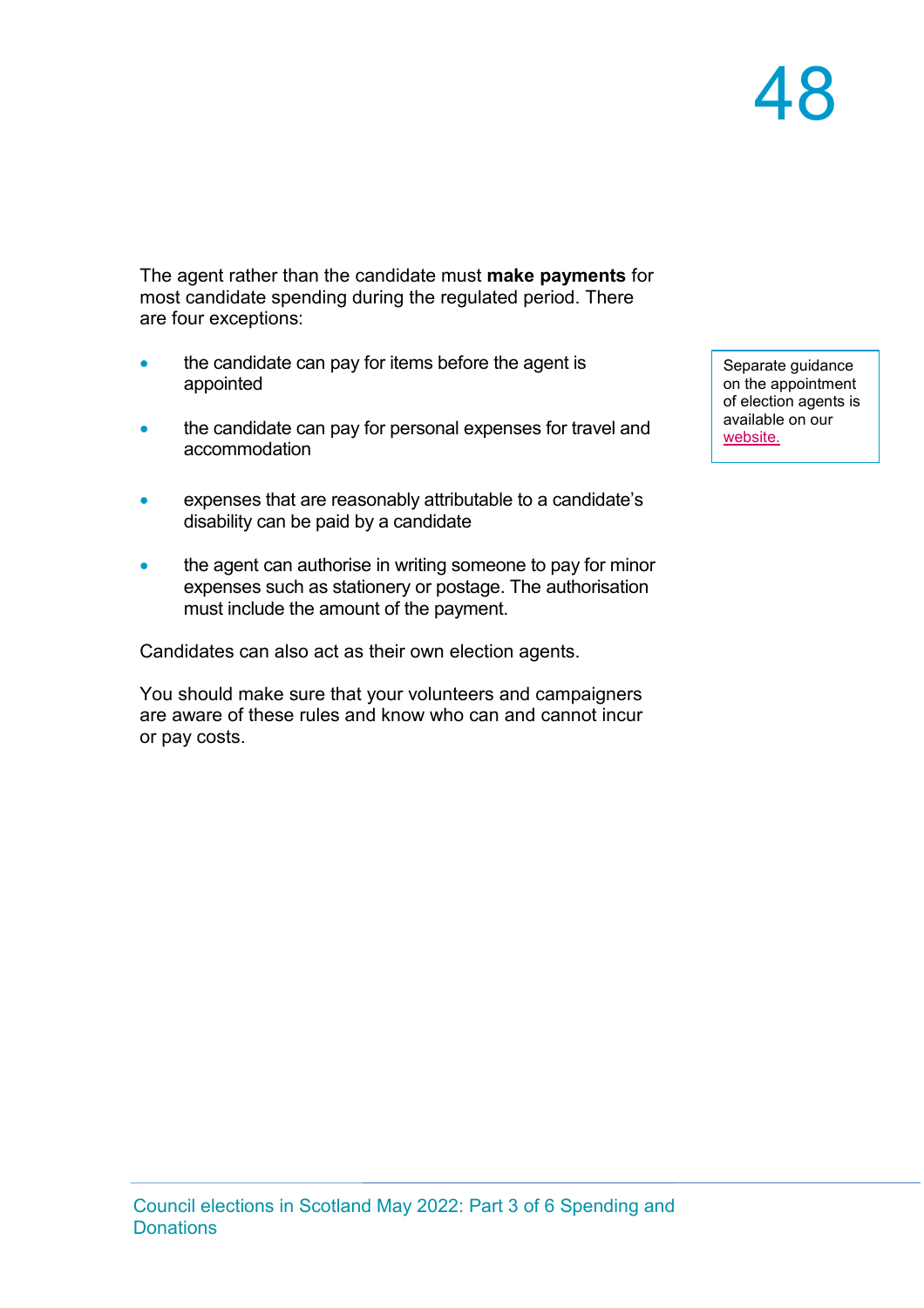### The records you must keep

You must record all your candidate spending. You will need to include this information in your spending return after the election.

Once appointed, the agent is responsible for all payments and must keep invoices or receipts for any payments of £20 or over.

The agent may want to also keep copies of each example of campaign material (such as letter or leaflets) used in case there is a need to refer back to it.

#### What you need to record

For each item of spending, you must record the following information to put into your spending return:

- what the spending was for for example, leaflets or advertising
- the name and address of the supplier
- the amount or value
- the date that you spent the money

Remember that you must include the full commercial value of items or services given free of charge or at a non-commercial discount of more than 10% where you have made use of them in your campaign and the value of the item is more than £50.

See pages 36-38 for more information.

All costs must include VAT, even if you can recover VAT payments.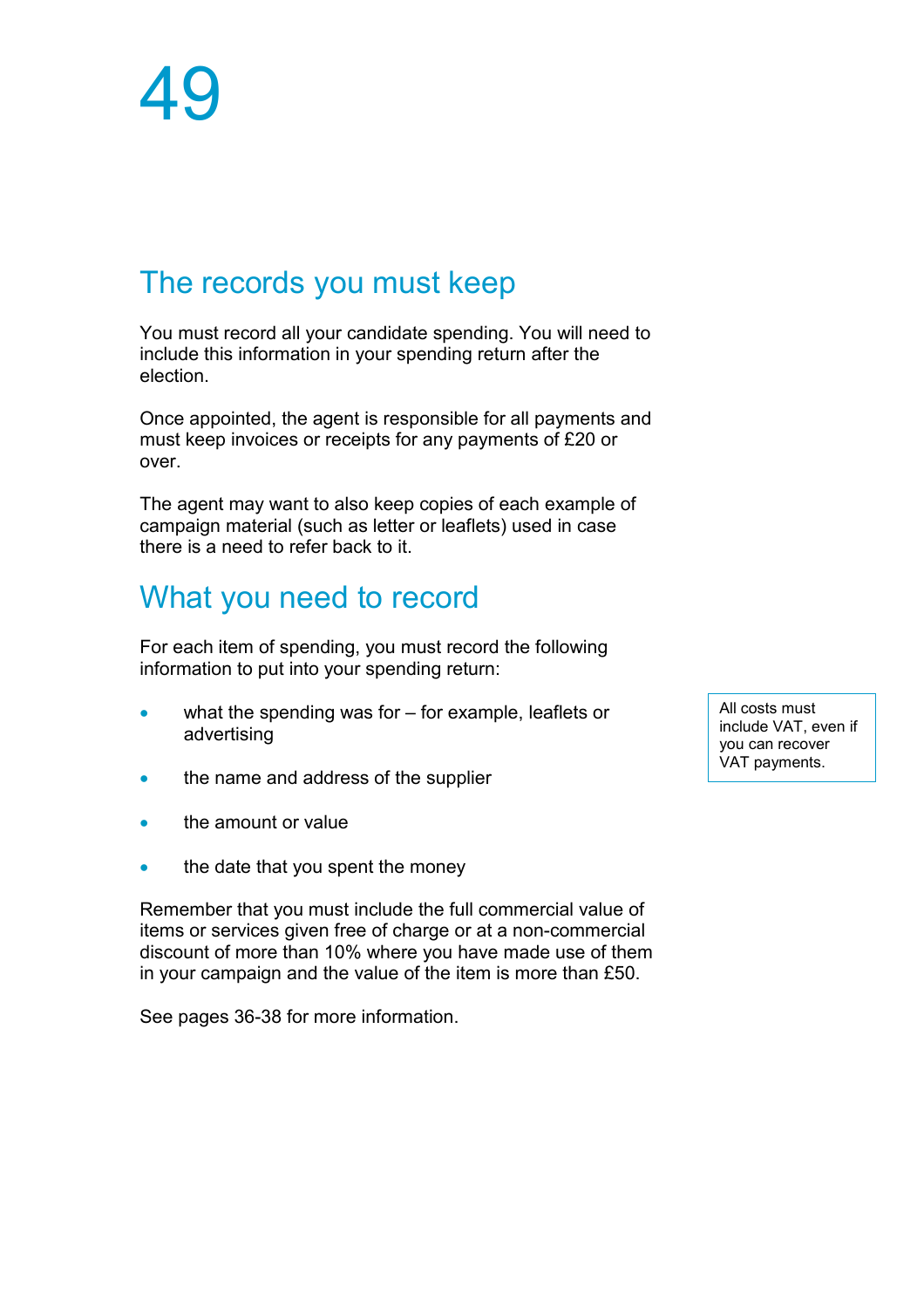### After the election

After the election, the agent must meet deadlines for:

- receiving and paying invoices, and
- sending a spending and donations return to the local returning officer.

Both the agent and the candidate must also submit declarations that the return is complete and accurate.

You must still submit a return and declarations even if you haven't spent any money. This is called a 'nil return'.

You can find these deadlines, and more information on reporting, in Section C of this document.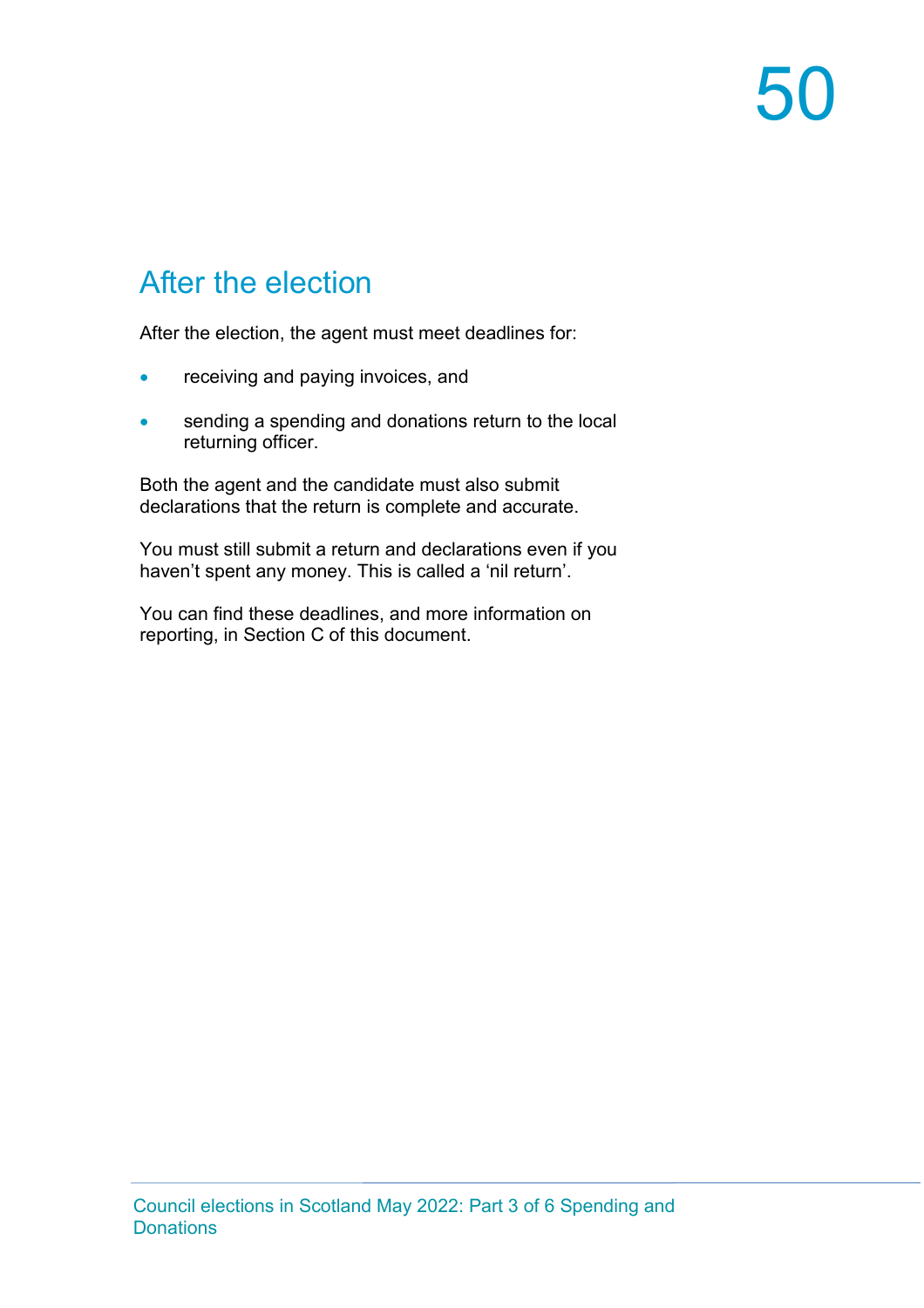# Section B – Your donations

This section explains the rules on donations, how to check if a donation can be accepted and what information needs to be recorded.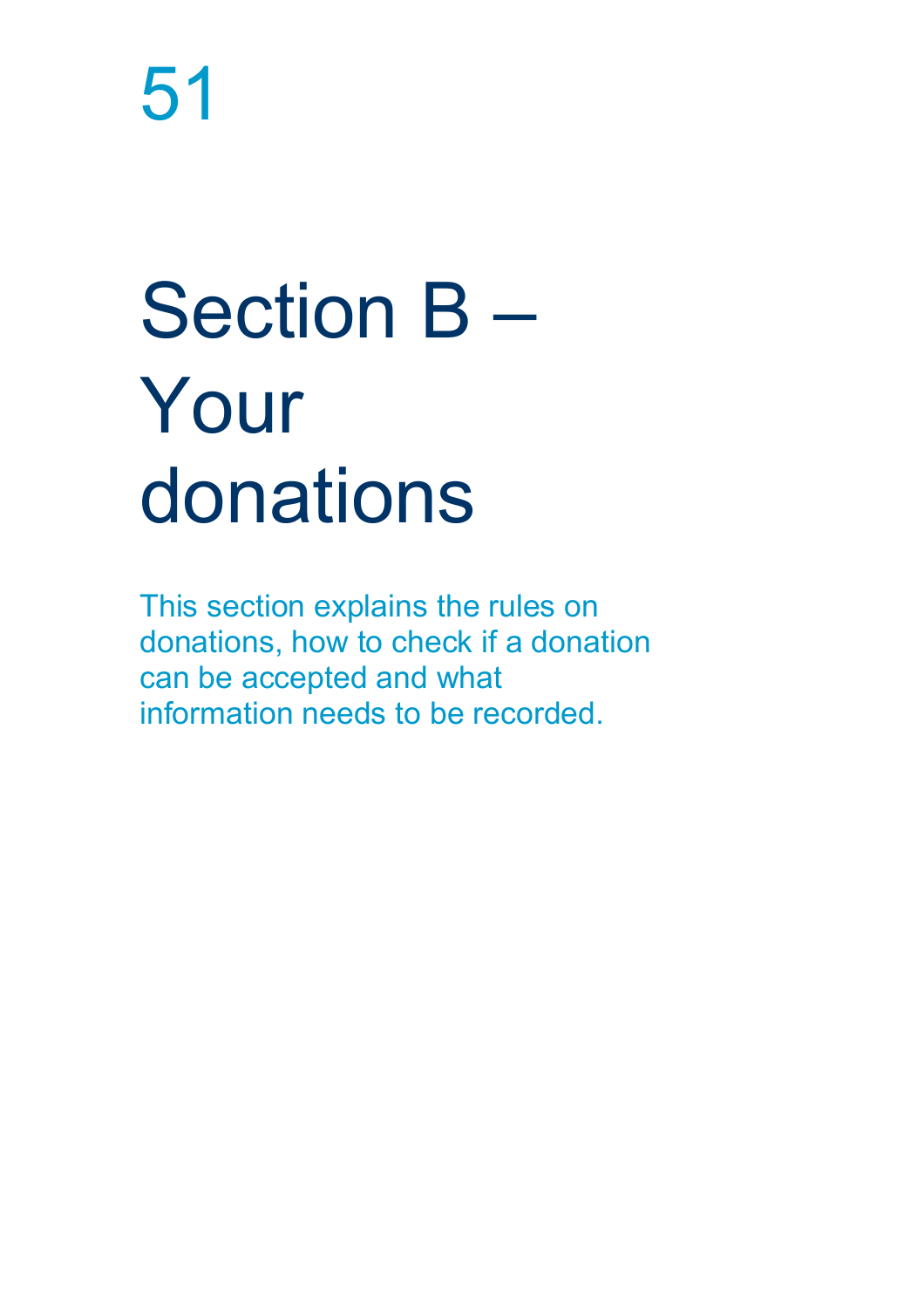### An overview of the rules

Candidates can only accept donations of money, items or services towards their campaign spending from certain mainly UK-based sources, and must report them to the local returning officer after the election.

This includes donations from your local party.

If an election agent is appointed, donations must be passed to them as quickly as possible. The agent must then check whether or not the donation can be accepted.

Both the candidate and the agent must sign a declaration on their expenses return to say that the donation return is complete and correct to the best of their knowledge. So the candidate needs to make sure that their agent is following the rules.

If no agent has been appointed, the candidate is responsible for handling and checking donations.

In this section, we use 'you' to refer to the person who is responsible at the time for dealing with donations.

This section of the guidance has two parts.

Part One explains the rules on donations, and who you can accept them from.

Part Two explains the checks you need to make on different types of donor, and the information you need to record.

You can find out more about reporting donations after the election in Section C of this document.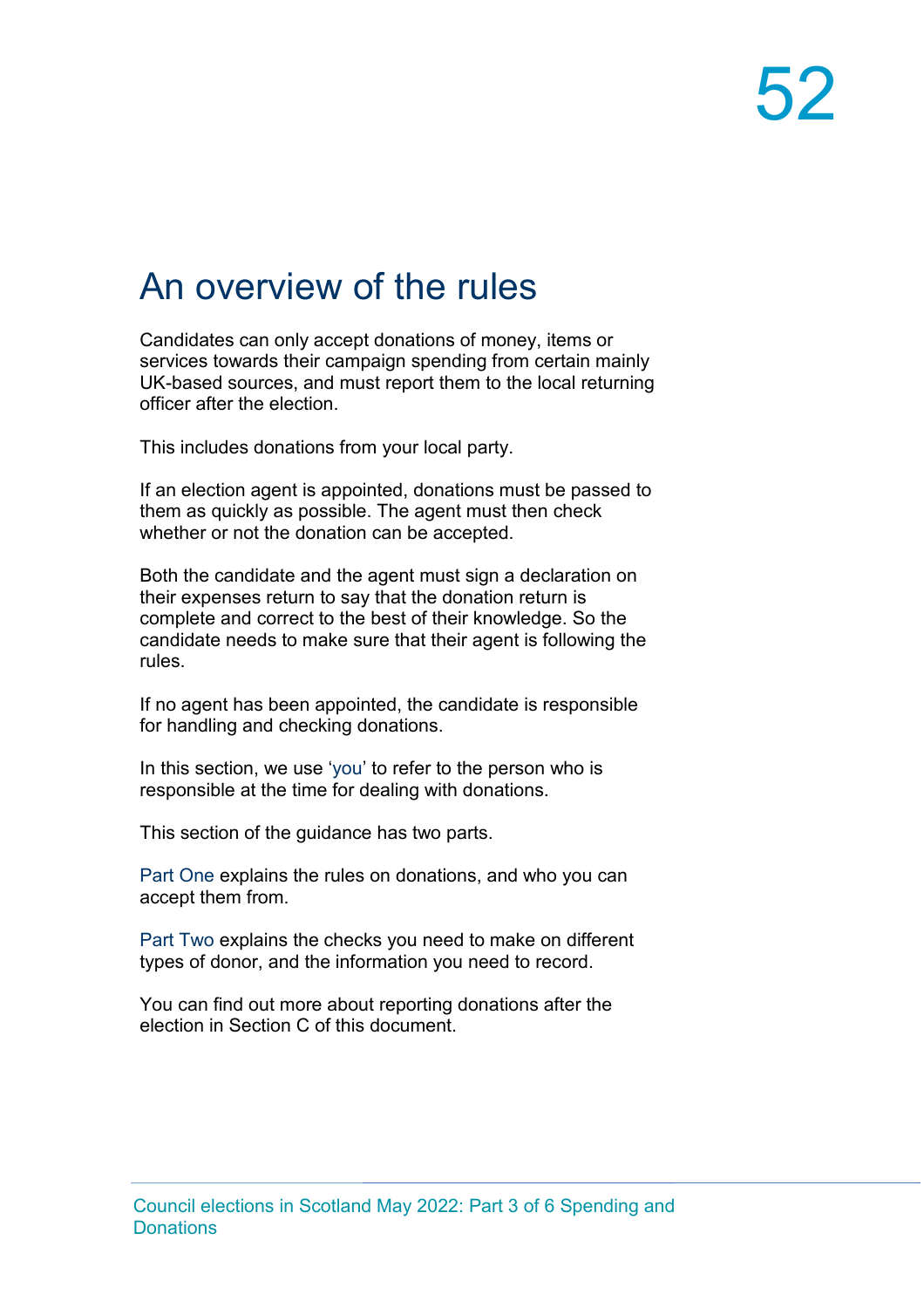### Part One – About donations

### What counts as a donation?

A donation is money, goods, property or services which are given:

- towards your candidate spending
- without charge or on non-commercial terms

and have a value of over £50. Anything with a value of £50 or less does not count as a donation.

Some examples of donations include:

- a gift of money or other property
- payment of an invoice for candidate spending that would otherwise be paid by you
- a loan that is not on commercial terms
- sponsorship of an event or publication
- free or specially discounted use of property or facilities, for example the free use of an office

Please see our [sponsorship](https://www.electoralcommission.org.uk/sponsorship)  [guidance](https://www.electoralcommission.org.uk/sponsorship) for more information.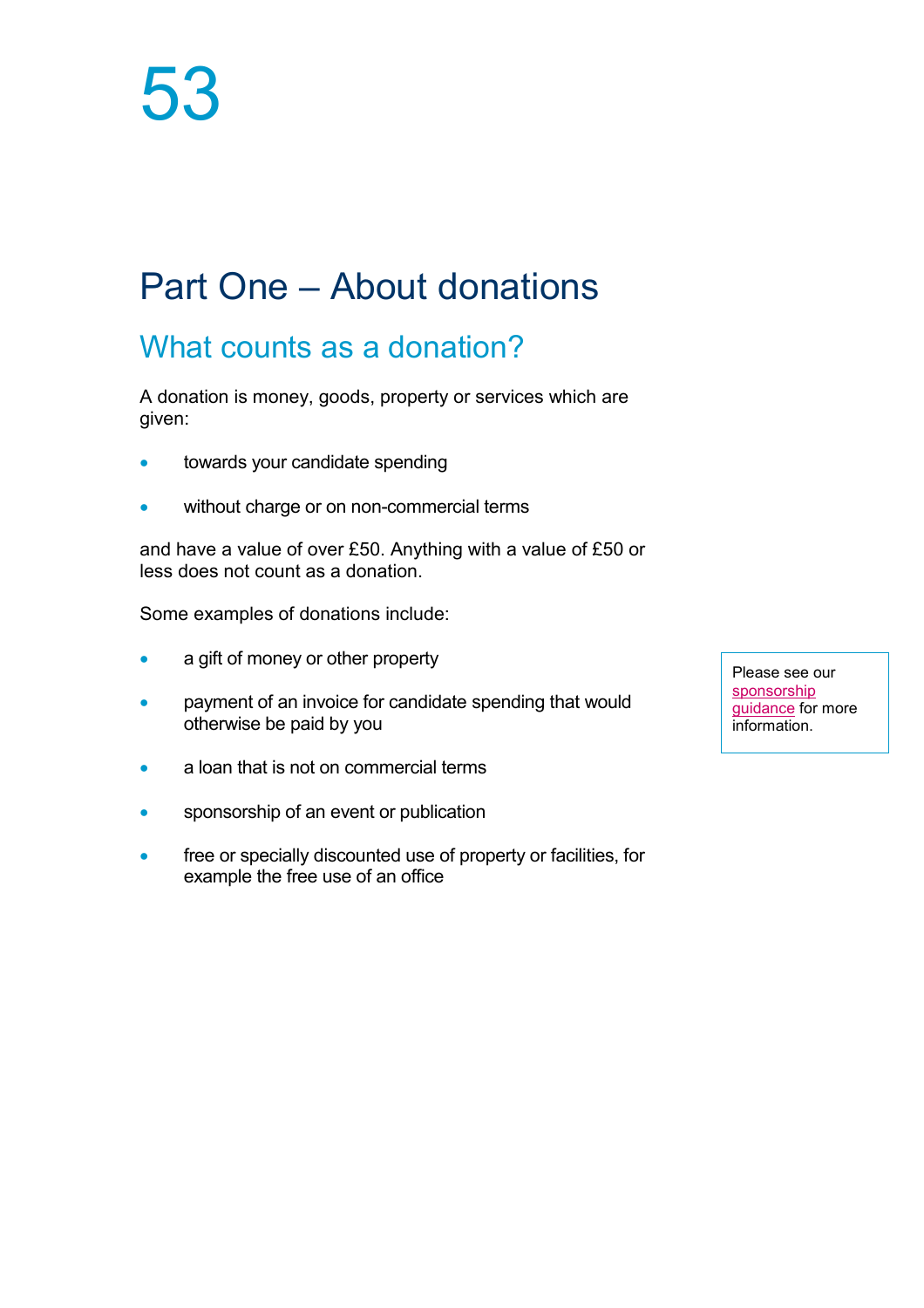### Local party fighting funds

Many political parties run local fighting funds for candidates. If the fund is managed and controlled by the party and not the candidate, donations to the fund are usually treated as made to the party and you do not need to treat them as donations to the candidate, unless the donations are specially made towards your election campaign. However, you will need to report donations from the local party that are made for the purpose of meeting your campaign spending.

Any donations held on your behalf must be made available for your use. This includes donations held on your behalf by your political party or someone else.

#### **Crowdfunding**

Candidates can raise donations from crowdfunding websites towards their campaign. The candidate must know who the money comes from so that they can carry out the permissibility checks, and ensure that there are measures in place to return donations that are from impermissible sources. For more information please see our factsheet on [crowdfunding.](https://www.electoralcommission.org.uk/media/4371)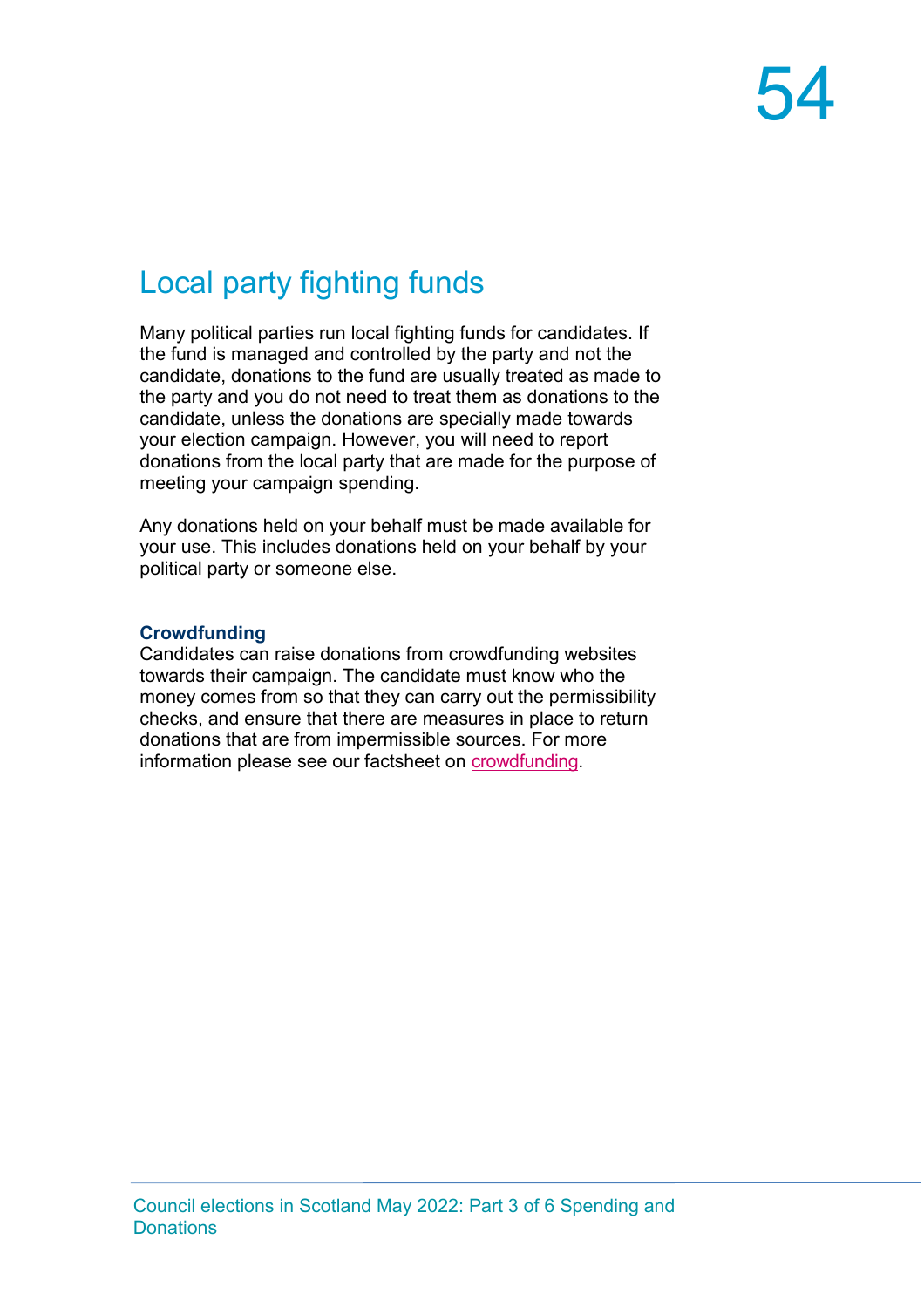### Who can you accept a donation from?

You must only accept donations from a permissible source. A permissible source is:

- an individual registered on a UK electoral register, including overseas electors
- a Great Britain registered political party
- a UK registered company which is incorporated in the UK and carries on business in the UK
- a UK-registered trade union
- a UK-registered building society
- a UK-registered limited liability partnership (LLP) that carries on business in the UK
- a UK-registered friendly society
- UK-based unincorporated association that carries on business or other activities wholly or mainly in the UK and has its main office in the UK

You can also accept donations from some types of trust and from bequests. The rules on these donations are complicated, so please get in touch with us for more information.

Although you can legally accept donations from charities that are registered companies, charities are not usually allowed to make political donations under charity law. You should check that any charity offering a donation has taken advice from the relevant charity regulator before accepting it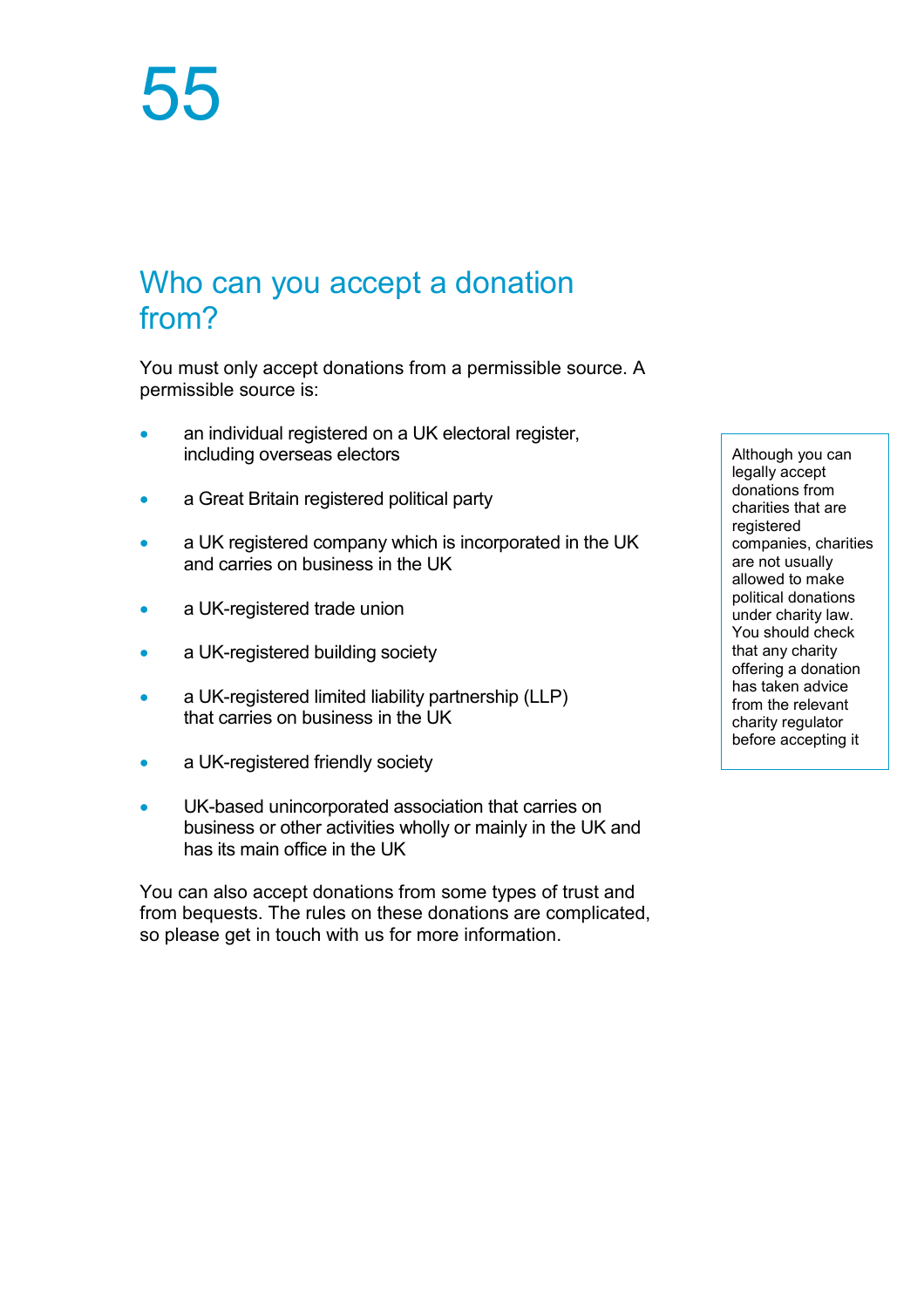### How do you decide if you can accept a donation?

When you receive any donation of more than £50, you must immediately make sure that you know who the donor is and that the donation is from a permissible source.

When you receive a donation, you have 30 days to decide if you can accept it.

You should ask yourself:

- 'am I sure that I know who this donation is from?'
- 'is the donor permissible?'

If

- the donation is not from a permissible donor, or
- for any reason you cannot be sure of the true identity of the source

you must return it within the 30-day period.

If you don't, you will be deemed to have accepted it, you may commit a criminal offence and we may apply to the courts to have the donation forfeited.

If you've accepted an impermissible donation, you should tell us as soon as possible.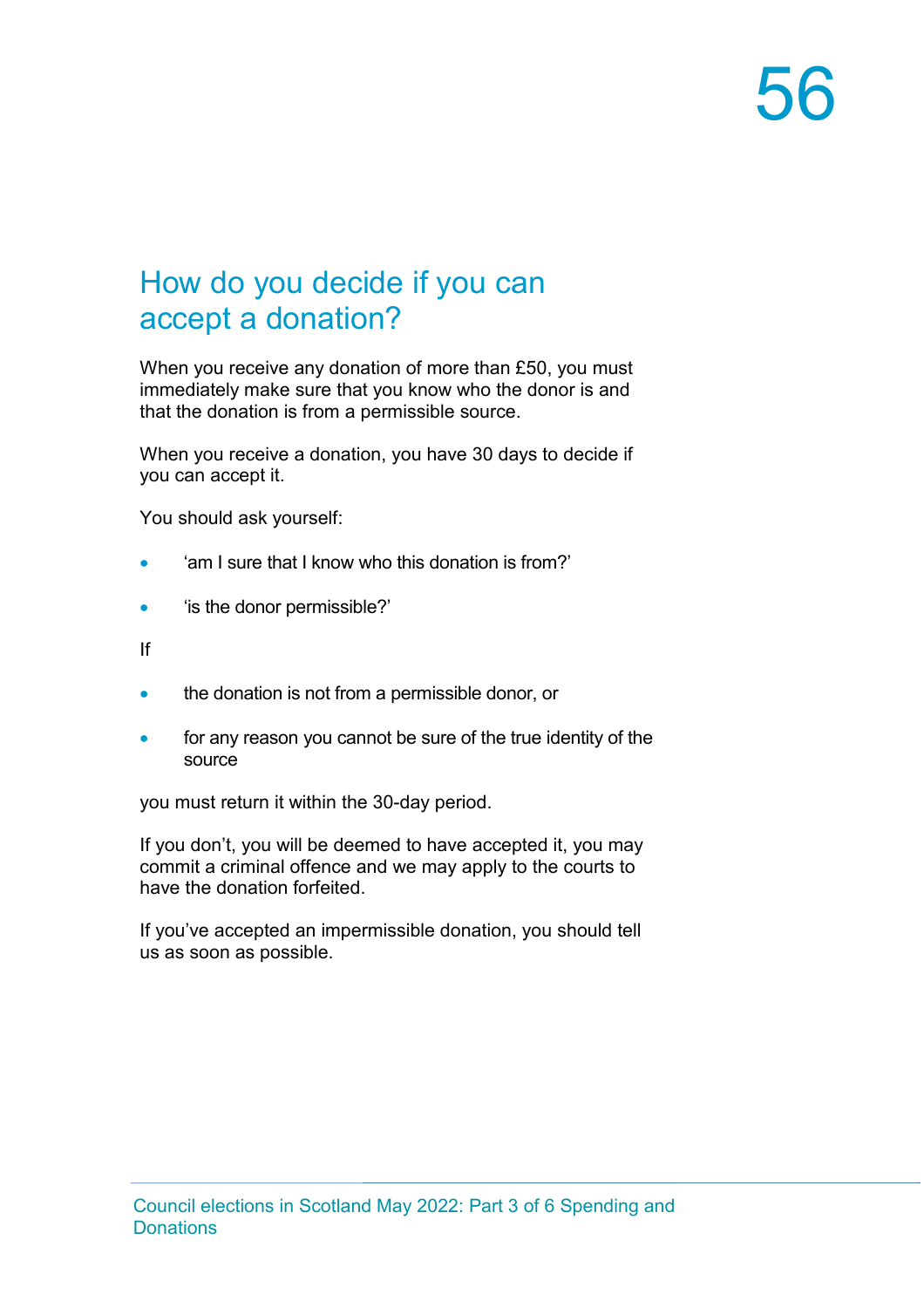### Donations given on behalf of others

If you are given a donation on behalf of someone else, the person giving you the donation must tell you:

- that the donation is on behalf of someone else
- the actual donor's details

An example of this is where an event organiser is handing over the proceeds from a dinner held specifically to raise funds for your campaign.

If you have reason to believe that someone might have made a donation on behalf of someone else but has not told you, you must find out the facts so that you can make the right checks.

If you are uncertain who the actual donor is you must not accept the donation.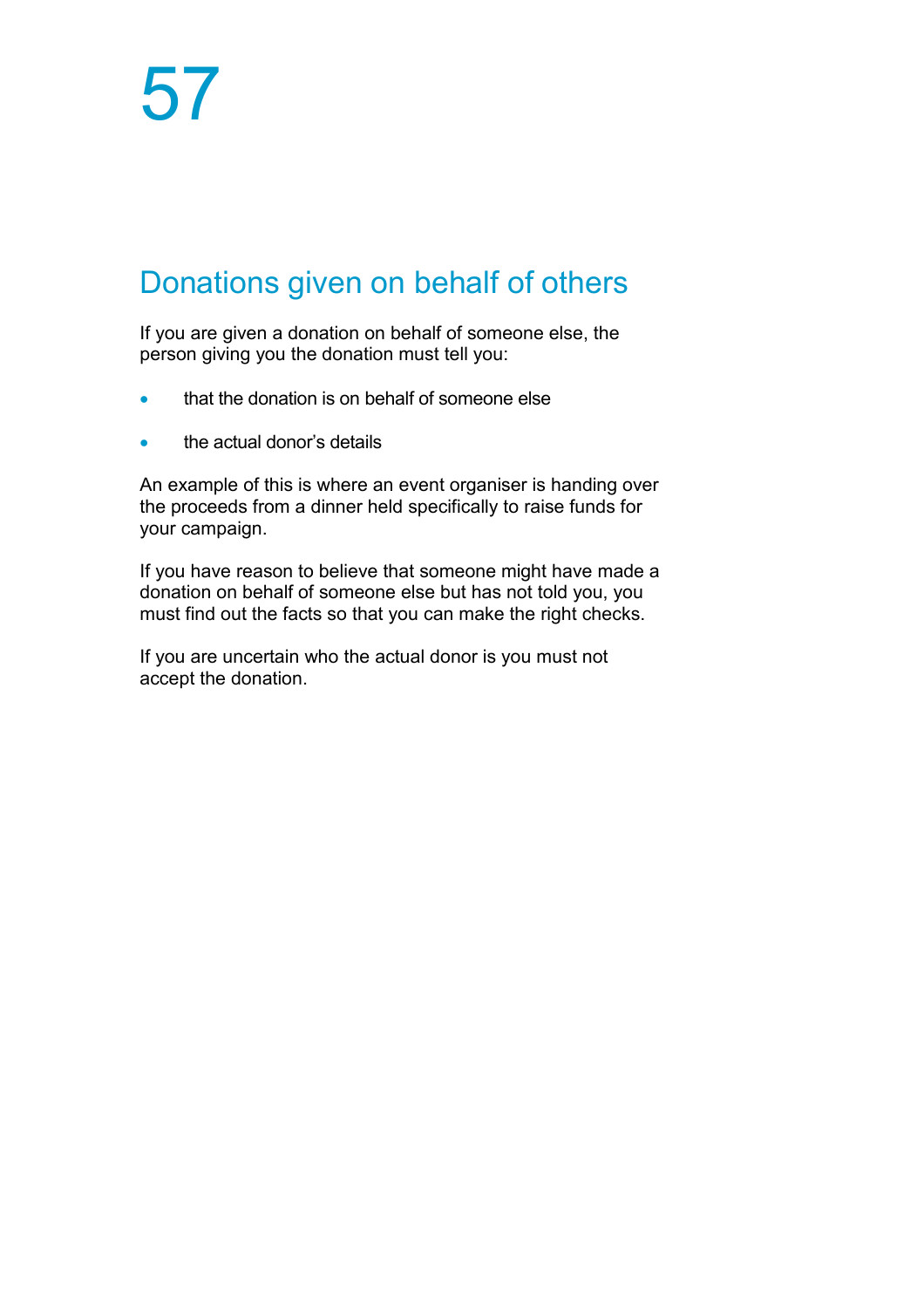### When do you 'receive' a donation?

You usually 'receive' a donation on the day you take possession of it.

For example:

- if you are given free leaflets, you receive the donation when the leaflets are handed over to you.
- if you are given a cheque, you receive the donation on the date that the cheque clears.
- if a donation is transferred directly into your bank account, you receive the donation on the date that it is received into your account.

### How do you return a donation?

If you know who the donor is, you must return it to them within 30 days of receiving the donation.

If the donation is from an unidentified source (for example, an anonymous £100 cash donation), you must return it within 30 days of receiving the donation to:

- the person who transferred the donation to you; or
- the financial institution used to transfer the donation

If you do not return the donation within the 30 days, you must send the donation to us. We will pay it into the Government's Consolidated Fund.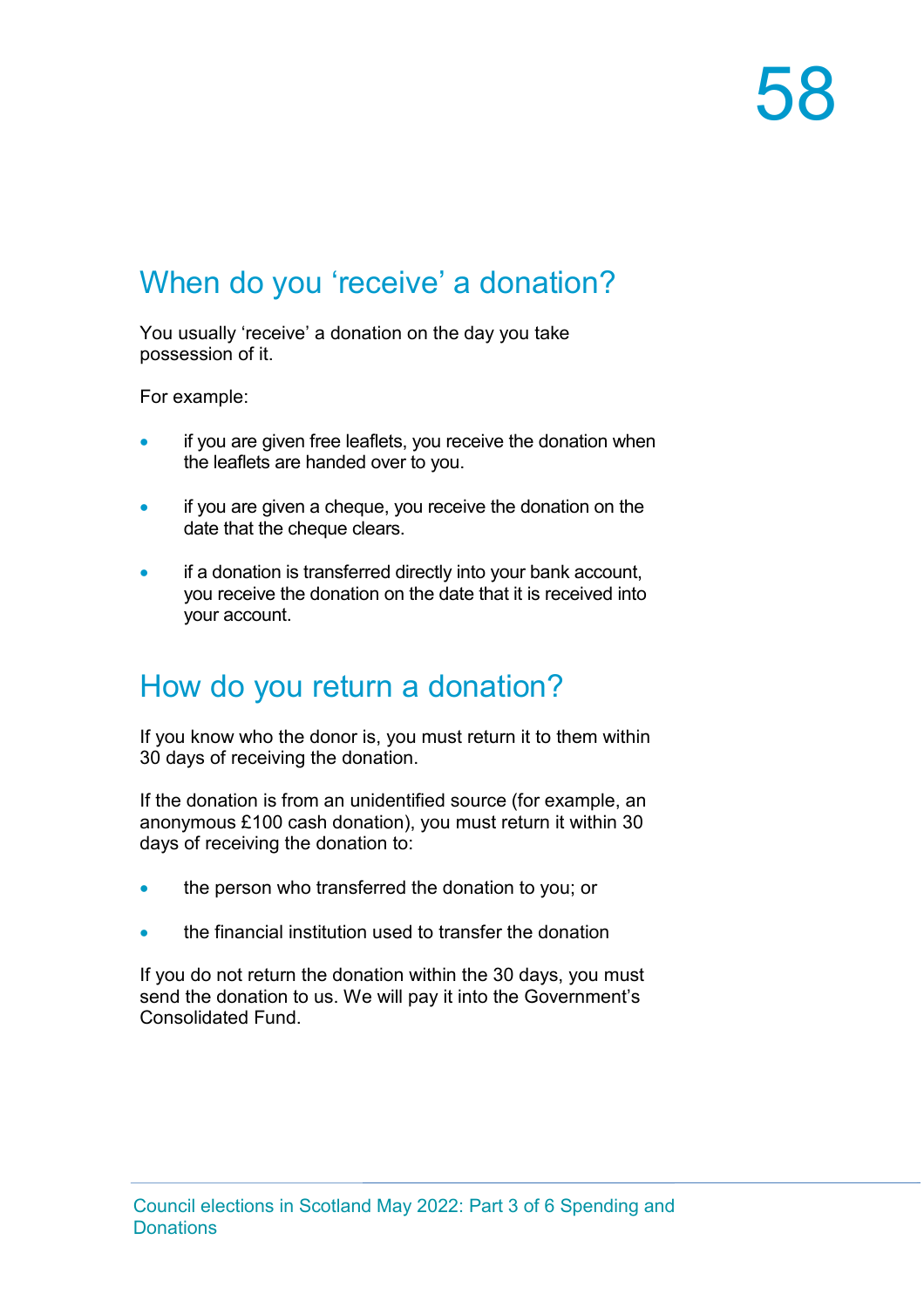### How do you value a donation?

You must put a value on any donation that is not money. The value of a donation is the difference between the value of what you receive and the amount (if any) you pay for it.

If you are given property, goods or services free of charge, or at a non-commercial discount of more than 10%, you must value them at the market rate.

| For example:                |               |   |                   |
|-----------------------------|---------------|---|-------------------|
| Market rate<br>for goods    | Price you pay | = | Value of donation |
| £200                        | £100          |   | £100              |
| Or:                         |               |   |                   |
| Market rate<br>for services | Price you pay |   | Value of donation |
| £150                        | £0            | - | £150              |
|                             |               |   |                   |

If the donor is a commercial provider, you should use the rates they charge other similar customers. If this information isn't available, you should find out what similar providers charge for the same property, goods or services and use this as the market rate.

You should keep a record of how you reached your valuation.

#### **Valuing a donation by sponsorship**

If someone sponsors a publication or event on the candidate's behalf, the value of the donation is the full amount that they pay.

You must not make any deduction for any benefit that they receive from the sponsorship. Please see our [sponsorship](https://www.electoralcommission.org.uk/sponsorship)  [guidance](https://www.electoralcommission.org.uk/sponsorship) for more information.

#### **Valuing other types of donation**

You can find more information on valuing office space and seconded staff in [Expert paper: Splitting](https://www.electoralcommission.org.uk/media/2916) campaign spending.

**Commercial discounts** are those available to other similar customers, such as discounts for bulk orders or seasonal reductions.

**Non-commercial discounts** are special discounts that you, specifically, are given by suppliers. This includes any special rate which is not available on the open market.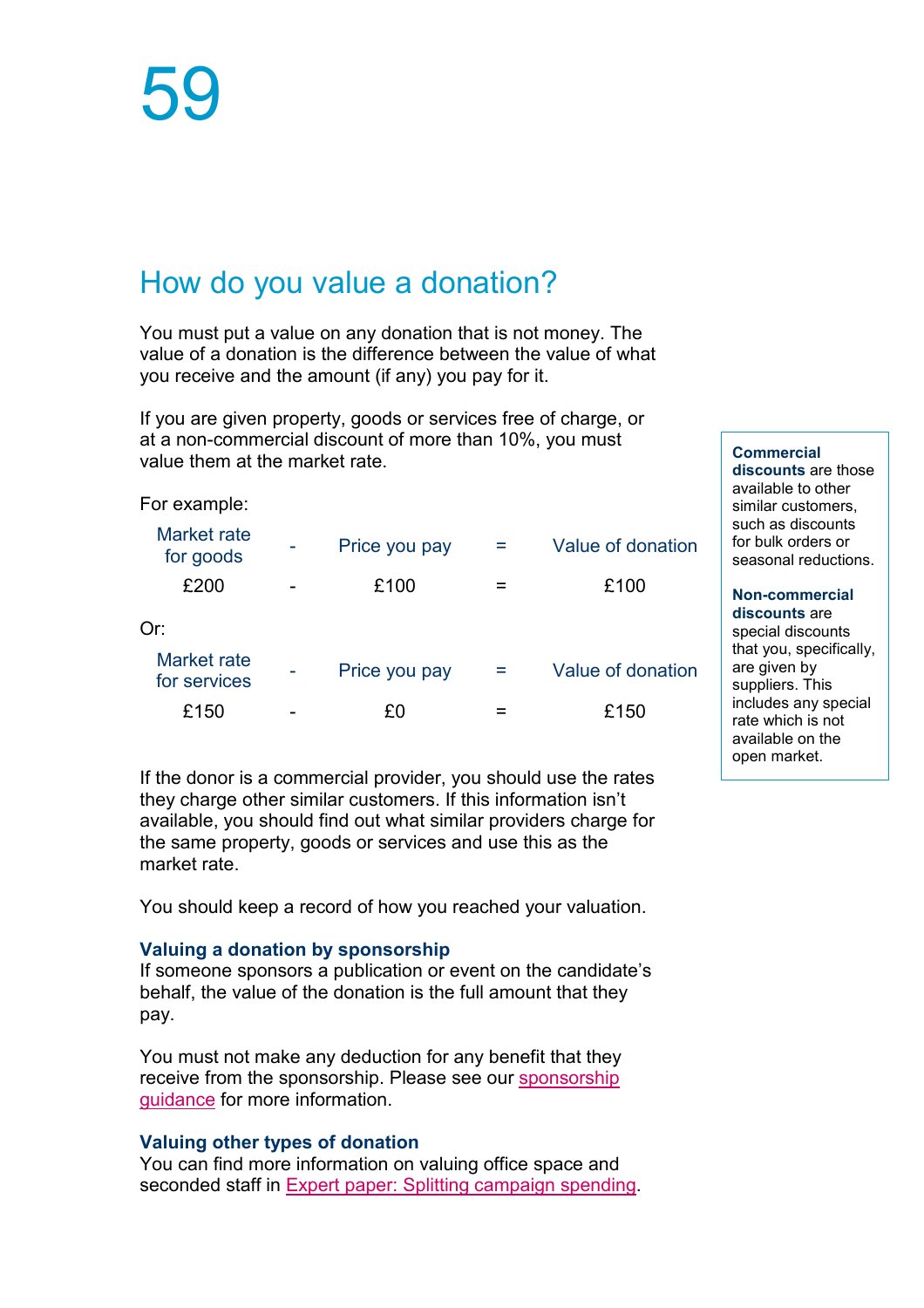### What records do you need to keep?

#### **Donations you have accepted**

If you accept a donation over £50, you must record these details:

- the donor's name and address
- if the donor is a company, their registered company number and registered address
- the amount (for a monetary donation) or nature and the value of the donation (for a non-monetary donation)
- the date on which you received the donation
- the date on which the donation was accepted

If the donor is an individual, you must record their address as it is shown on the relevant electoral register. If the donor is an overseas elector, you must record their home address. This is because no address will appear on the electoral register.

If the donor is a company, you must record the registered name, registered office and company number as it is shown on the Companies House Register.

If the donor is an unincorporated association, you must record the main office address. This is because there is no register of unincorporated associations to refer to.

For more information on how to check donations, see Part 2 of this section.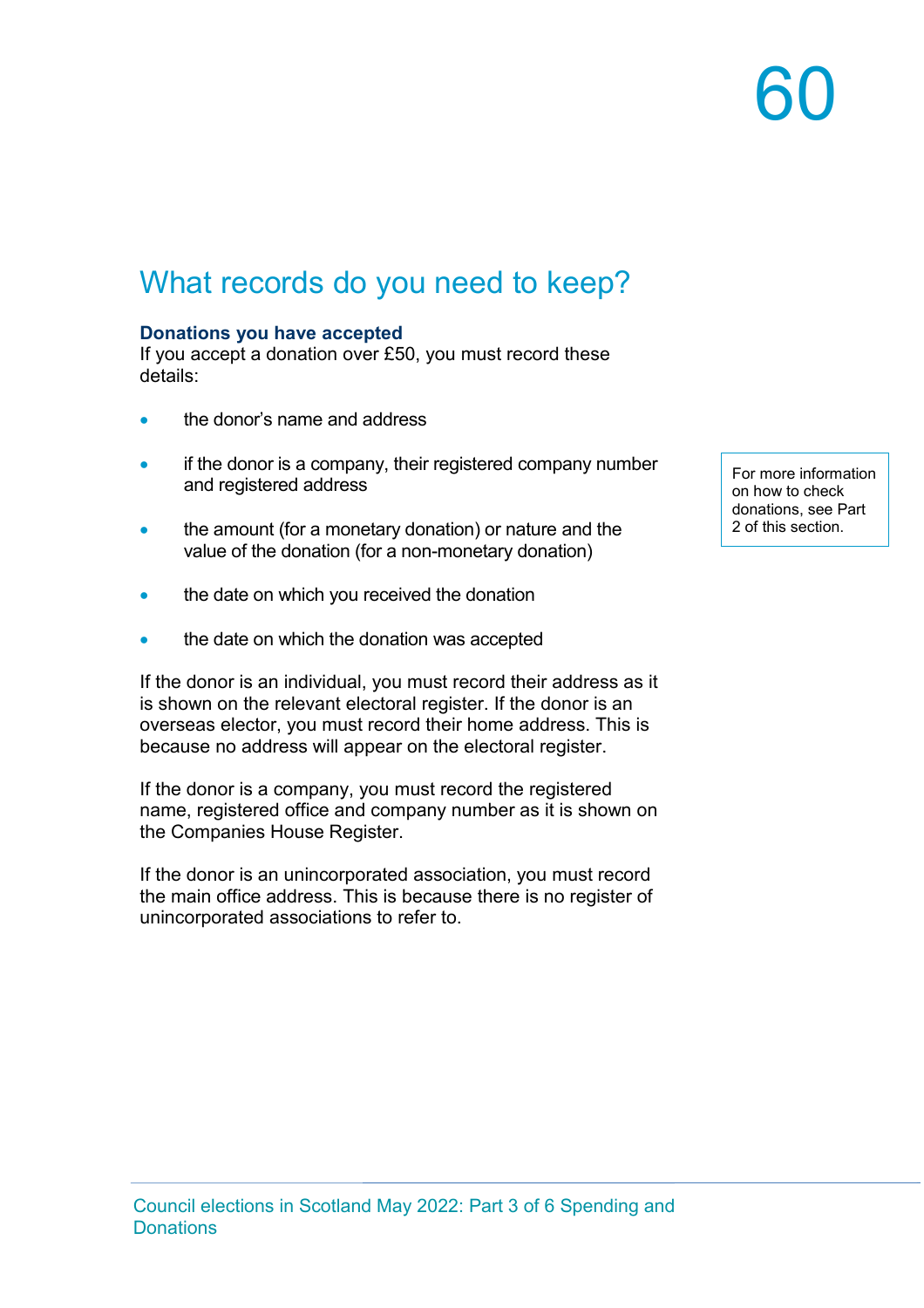#### **Donations you have returned**

If you receive a donation from an impermissible source, the election agent must return it or pay it to the Commission, so we can pay it in to the Consolidated Fund, and record these details:

- the amount (for a monetary donation) or nature and value of the donation (for a non-monetary donation)
- the name and address of the donor (unless the donation was given anonymously)
- if the donation was given anonymously, details of how the donation was made
- the date you received the donation
- the date you returned the donation
- the action you took to return the donation (for example, the person or institution you returned it to)

#### **After the election**

You will need to report these details in your spending and donations return. You can find more information about the return, and when you need to submit it, in Section C of this document.

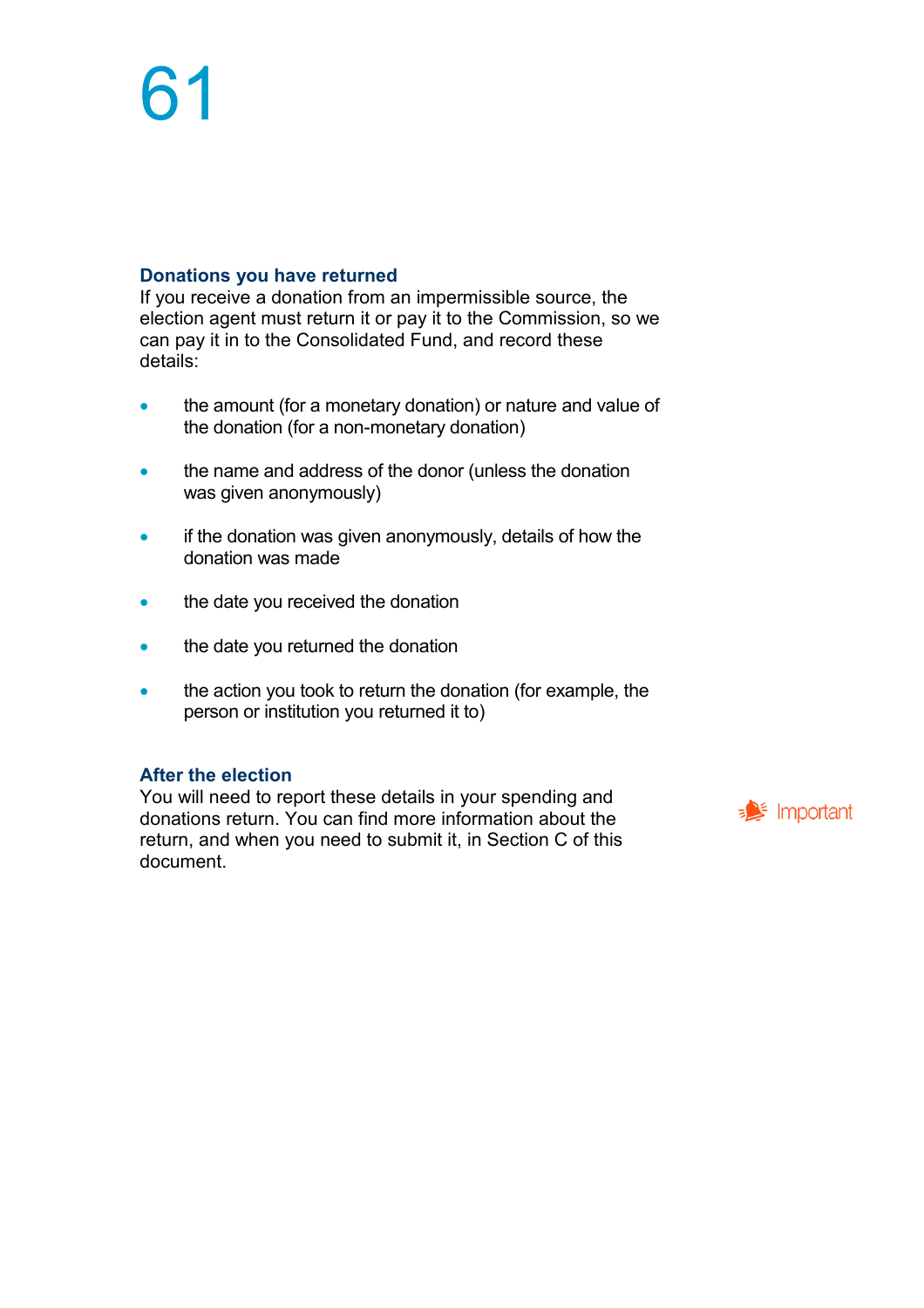#### Candidates who are party members or holders of elective office

If you are a member of a registered political party or you already hold some relevant elected office, you need to follow rules about donations and loans to you that relate to political activity before the regulated period. For instance, you may be given donations to help fund your campaign to be selected as a candidate.

Holders of elected office are:

- member of the UK Parliament
- a member of the Scottish Parliament
- a member of the Senedd
- a member of the Northern Ireland Assembly
- a combined authority mayor
- a member of any local authority in the UK, excluding parish or community councils
- a member of the Greater London Assembly
- the Mayor of London or any other elected mayor, or
- a Police and Crime Commissioner

If you hold one of these elected offices [and intend to stand for](https://www.electoralcommission.org.uk/sites/default/files/2021-11/SLG%20Part%201%20Can%20you%20stand%20for%20election.pdf)  local government, you should make sure that neither office disqualifies you from holding the other.

More information about disqualifications is available in our guidance on [standing](https://www.electoralcommission.org.uk/sites/default/files/2021-11/SLG%20Part%201%20Can%20you%20stand%20for%20election.pdf)  [for election.](https://www.electoralcommission.org.uk/sites/default/files/2021-11/SLG%20Part%201%20Can%20you%20stand%20for%20election.pdf)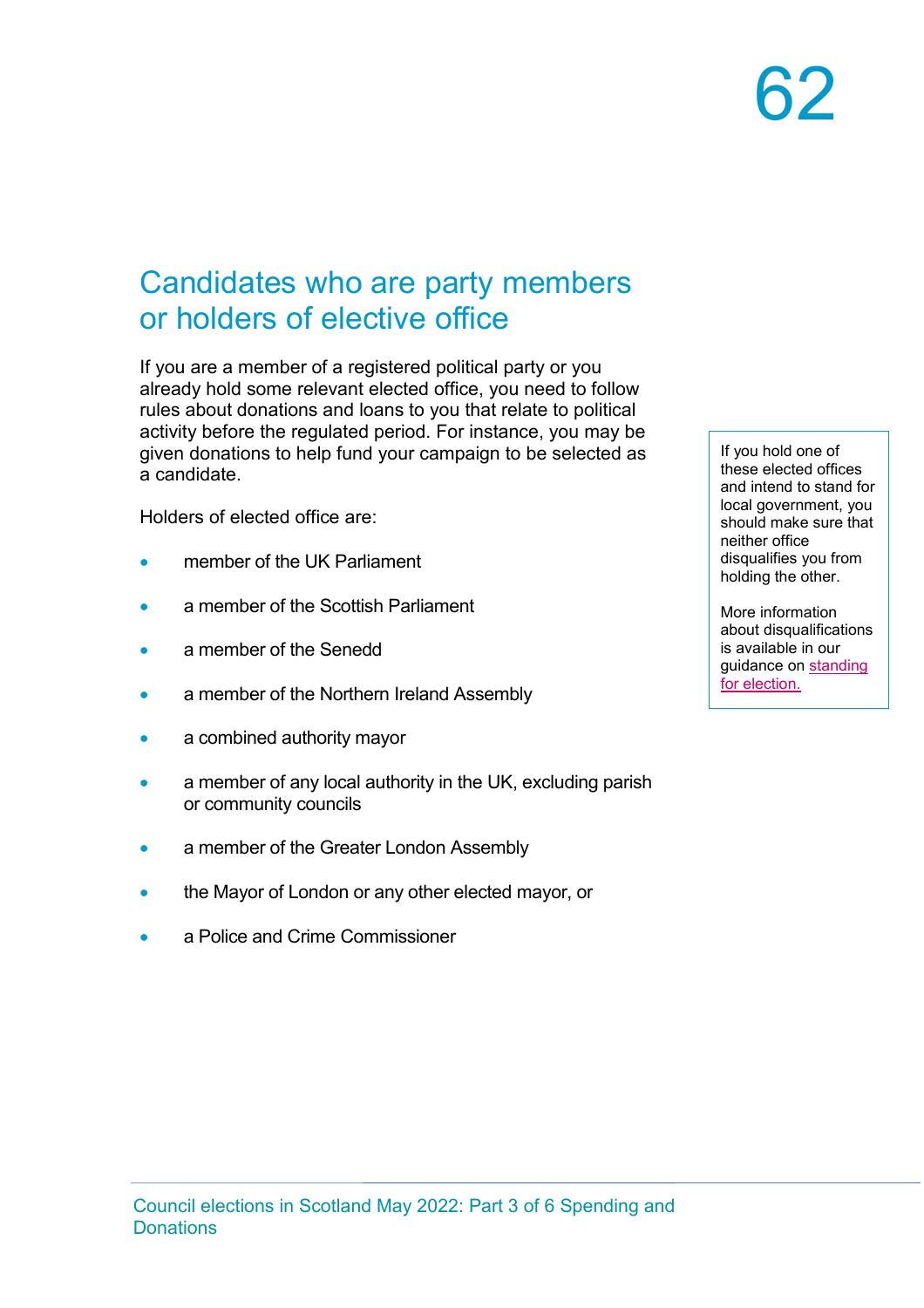We call these individuals 'regulated donees'. If you are a regulated donee and you receive certain donations or loans of more than £500, you can only accept them from permissible sources. You have 30 days from receipt to decide whether to accept them.

If you accept a donation or loan of more than £1,500 (or donations or loans from one source that in aggregate amount to more than £1,500), you must report it to us within 30 days of accepting it.

If you are elected, you will also be covered by these rules after you are elected.

You can find our guidance on these rules on [our website.](https://www.electoralcommission.org.uk/guidance-regulated-individuals)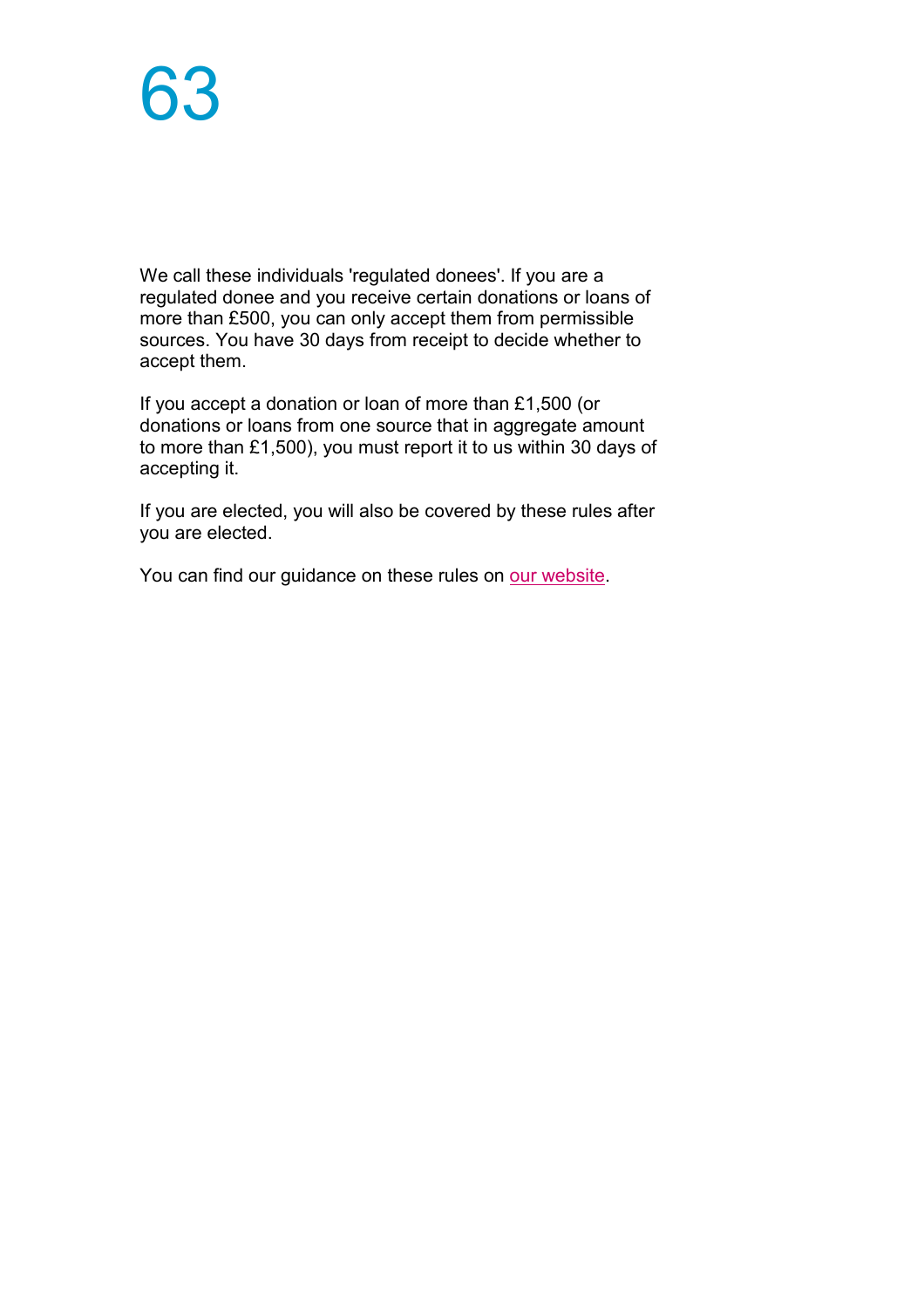### Part Two – How to check permissibility

Before you accept any donation of more than £50 for the purpose of meeting election expenses, you must take all reasonable steps to:

- make sure you know the identity of the true source
- check that the source is permissible

You have 30 days to do this, and return the donation if you can't accept it. If you keep a donation longer than 30 days, you are deemed to have accepted it.

If you keep an impermissible donation after this time, you may commit a criminal offence and we may apply to court to have it forfeited to us for payment into the Consolidated Fund.

If it is not completely clear who you should treat as the donor, you should check the facts to make sure.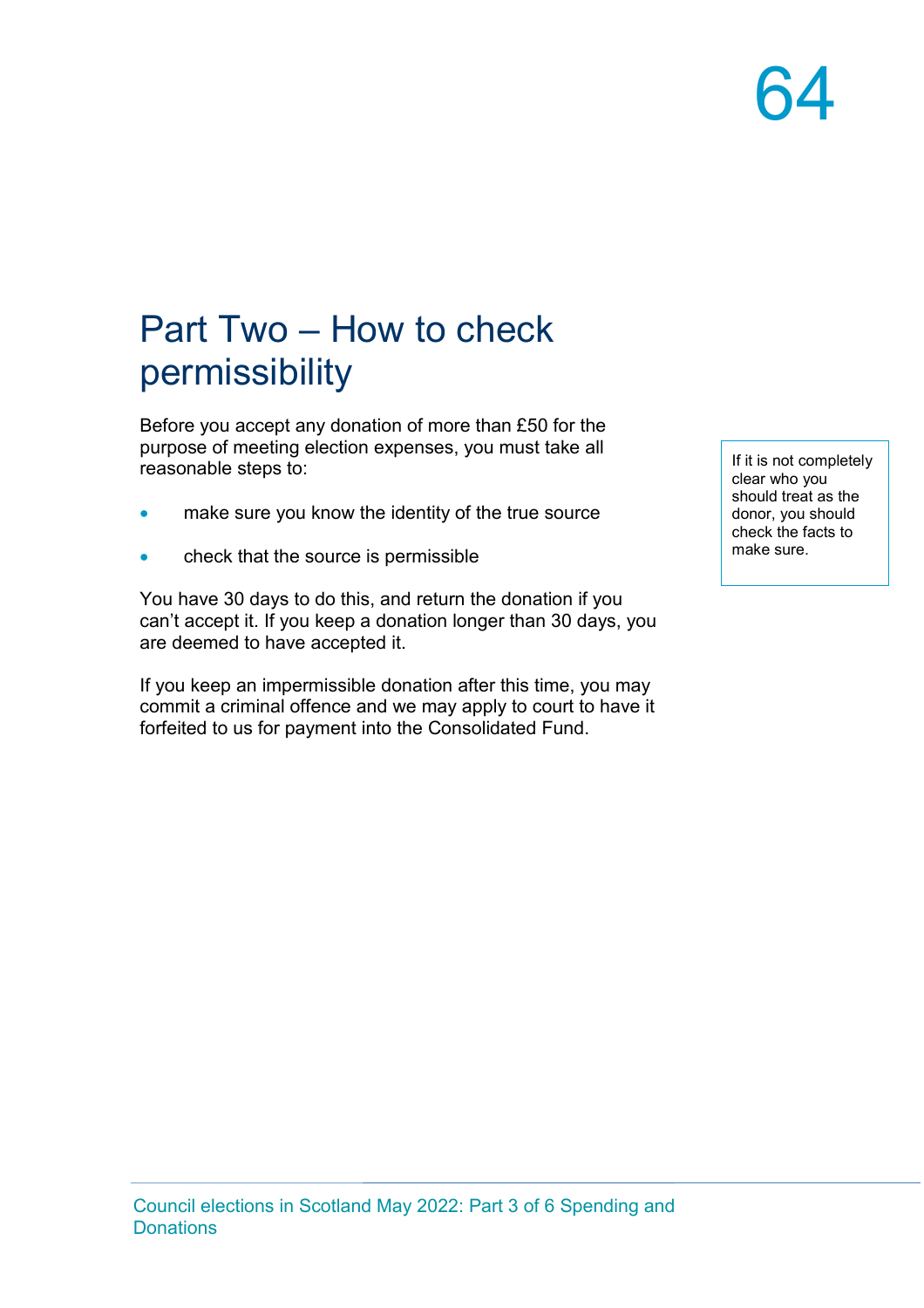### Donations from individuals

#### **What makes an individual permissible?**

Individuals must be on a UK electoral register at the time of the donation. This includes overseas electors.

#### **How do you check permissibility?**

You can use the electoral register to check if an individual is permissible. Candidates and their agents are entitled to a free copy of the full electoral register in the run-up to an election. You must only use the register for checking if a donor is permissible or other electoral purposes. You must not pass it on to anyone else.

You should contact the Electoral Registration Officer for the area in which you are standing as a candidate, explaining that you are asking for it as a candidate at an election or as the election agent on behalf of the candidate.

You should also ask them to send you all the updates to the register. This is important because an elector may be removed from the registrar and so at the time of making the donation not be a permissible donor.

You must check the register and updates carefully to make sure that the person is on the register on the date you received the donation.

#### **What information must you record?**

You must record:

- the full name of the donor
- the address as it is shown on the electoral register, or if the person is an overseas elector, their home address (whether in the UK or elsewhere).

You may find it helpful to note the donor's electoral number as a record of your checks.

In special circumstances, people have an anonymous registration. If a donor is anonymously registered, please contact us for advice.

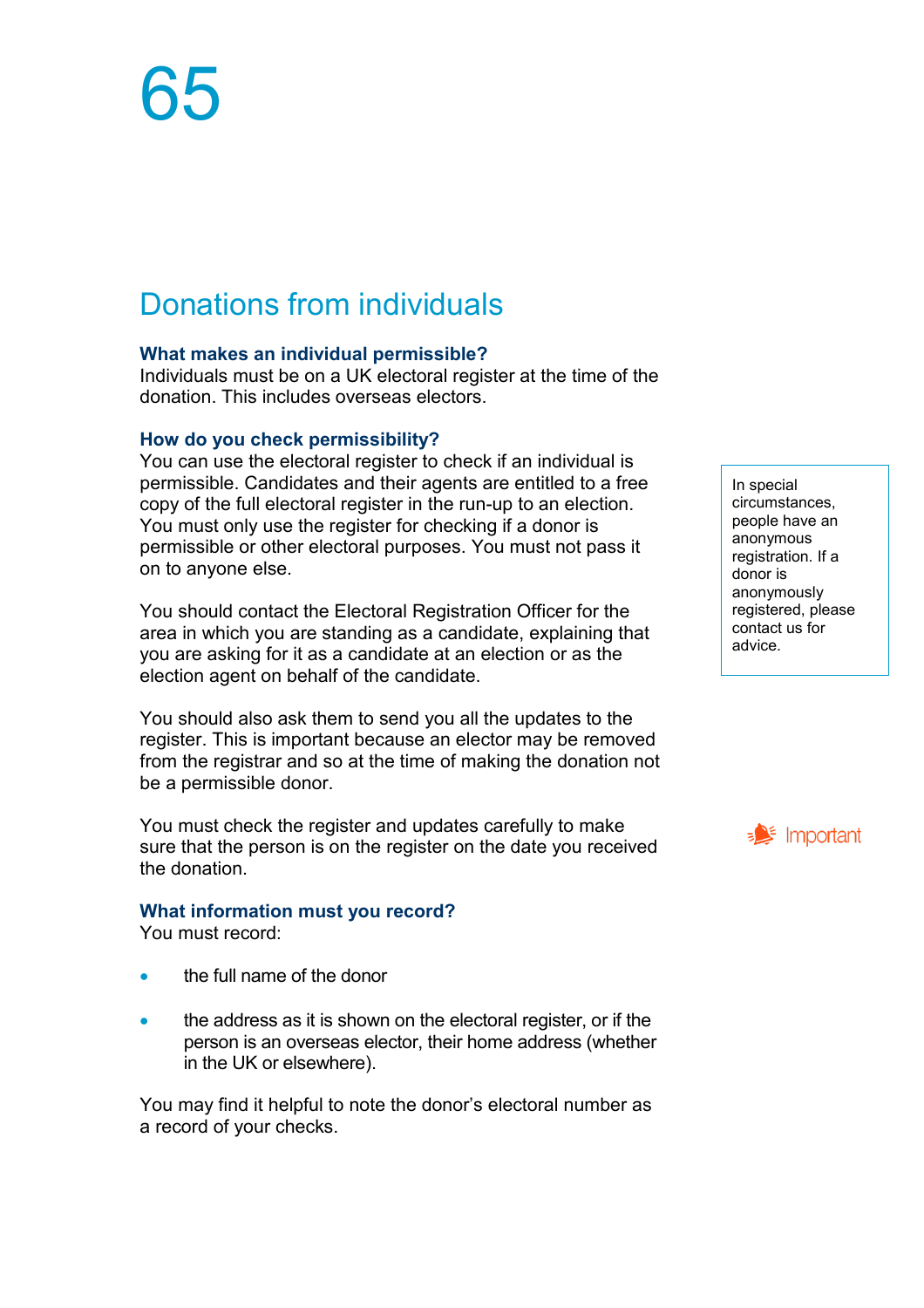### How to check if a company is permissible

#### **What makes a company a permissible donor?**

A company is permissible if it is:

- registered under the Companies Act 2006; and
- incorporated in the UK, and
- carrying on business in the UK

You must be sure that the company meets all three criteria.

#### **How do I check company registration?**

You should check the register at Companies House, using the free Webcheck service at [GOV.UK.](https://www.gov.uk/get-information-about-a-company)

You should look at the full register entry for the company.

#### **How do you check if the company is carrying on business in the UK?**

You must be satisfied that the company is carrying on business in the UK. The business can be non-profit-making.

Even if you have direct personal knowledge of the company, you should check the Companies House register to see if:

- the company is in liquidation, dormant, or about to be struck off
- the company's accounts and annual return are overdue

A company may still be carrying on business if it is in liquidation, dormant or late in filing documents, but you should make extra checks to satisfy yourself that this is the case.

For any company, you should consider looking at:

the company's website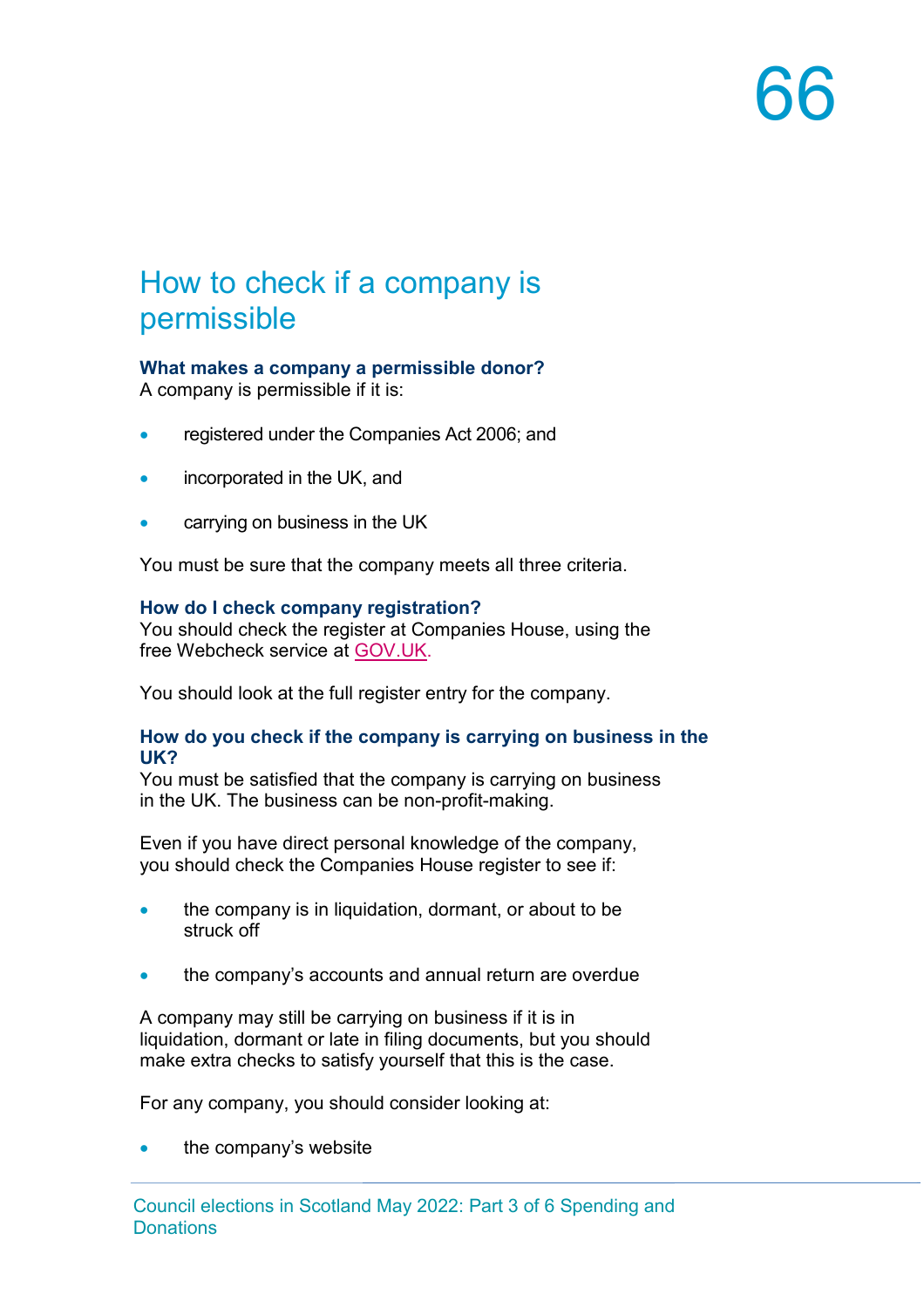- relevant trade, telephone directories or reputable websites
- the latest accounts filed at Companies House

If after carrying out your checks you are still uncertain that a company is permissible, please [email](mailto:infoscotland@electoralcommission.org.uk) or call us for advice.

#### **What information must you record?**

You must record:

- the name as it is shown on the Companies House register
- the company's registered office address and
- the registered company number.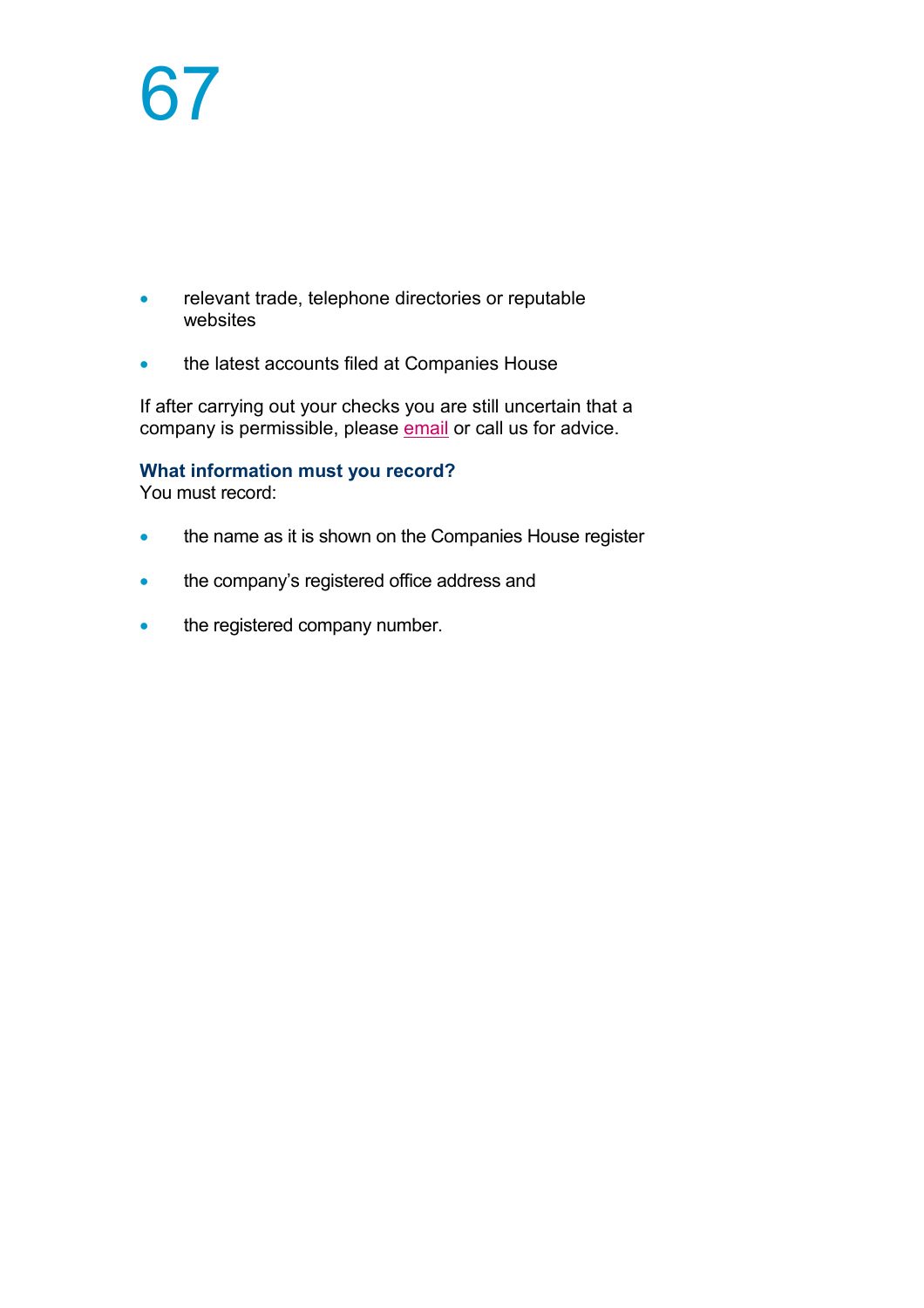### Limited liability partnerships

#### **What makes a limited liability partnership a permissible donor?**

A limited liability partnership (LLP) is a permissible donor if it is:

- registered as an LLP at Companies House
- carrying on business in the UK

#### **How do you check permissibility?**

You should check the register at Companies House, using the free Webcheck service at [GOV.UK.](https://www.gov.uk/get-information-about-a-company)

You must check that the LLP is carrying on business in the UK. You can find more information in the previous section 'How do you check if the company is carrying on business in the UK?' on the previous pages.

#### **What information must you record?**

You must record:

- the name as it is shown on the register
- the LLP's registered office address.

You should also record the LLP's registered number.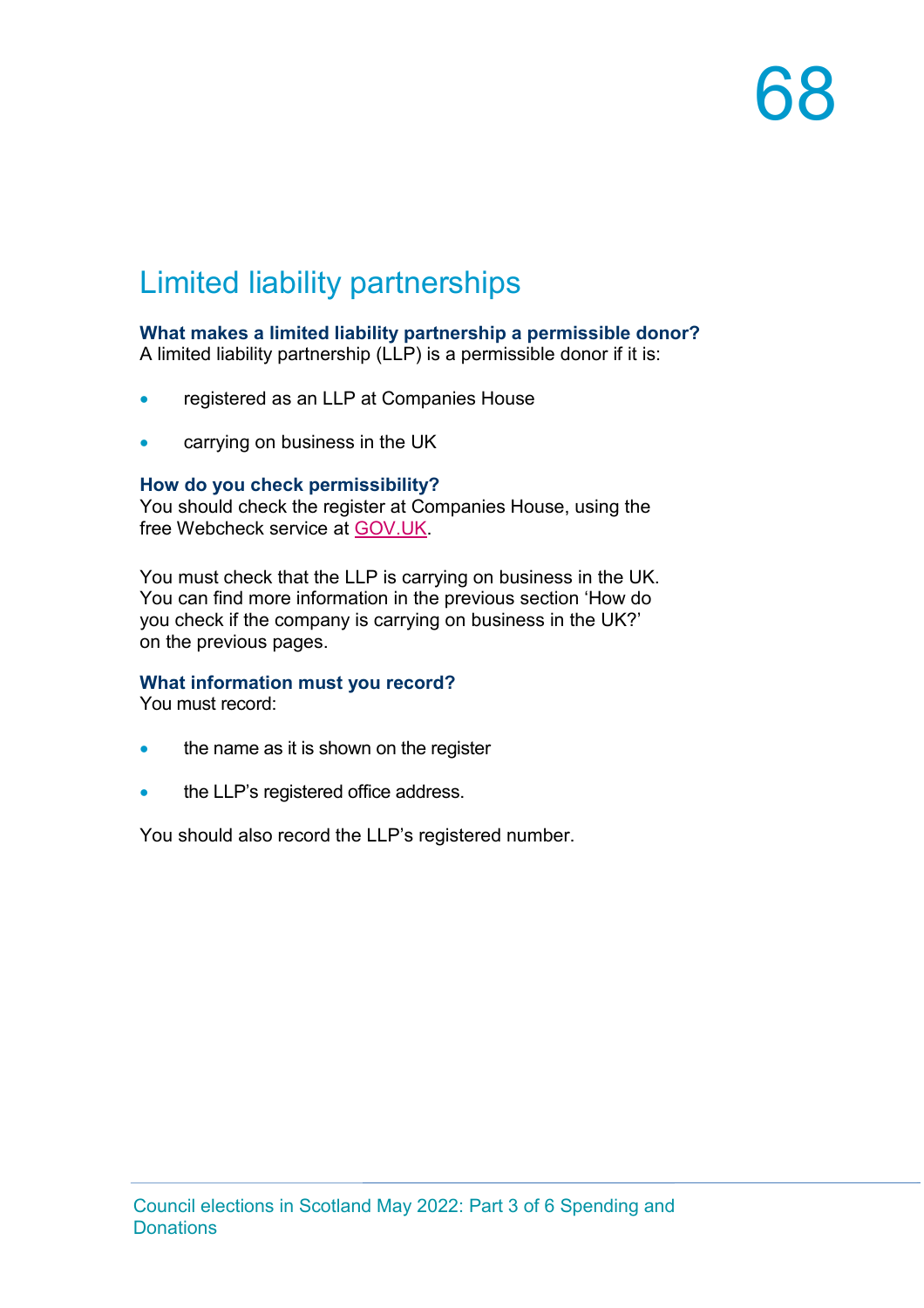#### Unincorporated associations

An unincorporated association is a permissible donor if:

- it has more than one member
- the main office is in the UK
- it is carrying on business or other activities in the UK

#### **How do you check permissibility?**

There is no register of unincorporated associations. Permissibility is a matter of fact in each case.

In general, an unincorporated association is an association of two or more individuals who have come together to carry out a shared purpose.

An unincorporated association has an identifiable membership which is bound together by identifiable rules or an agreement between the members. These rules set out how the unincorporated association is to be run and managed.

Sometimes the rules might be formalised, for example in a written constitution. However they do not need to be formalised.

For example, members' clubs are sometimes unincorporated associations.

If you are not sure that an association meets the criteria, you should consider whether the donation is actually from individuals within it (rather than the association) or if someone within the association is acting as an agent for others.

If you think this is the case, you must check the permissibility of all individuals who have contributed more than £50 and treat them as the donors.

You must ensure that the unincorporated association has more than one member and has its main office in the UK.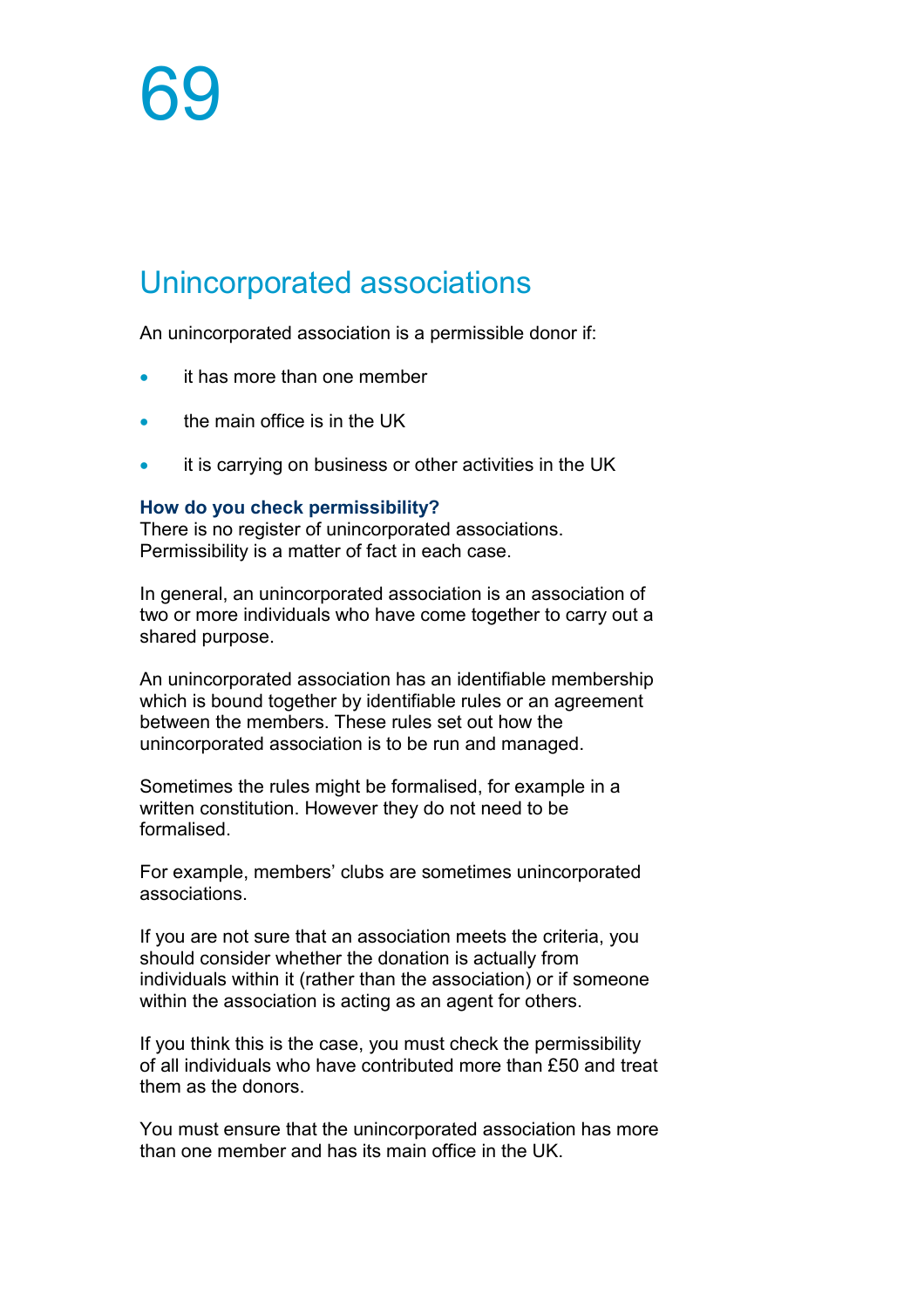# 70

You must check that the unincorporated association is carrying on business or other activities in the UK. You can find more information on carrying on business in the previous section 'How do you check if the company is carrying on business in the UK?'.

If you would like further advice on checking the permissibility of unincorporated associations in specific cases, please contact us.

#### **What information must you record?**

You must record:

- the name of the unincorporated association
- the unincorporated association's main address.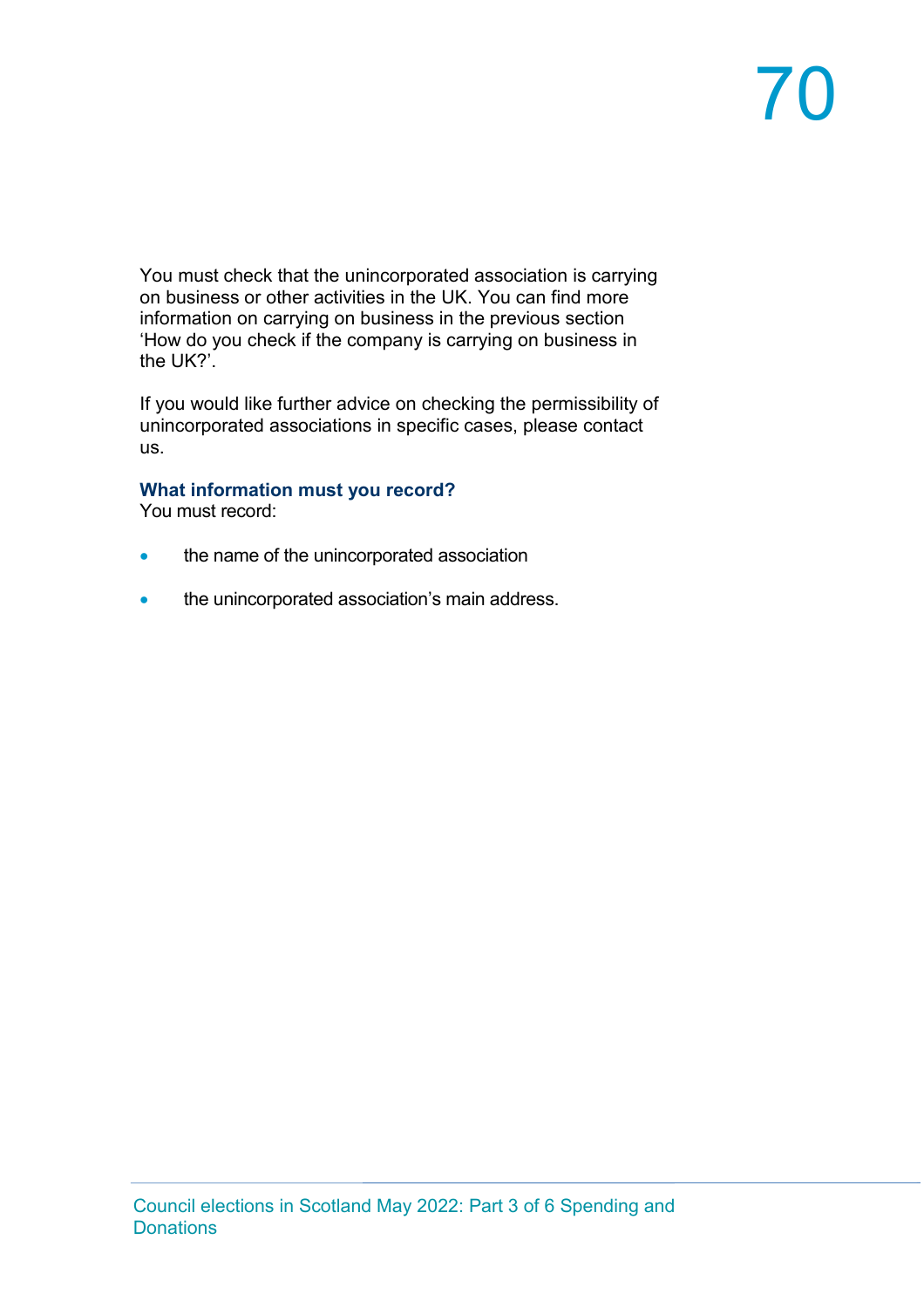### Other types of donor

The table below shows how you check permissibility for other types of donor.

| Type of donor                                   | <b>Requirement</b>                                                                                                                                                                                              | Where to check                                                                                            |  |
|-------------------------------------------------|-----------------------------------------------------------------------------------------------------------------------------------------------------------------------------------------------------------------|-----------------------------------------------------------------------------------------------------------|--|
| Political party                                 | Registered on the<br><b>Great Britain register</b><br>of political parties                                                                                                                                      | The Electoral Commission<br>electoralcommission.org.uk                                                    |  |
| Trade union                                     | Listed as a trade<br>union by the<br><b>Certification Officer</b>                                                                                                                                               | The Certification Officer (GB)<br>certoffice.org<br>The Certification Officer (NI)<br>nicertoffice.org.uk |  |
| <b>Building society</b>                         | A building society<br>within the meaning of<br>the Building Societies<br>Act 1986                                                                                                                               | The Financial Conduct Authority<br><b>Mutuals Public Register</b>                                         |  |
| Friendly/<br>industrial<br>provident<br>society | Registered under the<br><b>Friendly Societies</b><br>Act 1974 or the Co-<br>operative and<br><b>Community Benefit</b><br>Societies Act 2014<br>or the Industrial<br>and Provident<br>Societies Act 1969<br>(NI) | The Financial Conduct Authority<br><b>Mutuals Public Register</b>                                         |  |

### **What information must you record?**

You must record:

- the name of the donor
- the address of the donor's principal or registered office as shown in the relevant register.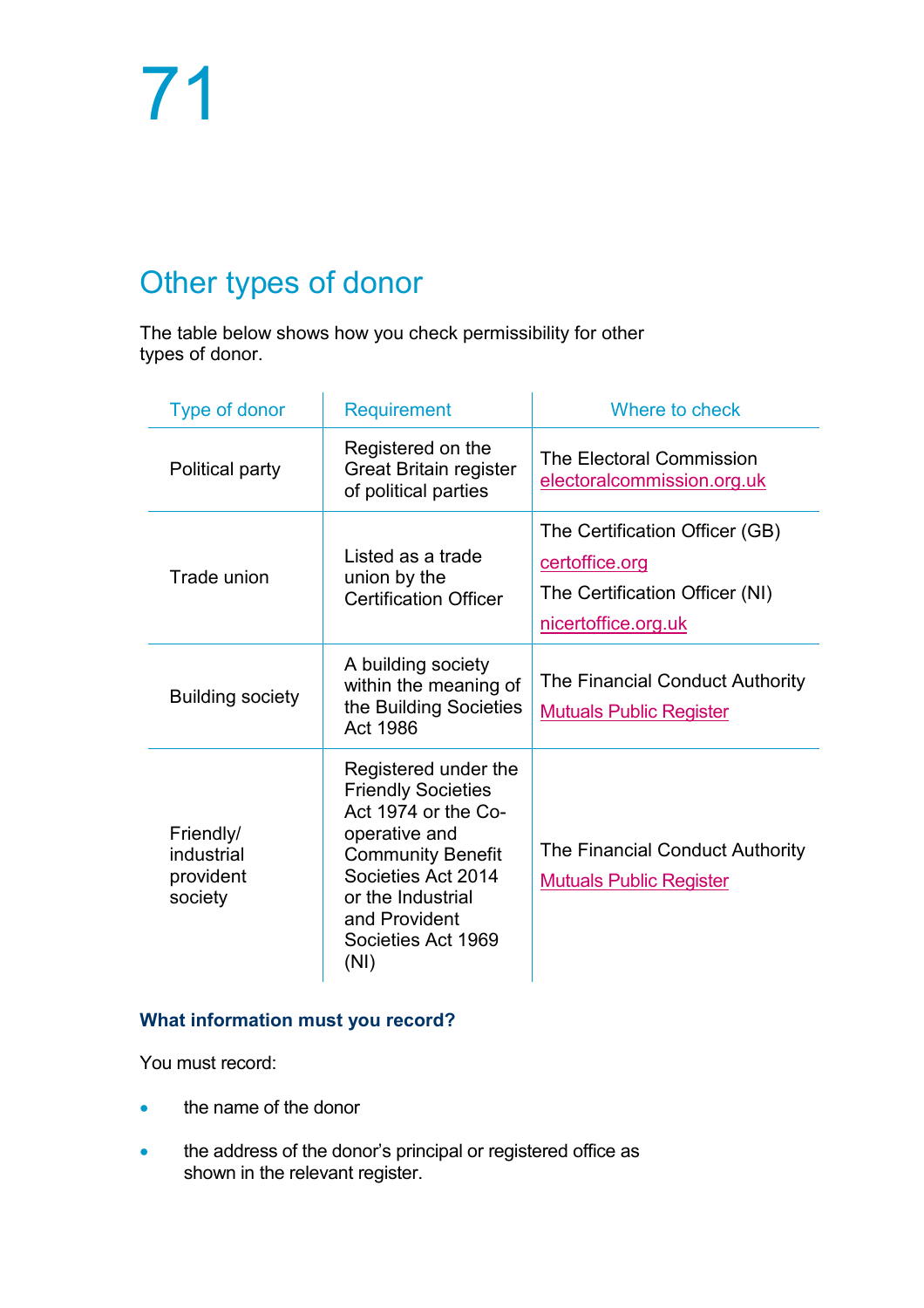# Section C – After the election

This section explains how to report your campaign finances after the election.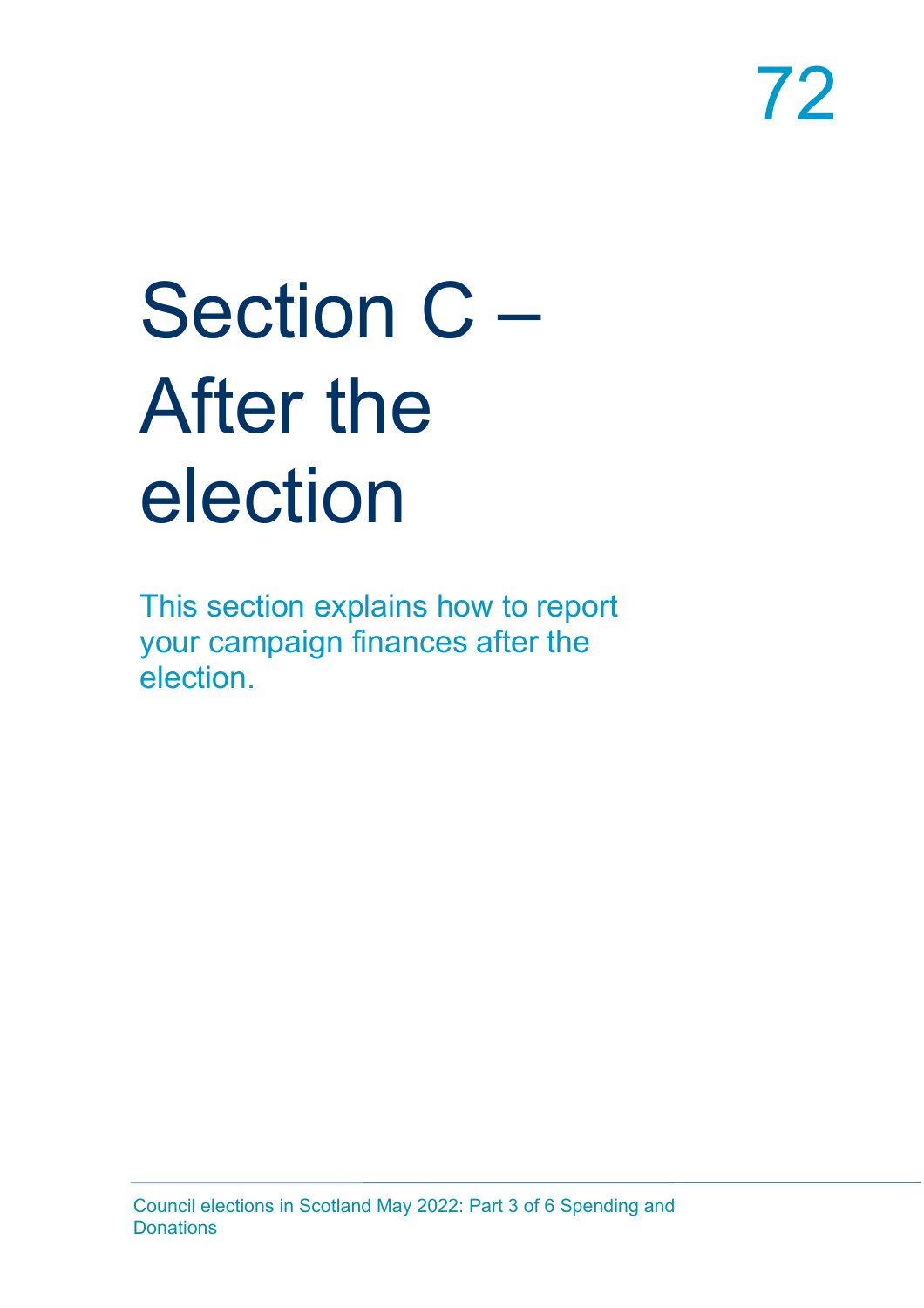## After the election

After the election, the **agent** should make sure that

- all invoices are received no later than 21 days after the election result is declared
- all invoices are paid no later than 28 days after the election result is declared
- details of the candidates spending and donations are reported to the Returning Officer together with a declaration confirming the return is complete and correct no later than 35 days after the election result is declared.

| Date result<br>is declared | Latest date to:                        |                             |                                                          |  |
|----------------------------|----------------------------------------|-----------------------------|----------------------------------------------------------|--|
|                            | <b>Receive your</b><br><b>invoices</b> | Pay your<br><b>invoices</b> | <b>Submit your</b><br>return and<br>agent<br>declaration |  |
|                            |                                        |                             |                                                          |  |
| 5 May 2022                 | 26 May 2022                            | 6 June 2022                 | 9 June 2022                                              |  |
|                            |                                        |                             |                                                          |  |
| 6 May 2022                 | 27 May 2022                            | 6 June 2022                 | 10 June 2022                                             |  |
|                            |                                        |                             |                                                          |  |
| 7 May 2022                 | 30 May 2022                            | 6 June 2022                 | 13 June 2022                                             |  |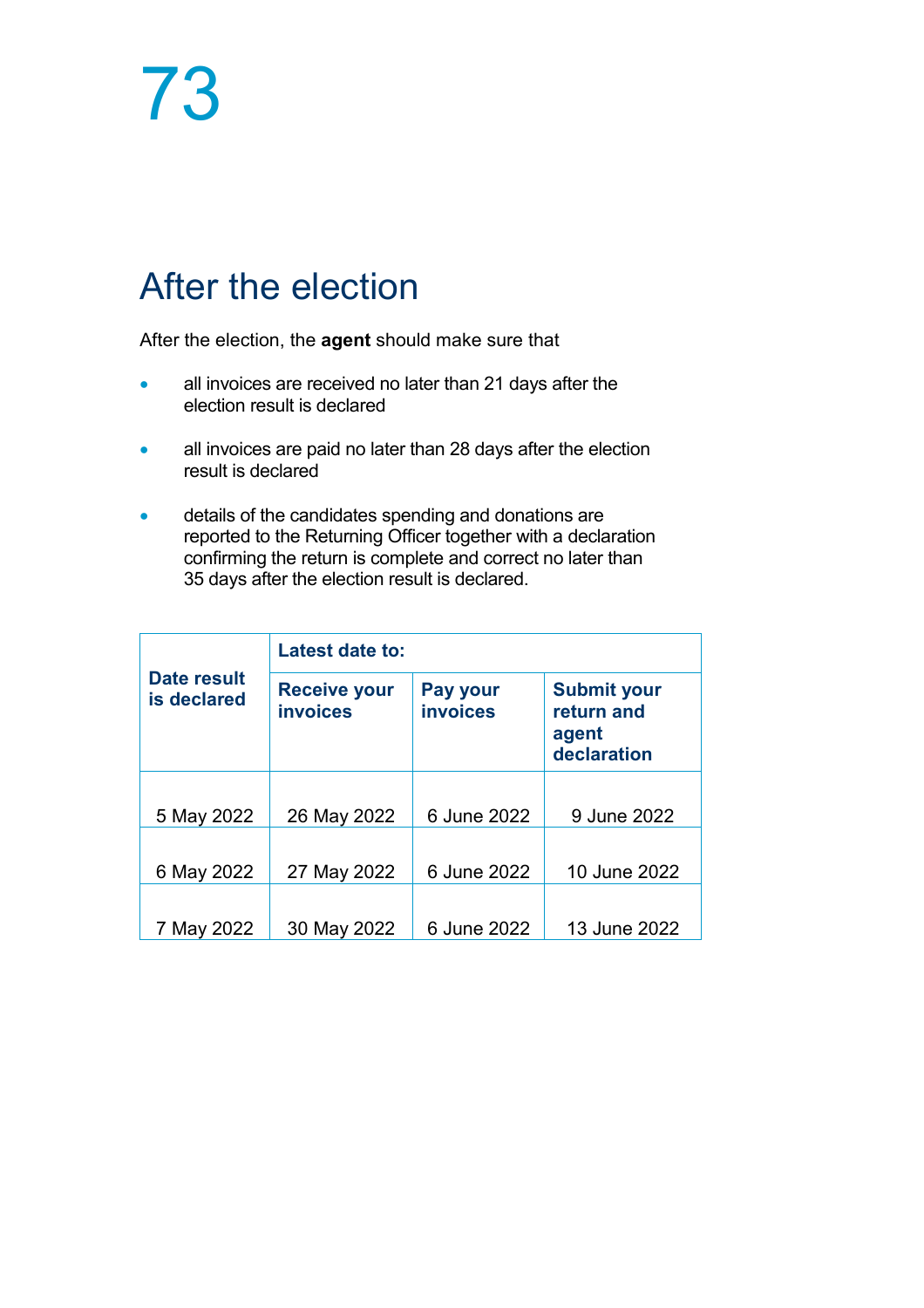## 74

The **candidate** must also send the returning officer a declaration confirming that the return is complete and correct.

This must be done within seven working days of the return being submitted.

If the candidate is outside the United Kingdom when the declaration is due, the deadline is extended to 14 days after they come back.

You can find a copy of the spending return and the declarations you need to complete on our [guidance page for](https://www.electoralcommission.org.uk/i-am-a/candidate-or-agent/council-elections-scotland)  [the council elections in Scotland.](https://www.electoralcommission.org.uk/i-am-a/candidate-or-agent/council-elections-scotland)

#### **Invoices received or paid outside of the deadlines**

We call claims (invoices for your candidate spending) that are received by the election agent later than the deadline of 21 days, **unpaid claims**.

Unpaid claims cannot legally be paid unless a court order is gained granting leave to pay the claim.

We call claims (invoices) that were submitted within the deadline of 21 days but remain unpaid later than the deadline of 28 days, **disputed claims**.

Disputed claims cannot legally be paid without a court order first being gained granting leave to pay the claim.

Any claim paid:

- after the 21 day deadline for receipt; or
- after the 28-day deadline for payments,

following **a successful** application to the court and **after** the deadline for submission of election spending returns, **must** be reported in writing to the returning officer within seven days of payment and be accompanied by a copy of the court order. You should also forward a copy of the Order to the Electoral **Commission** 

You must still submit a return even if you haven't spent any money. This is called a 'nil return'.

It can be an offence to pay an unpaid claim without a court order.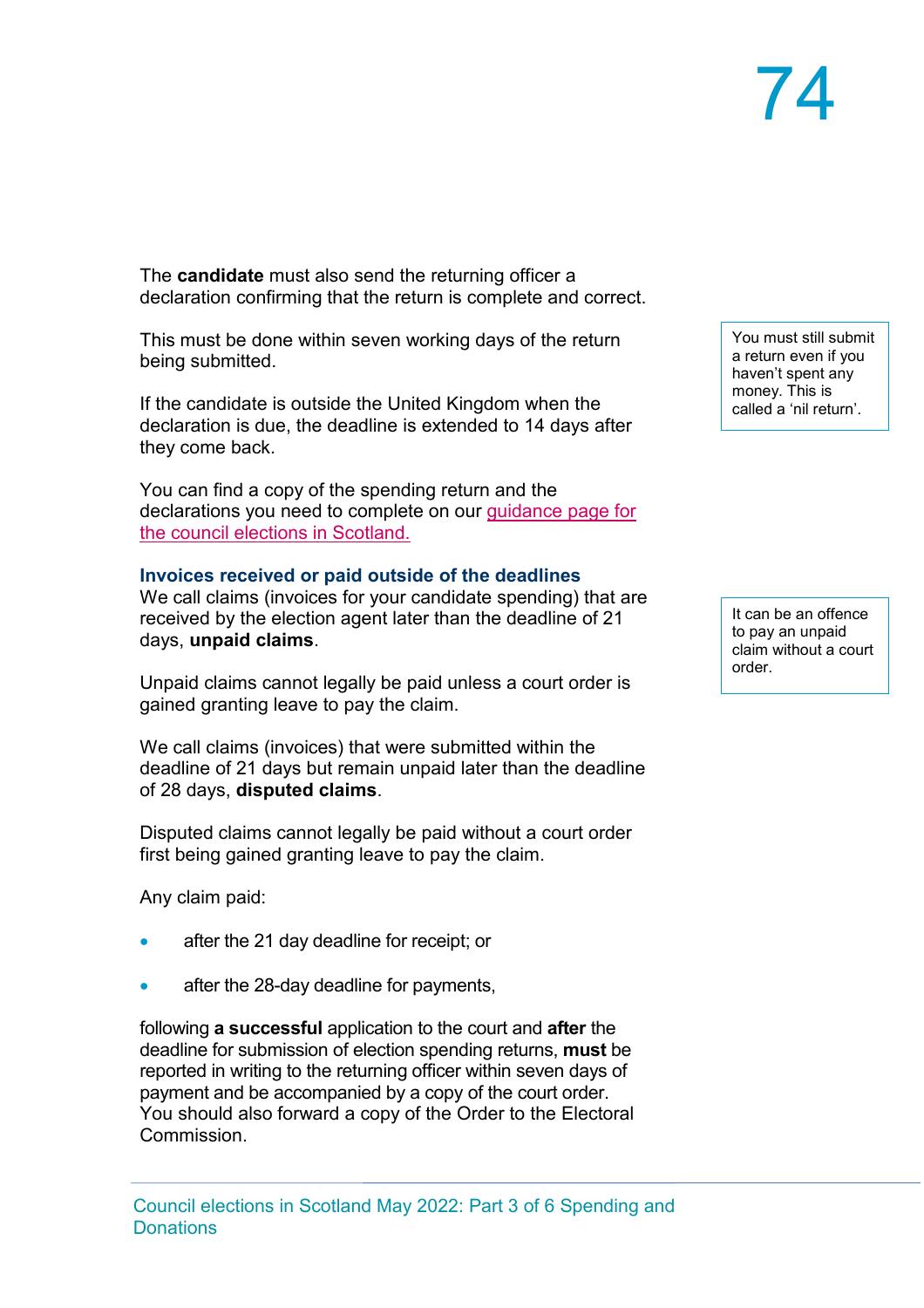### Completing your return

The spending and donations report is known as a 'return'.

The agent must complete the return, which must include the following for each item of spending:

- what the spending was for for example, leaflets or advertising
- the name and address of the supplier
- the amount or value
- details of when it was incurred and paid
- details of any unpaid or disputed amounts
- details of any notional spending, and a declaration of its value
- invoices or receipts for any payment of £20 or over
- details of any personal expenses

The return must also include details of all donations over £50. There is more information on the details that you need to report in Section B of this document.

The candidate and agent must also sign a declaration that the return is complete and correct to the best of their knowledge and belief. It is **your** responsibility to fully and accurately report candidate spending.

It is a criminal offence to make a false declaration knowingly.

We produce forms you can use for your return and declarations. You can find these on our guidance page for [candidates and agents.](https://www.electoralcommission.org.uk/i-am-a/candidate-or-agent/council-elections-scotland) They cover all the information you must include.